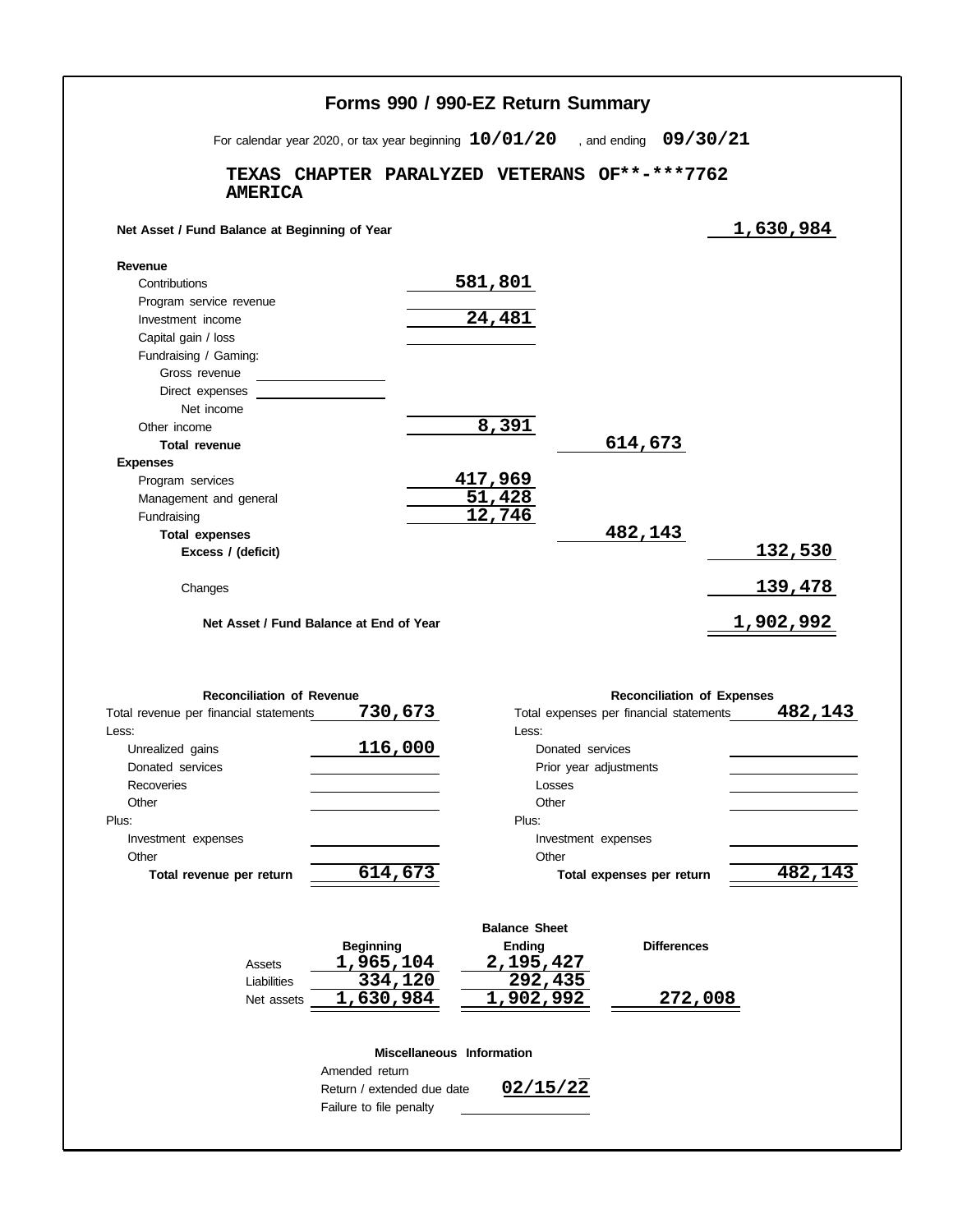| Form 8879-EO                                                                                                                                                                                                                                                                                                                      |                                         |                                                                                                                                                                                                                                                                              | <b>IRS</b> e-file Signature Authorization<br>for an Exempt Organization |                                        |                         | OMB No. 1545-0047               |
|-----------------------------------------------------------------------------------------------------------------------------------------------------------------------------------------------------------------------------------------------------------------------------------------------------------------------------------|-----------------------------------------|------------------------------------------------------------------------------------------------------------------------------------------------------------------------------------------------------------------------------------------------------------------------------|-------------------------------------------------------------------------|----------------------------------------|-------------------------|---------------------------------|
| Department of the Treasury<br>Internal Revenue Service                                                                                                                                                                                                                                                                            |                                         | For calendar year 2020, or fiscal year beginning<br>u Go to www.irs.gov/Form8879EO for the latest information.                                                                                                                                                               | u Do not send to the IRS. Keep for your records.                        | $10/01$ , 2020, and ending 9/30, 20 21 |                         | 2020                            |
| Name of exempt organization or person subject to tax TEXAS CHAPTER PARALYZED VETERANS OF                                                                                                                                                                                                                                          |                                         |                                                                                                                                                                                                                                                                              |                                                                         |                                        |                         | Taxpayer identification number  |
|                                                                                                                                                                                                                                                                                                                                   |                                         | <b>AMERICA</b>                                                                                                                                                                                                                                                               |                                                                         |                                        | **-***7762              |                                 |
| Name and title of officer or person subject to tax FRANK DAEBELLIEHN                                                                                                                                                                                                                                                              |                                         |                                                                                                                                                                                                                                                                              |                                                                         |                                        |                         |                                 |
|                                                                                                                                                                                                                                                                                                                                   | <b>PRESIDENT</b>                        |                                                                                                                                                                                                                                                                              |                                                                         |                                        |                         |                                 |
| Part I                                                                                                                                                                                                                                                                                                                            |                                         | Type of Return and Return Information (Whole Dollars Only)                                                                                                                                                                                                                   |                                                                         |                                        |                         |                                 |
| Check the box for the return for which you are using this Form 8879-EO and enter the applicable amount, if any, from the return. If you                                                                                                                                                                                           |                                         |                                                                                                                                                                                                                                                                              |                                                                         |                                        |                         |                                 |
| check the box on line 1a, 2a, 3a, 4a, 5a, 6a, or 7a below, and the amount on that line for the return being filed with this form was<br>blank, then leave line 1b, 2b, 3b, 4b, 5b, 6b, or 7b, whichever is applicable, blank (do not enter -0-). But, if you entered -0- on the                                                   |                                         |                                                                                                                                                                                                                                                                              |                                                                         |                                        |                         |                                 |
| return, then enter -0- on the applicable line below. Do not complete more than one line in Part I.                                                                                                                                                                                                                                |                                         |                                                                                                                                                                                                                                                                              |                                                                         |                                        |                         |                                 |
| 1a Form 990 check here                                                                                                                                                                                                                                                                                                            |                                         | $X_{b}$ Total revenue, if any (Form 990, Part VIII, column (A), line 12) $\ldots$                                                                                                                                                                                            |                                                                         |                                        |                         | 614,673<br>1b                   |
| 2a Form 990-EZ check here $\blacktriangleright$                                                                                                                                                                                                                                                                                   |                                         | <b>b</b> Total revenue, if any (Form 990-EZ, line 9) $\ldots$ $\ldots$ $\ldots$ $\ldots$ $\ldots$ $\ldots$                                                                                                                                                                   |                                                                         |                                        | 2b                      |                                 |
| 3a Form 1120-POL check here ▶                                                                                                                                                                                                                                                                                                     |                                         | <b>b</b> Total tax (Form 1120-POL, line 22) $\ldots$ $\ldots$ $\ldots$ $\ldots$ $\ldots$ $\ldots$                                                                                                                                                                            |                                                                         |                                        | 3b                      |                                 |
| 4a Form 990-PF check here                                                                                                                                                                                                                                                                                                         |                                         | <b>b</b> Tax based on investment income (Form 990-PF, Part VI, line 5) <i>[[[[[[[[[[[[[]]]]</i>                                                                                                                                                                              |                                                                         |                                        | 4b.                     |                                 |
| 5a Form 8868 check here $\blacktriangleright$                                                                                                                                                                                                                                                                                     |                                         |                                                                                                                                                                                                                                                                              |                                                                         |                                        | 5b                      |                                 |
| 6a Form 990-T check here                                                                                                                                                                                                                                                                                                          |                                         |                                                                                                                                                                                                                                                                              |                                                                         |                                        | 6b                      |                                 |
| 7a Form 4720 check here $\blacktriangleright$                                                                                                                                                                                                                                                                                     |                                         |                                                                                                                                                                                                                                                                              |                                                                         |                                        | 7b                      |                                 |
| <b>Part II</b>                                                                                                                                                                                                                                                                                                                    |                                         | Declaration and Signature Authorization of Officer or Person Subject to Tax                                                                                                                                                                                                  |                                                                         |                                        |                         |                                 |
| Under penalties of perjury, I declare that $ X $ I am an officer of the above organization or     I am a person subject to tax with respect to                                                                                                                                                                                    |                                         |                                                                                                                                                                                                                                                                              |                                                                         |                                        |                         |                                 |
| (name of organization)<br>of the 2020 electronic return and accompanying schedules and statements, and, to the best of my knowledge and belief, they are                                                                                                                                                                          |                                         |                                                                                                                                                                                                                                                                              | , $(EIN)$                                                               |                                        |                         | and that I have examined a copy |
| true, correct, and complete. I further declare that the amount in Part I above is the amount shown on the copy of the electronic return.                                                                                                                                                                                          |                                         |                                                                                                                                                                                                                                                                              |                                                                         |                                        |                         |                                 |
| I consent to allow my intermediate service provider, transmitter, or electronic return originator (ERO) to send the return to the IRS and                                                                                                                                                                                         |                                         |                                                                                                                                                                                                                                                                              |                                                                         |                                        |                         |                                 |
| to receive from the IRS (a) an acknowledgement of receipt or reason for rejection of the transmission, (b) the reason for any delay in                                                                                                                                                                                            |                                         |                                                                                                                                                                                                                                                                              |                                                                         |                                        |                         |                                 |
| processing the return or refund, and (c) the date of any refund. If applicable, I authorize the U.S. Treasury and its designated Financial                                                                                                                                                                                        |                                         |                                                                                                                                                                                                                                                                              |                                                                         |                                        |                         |                                 |
| Agent to initiate an electronic funds withdrawal (direct debit) entry to the financial institution account indicated in the tax preparation                                                                                                                                                                                       |                                         |                                                                                                                                                                                                                                                                              |                                                                         |                                        |                         |                                 |
| software for payment of the federal taxes owed on this return, and the financial institution to debit the entry to this account. To revoke<br>a payment, I must contact the U.S. Treasury Financial Agent at 1-888-353-4537 no later than 2 business days prior to the payment                                                    |                                         |                                                                                                                                                                                                                                                                              |                                                                         |                                        |                         |                                 |
| (settlement) date. I also authorize the financial institutions involved in the processing of the electronic payment of taxes to receive                                                                                                                                                                                           |                                         |                                                                                                                                                                                                                                                                              |                                                                         |                                        |                         |                                 |
| confidential information necessary to answer inquiries and resolve issues related to the payment. I have selected a personal                                                                                                                                                                                                      |                                         |                                                                                                                                                                                                                                                                              |                                                                         |                                        |                         |                                 |
| identification number (PIN) as my signature for the electronic return and, if applicable, the consent to electronic funds withdrawal.                                                                                                                                                                                             |                                         |                                                                                                                                                                                                                                                                              |                                                                         |                                        |                         |                                 |
|                                                                                                                                                                                                                                                                                                                                   |                                         |                                                                                                                                                                                                                                                                              |                                                                         |                                        |                         |                                 |
| PIN: check one box only                                                                                                                                                                                                                                                                                                           |                                         |                                                                                                                                                                                                                                                                              |                                                                         |                                        |                         |                                 |
| $\vert$ I authorize                                                                                                                                                                                                                                                                                                               |                                         |                                                                                                                                                                                                                                                                              |                                                                         | _ to enter my PIN $\Box$               |                         | as my signature                 |
|                                                                                                                                                                                                                                                                                                                                   |                                         | ERO firm name                                                                                                                                                                                                                                                                |                                                                         |                                        | Enter five numbers, but |                                 |
|                                                                                                                                                                                                                                                                                                                                   |                                         |                                                                                                                                                                                                                                                                              |                                                                         |                                        | do not enter all zeros  |                                 |
| PIN on the return's disclosure consent screen.                                                                                                                                                                                                                                                                                    |                                         | on the tax year 2020 electronically filed return. If I have indicated within this return that a copy of the return is being filed with a<br>state agency(ies) regulating charities as part of the IRS Fed/State program, I also authorize the aforementioned ERO to enter my |                                                                         |                                        |                         |                                 |
|                                                                                                                                                                                                                                                                                                                                   |                                         | As an officer or person subject to tax with respect to the organization, I will enter my PIN as my signature on the tax year 2020<br>electronically filed return. If I have indicated within this return that a copy of the return is being filed with a state agency(ies)   |                                                                         |                                        |                         |                                 |
|                                                                                                                                                                                                                                                                                                                                   |                                         | regulating charities as part of the IRS Fed/State program, I will enter my PIN on the return's disclosure consent screen.                                                                                                                                                    |                                                                         |                                        |                         |                                 |
| Signature of officer or person subject to tax                                                                                                                                                                                                                                                                                     |                                         |                                                                                                                                                                                                                                                                              |                                                                         | Date                                   | 01/27/22                |                                 |
| Part III                                                                                                                                                                                                                                                                                                                          | <b>Certification and Authentication</b> |                                                                                                                                                                                                                                                                              |                                                                         |                                        |                         |                                 |
| <b>ERO's EFIN/PIN.</b> Enter your six-digit electronic filing identification                                                                                                                                                                                                                                                      |                                         |                                                                                                                                                                                                                                                                              |                                                                         |                                        |                         |                                 |
| number (EFIN) followed by your five-digit self-selected PIN.                                                                                                                                                                                                                                                                      |                                         |                                                                                                                                                                                                                                                                              |                                                                         |                                        |                         | ***********                     |
|                                                                                                                                                                                                                                                                                                                                   |                                         |                                                                                                                                                                                                                                                                              |                                                                         |                                        |                         | Do not enter all zeros          |
| I certify that the above numeric entry is my PIN, which is my signature on the 2020 electronically filed return indicated above. I confirm<br>that I am submitting this return in accordance with the requirements of Pub. 4163, Modernized e-File (MeF) Information for Authorized<br>IRS e-file Providers for Business Returns. |                                         |                                                                                                                                                                                                                                                                              |                                                                         |                                        |                         |                                 |
|                                                                                                                                                                                                                                                                                                                                   | <b>JASON F. CLAUSEN</b>                 |                                                                                                                                                                                                                                                                              |                                                                         | Date                                   | 01/27/22                |                                 |
| ERO's signature                                                                                                                                                                                                                                                                                                                   |                                         |                                                                                                                                                                                                                                                                              |                                                                         |                                        |                         |                                 |
|                                                                                                                                                                                                                                                                                                                                   |                                         | <b>ERO Must Retain This Form - See Instructions</b>                                                                                                                                                                                                                          |                                                                         |                                        |                         |                                 |
|                                                                                                                                                                                                                                                                                                                                   |                                         | Do Not Submit This Form to the IRS Unless Requested To Do So                                                                                                                                                                                                                 |                                                                         |                                        |                         |                                 |
| For Paperwork Reduction Act Notice, see back of form.                                                                                                                                                                                                                                                                             |                                         |                                                                                                                                                                                                                                                                              |                                                                         |                                        |                         | Form 8879-EO (2020)             |
| DAA                                                                                                                                                                                                                                                                                                                               |                                         |                                                                                                                                                                                                                                                                              |                                                                         |                                        |                         |                                 |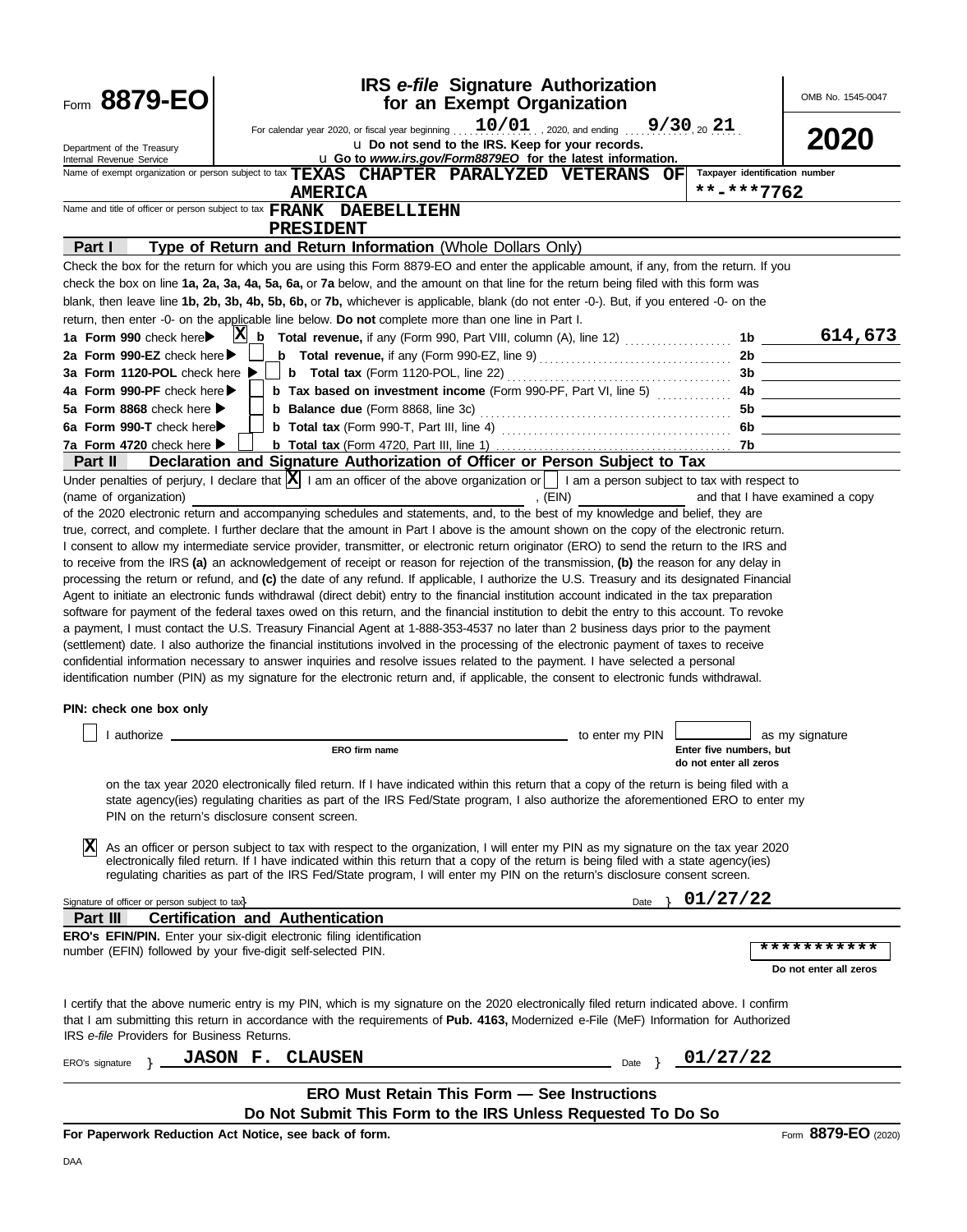| Form | $\mathbf \Omega$<br>Y,<br>0 |
|------|-----------------------------|
|------|-----------------------------|

# **990 2020 2010 2020 2020 2020 2020 2020 2020 2020 2020 2020 2020 2020 2020 2020 2020 2020 2020 2020 2020 2020 2020 2020 2020 2020 2020 2020 2020 2020 2020 2020**

u **Do not enter social security numbers on this form as it may be made public. Open to Public**

OMB No. 1545-0047 **Open to Public** 

|                   |                               | Department of the Treasury<br>Internal Revenue Service |                            |                                          |                                                                            |                  | Q Do not enter social security numbers on this form as it may be made public.<br><b>u</b> Go to www.irs.gov/Form990 for instructions and the latest information.                                                                                                                                                         |                  |                                               |                          | <b>Open to Public</b><br>Inspection      |      |
|-------------------|-------------------------------|--------------------------------------------------------|----------------------------|------------------------------------------|----------------------------------------------------------------------------|------------------|--------------------------------------------------------------------------------------------------------------------------------------------------------------------------------------------------------------------------------------------------------------------------------------------------------------------------|------------------|-----------------------------------------------|--------------------------|------------------------------------------|------|
|                   |                               |                                                        |                            |                                          |                                                                            |                  | For the 2020 calendar year, or tax year beginning $10/01/20$ , and ending $09/30/21$                                                                                                                                                                                                                                     |                  |                                               |                          |                                          |      |
|                   | <b>B</b> Check if applicable: |                                                        |                            | C Name of organization                   |                                                                            |                  | TEXAS CHAPTER PARALYZED VETERANS OF                                                                                                                                                                                                                                                                                      |                  |                                               |                          | D Employer identification number         |      |
|                   | Address change                |                                                        |                            |                                          | <b>AMERICA</b>                                                             |                  |                                                                                                                                                                                                                                                                                                                          |                  |                                               |                          |                                          |      |
|                   | Name change                   |                                                        |                            | Doing business as                        |                                                                            |                  |                                                                                                                                                                                                                                                                                                                          |                  |                                               |                          | **-***7762                               |      |
|                   | Initial return                |                                                        |                            | 6418 FM 2100                             | Number and street (or P.O. box if mail is not delivered to street address) |                  |                                                                                                                                                                                                                                                                                                                          |                  | Room/suite                                    | E Telephone number       | 713-520-8782                             |      |
|                   | Final return/                 |                                                        |                            |                                          | City or town, state or province, country, and ZIP or foreign postal code   |                  |                                                                                                                                                                                                                                                                                                                          |                  |                                               |                          |                                          |      |
|                   | terminated                    |                                                        | <b>CROSBY</b>              |                                          |                                                                            |                  | TX 77532                                                                                                                                                                                                                                                                                                                 |                  |                                               | G Gross receipts\$       | 614,673                                  |      |
|                   | Amended return                |                                                        |                            | F Name and address of principal officer: |                                                                            |                  |                                                                                                                                                                                                                                                                                                                          |                  |                                               |                          |                                          |      |
|                   |                               | Application pending                                    |                            |                                          | FRANK DAEBELLIEHN                                                          |                  |                                                                                                                                                                                                                                                                                                                          |                  | H(a) Is this a group return for subordinates? |                          | Yes                                      | X No |
|                   |                               |                                                        |                            |                                          |                                                                            |                  |                                                                                                                                                                                                                                                                                                                          |                  | H(b) Are all subordinates included?           |                          | Yes                                      | No   |
|                   |                               |                                                        |                            |                                          |                                                                            |                  |                                                                                                                                                                                                                                                                                                                          |                  |                                               |                          | If "No," attach a list. See instructions |      |
|                   |                               | Tax-exempt status:                                     |                            | $ \mathbf{X} $ 501(c)(3)                 | 501(c)<br>$\lambda$                                                        | $t$ (insert no.) | 4947(a)(1) or                                                                                                                                                                                                                                                                                                            | 527              |                                               |                          |                                          |      |
|                   | Website: U                    |                                                        |                            |                                          | http://www.texaspva.org                                                    |                  |                                                                                                                                                                                                                                                                                                                          |                  | H(c) Group exemption number U                 |                          |                                          |      |
| ĸ                 |                               | Form of organization:                                  | $ \mathbf{X} $ Corporation |                                          | Trust<br>Association                                                       | Other <b>u</b>   |                                                                                                                                                                                                                                                                                                                          |                  | L Year of formation: $1972$                   |                          | <b>M</b> State of legal domicile: $TX$   |      |
|                   | Part I                        |                                                        | <b>Summary</b>             |                                          |                                                                            |                  |                                                                                                                                                                                                                                                                                                                          |                  |                                               |                          |                                          |      |
|                   |                               |                                                        |                            |                                          |                                                                            |                  |                                                                                                                                                                                                                                                                                                                          |                  |                                               |                          |                                          |      |
|                   |                               |                                                        |                            | See Schedule O                           |                                                                            |                  |                                                                                                                                                                                                                                                                                                                          |                  |                                               |                          |                                          |      |
| Governance        |                               |                                                        |                            |                                          |                                                                            |                  |                                                                                                                                                                                                                                                                                                                          |                  |                                               |                          |                                          |      |
|                   |                               |                                                        |                            |                                          |                                                                            |                  |                                                                                                                                                                                                                                                                                                                          |                  |                                               |                          |                                          |      |
|                   |                               |                                                        |                            |                                          |                                                                            |                  | 2 Check this box $\mathbf{u}$   if the organization discontinued its operations or disposed of more than 25% of its net assets.                                                                                                                                                                                          |                  |                                               |                          |                                          |      |
| ఱ                 |                               |                                                        |                            |                                          | 3 Number of voting members of the governing body (Part VI, line 1a)        |                  |                                                                                                                                                                                                                                                                                                                          |                  |                                               | 3<br>4                   | 10<br>10                                 |      |
|                   |                               |                                                        |                            |                                          |                                                                            |                  | 4 Number of independent voting members of the governing body (Part VI, line 1b)<br>5 Total number of individuals employed in calendar year 2020 (Part V, line 2a) [[[[[[[[[[[[[[[[[[[[[[[[[[[[[[[                                                                                                                        |                  |                                               | 5                        | 3                                        |      |
| <b>Activities</b> |                               |                                                        |                            |                                          | 6 Total number of volunteers (estimate if necessary)                       |                  |                                                                                                                                                                                                                                                                                                                          |                  |                                               | 6                        | $\mathbf 0$                              |      |
|                   |                               |                                                        |                            |                                          |                                                                            |                  |                                                                                                                                                                                                                                                                                                                          |                  |                                               | 7a                       |                                          | 0    |
|                   |                               |                                                        |                            |                                          |                                                                            |                  |                                                                                                                                                                                                                                                                                                                          |                  |                                               | 7b                       |                                          | 0    |
|                   |                               |                                                        |                            |                                          |                                                                            |                  |                                                                                                                                                                                                                                                                                                                          |                  | Prior Year                                    |                          | Current Year                             |      |
|                   |                               |                                                        |                            |                                          |                                                                            |                  |                                                                                                                                                                                                                                                                                                                          |                  |                                               | 540,028                  | 581,801                                  |      |
| Revenue           |                               |                                                        |                            |                                          | 9 Program service revenue (Part VIII, line 2g)                             |                  |                                                                                                                                                                                                                                                                                                                          |                  |                                               |                          |                                          |      |
|                   |                               |                                                        |                            |                                          | 10 Investment income (Part VIII, column (A), lines 3, 4, and 7d)           |                  |                                                                                                                                                                                                                                                                                                                          |                  |                                               | 29,276                   | 24,481                                   |      |
|                   |                               |                                                        |                            |                                          |                                                                            |                  | 11 Other revenue (Part VIII, column (A), lines 5, 6d, 8c, 9c, 10c, and 11e)                                                                                                                                                                                                                                              |                  |                                               |                          | 8,391                                    |      |
|                   |                               |                                                        |                            |                                          |                                                                            |                  | 12 Total revenue - add lines 8 through 11 (must equal Part VIII, column (A), line 12)                                                                                                                                                                                                                                    |                  |                                               | $\overline{569,304}$     | <u>614,673</u>                           |      |
|                   |                               |                                                        |                            |                                          |                                                                            |                  | 13 Grants and similar amounts paid (Part IX, column (A), lines 1-3)                                                                                                                                                                                                                                                      |                  |                                               | 20,840                   | 23,010                                   |      |
|                   |                               |                                                        |                            |                                          | 14 Benefits paid to or for members (Part IX, column (A), line 4)           |                  |                                                                                                                                                                                                                                                                                                                          |                  |                                               | 4,675                    |                                          |      |
| nses              |                               |                                                        |                            |                                          |                                                                            |                  | 15 Salaries, other compensation, employee benefits (Part IX, column (A), lines 5-10)                                                                                                                                                                                                                                     |                  |                                               | 154,091                  | 135,827                                  |      |
|                   |                               |                                                        |                            |                                          | 16a Professional fundraising fees (Part IX, column (A), line 11e)          |                  |                                                                                                                                                                                                                                                                                                                          |                  |                                               |                          |                                          | 0    |
| Exper             |                               |                                                        |                            |                                          |                                                                            |                  |                                                                                                                                                                                                                                                                                                                          |                  |                                               | 301,516                  | 323,306                                  |      |
|                   |                               |                                                        |                            |                                          |                                                                            |                  | 18 Total expenses. Add lines 13-17 (must equal Part IX, column (A), line 25)                                                                                                                                                                                                                                             |                  |                                               | 481,122                  | 482,143                                  |      |
|                   |                               |                                                        |                            |                                          |                                                                            |                  |                                                                                                                                                                                                                                                                                                                          |                  |                                               | 88,182                   | 132,530                                  |      |
|                   |                               |                                                        |                            |                                          |                                                                            |                  |                                                                                                                                                                                                                                                                                                                          |                  | Beginning of Current Year                     |                          | End of Year                              |      |
| Net Assets or     |                               |                                                        |                            |                                          |                                                                            |                  |                                                                                                                                                                                                                                                                                                                          |                  |                                               | 1,965,104                | 2,195,427                                |      |
|                   |                               |                                                        |                            | 21 Total liabilities (Part X, line 26)   |                                                                            |                  |                                                                                                                                                                                                                                                                                                                          |                  |                                               | 334,120                  | 292,435                                  |      |
|                   |                               |                                                        |                            |                                          |                                                                            |                  |                                                                                                                                                                                                                                                                                                                          |                  |                                               | $\overline{1,630,984}$   | 1,902,992                                |      |
|                   | Part II                       |                                                        |                            | <b>Signature Block</b>                   |                                                                            |                  |                                                                                                                                                                                                                                                                                                                          |                  |                                               |                          |                                          |      |
|                   |                               |                                                        |                            |                                          |                                                                            |                  | Under penalties of perjury, I declare that I have examined this return, including accompanying schedules and statements, and to the best of my knowledge and belief, it is<br>true, correct, and complete. Declaration of preparer (other than officer) is based on all information of which preparer has any knowledge. |                  |                                               |                          |                                          |      |
|                   |                               |                                                        |                            |                                          |                                                                            |                  |                                                                                                                                                                                                                                                                                                                          |                  |                                               |                          |                                          |      |
|                   |                               |                                                        | Signature of officer       |                                          |                                                                            |                  |                                                                                                                                                                                                                                                                                                                          |                  |                                               | Date                     |                                          |      |
| <b>Sign</b>       |                               |                                                        |                            |                                          |                                                                            |                  |                                                                                                                                                                                                                                                                                                                          |                  |                                               |                          |                                          |      |
| <b>Here</b>       |                               |                                                        | <b>FRANK</b>               | Type or print name and title             | <b>DAEBELLIEHN</b>                                                         |                  |                                                                                                                                                                                                                                                                                                                          | <b>PRESIDENT</b> |                                               |                          |                                          |      |
|                   |                               | Print/Type preparer's name                             |                            |                                          |                                                                            |                  | Preparer's signature                                                                                                                                                                                                                                                                                                     |                  | Date                                          | Check                    | $ \mathbf{X} $ if<br><b>PTIN</b>         |      |
| Paid              |                               | <b>JASON F. CLAUSEN</b>                                |                            |                                          |                                                                            |                  | <b>JASON F. CLAUSEN</b>                                                                                                                                                                                                                                                                                                  |                  |                                               | $01/27/22$ self-employed | *********                                |      |
|                   | Preparer                      | Firm's name                                            |                            |                                          | Jason F. Clausen P.C.                                                      |                  |                                                                                                                                                                                                                                                                                                                          |                  |                                               | Firm's EIN               | $\overline{\texttt{***}}$ ****7479       |      |
|                   | <b>Use Only</b>               |                                                        |                            |                                          | 16650 15 Mile Rd.                                                          |                  |                                                                                                                                                                                                                                                                                                                          |                  |                                               |                          |                                          |      |
|                   |                               | Firm's address                                         |                            |                                          | Fraser, MI                                                                 | 48026            |                                                                                                                                                                                                                                                                                                                          |                  |                                               | Phone no.                | 586-216-4673                             |      |
|                   |                               |                                                        |                            |                                          |                                                                            |                  |                                                                                                                                                                                                                                                                                                                          |                  |                                               |                          | Yes                                      | No   |

|                                                                                                | Print/Type preparer's name                                                            |                       | Preparer's signature    | Date |              | Check                    | $ {\bf X} $ if | <b>PTIN</b>      |
|------------------------------------------------------------------------------------------------|---------------------------------------------------------------------------------------|-----------------------|-------------------------|------|--------------|--------------------------|----------------|------------------|
| Paid                                                                                           | <b>JASON F. CLAUSEN</b>                                                               |                       | <b>JASON F. CLAUSEN</b> |      |              | $01/27/22$ self-employed |                | *********        |
| Preparer                                                                                       | Firm's name                                                                           | Jason F. Clausen P.C. |                         |      | Firm's $EIN$ |                          |                | $***$ $***$ 7479 |
| Use Only                                                                                       | 16650 15 Mile Rd.                                                                     |                       |                         |      |              |                          |                |                  |
|                                                                                                | Firm's address                                                                        | МI<br>Fraser,         | 48026                   |      | Phone no.    |                          |                | 586-216-4673     |
| May the IRS discuss this return with the preparer shown above? See instructions<br>l No<br>Yes |                                                                                       |                       |                         |      |              |                          |                |                  |
| DAA                                                                                            | Form 990 (2020)<br>For Paperwork Reduction Act Notice, see the separate instructions. |                       |                         |      |              |                          |                |                  |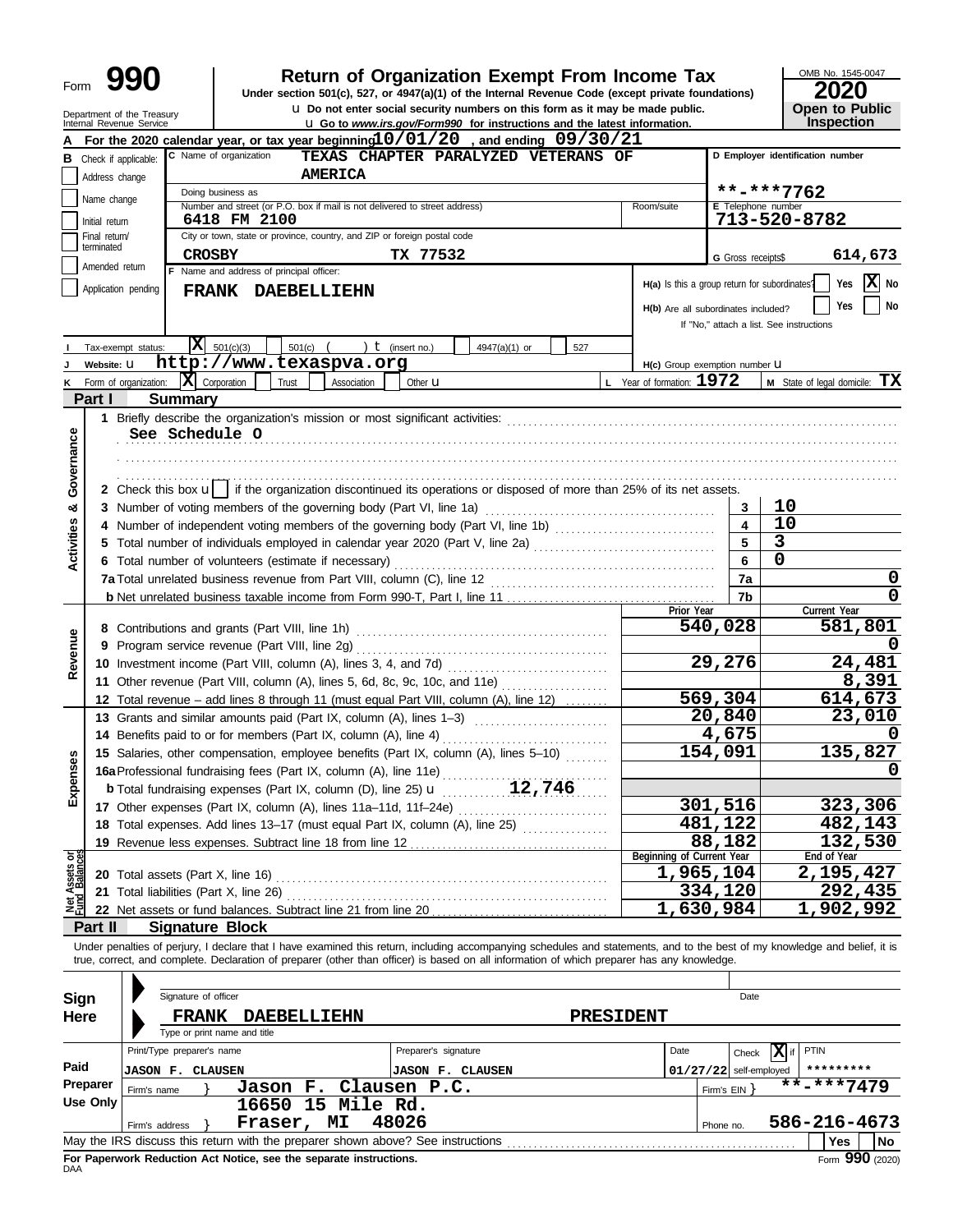| Form 990 (2020) TEXAS CHAPTER PARALYZED VETERANS OF**-***7762                                                                                                                                                                                                                                                                                                                                                                                                                                                     | Page 2                                                  |
|-------------------------------------------------------------------------------------------------------------------------------------------------------------------------------------------------------------------------------------------------------------------------------------------------------------------------------------------------------------------------------------------------------------------------------------------------------------------------------------------------------------------|---------------------------------------------------------|
| <b>Statement of Program Service Accomplishments</b><br>Part III                                                                                                                                                                                                                                                                                                                                                                                                                                                   |                                                         |
|                                                                                                                                                                                                                                                                                                                                                                                                                                                                                                                   | $\mathbf{x}$                                            |
| 1 Briefly describe the organization's mission:<br>See Schedule O                                                                                                                                                                                                                                                                                                                                                                                                                                                  |                                                         |
|                                                                                                                                                                                                                                                                                                                                                                                                                                                                                                                   |                                                         |
|                                                                                                                                                                                                                                                                                                                                                                                                                                                                                                                   |                                                         |
|                                                                                                                                                                                                                                                                                                                                                                                                                                                                                                                   |                                                         |
| Did the organization undertake any significant program services during the year which were not listed on the<br>$\mathbf{2}$                                                                                                                                                                                                                                                                                                                                                                                      |                                                         |
| prior Form 990 or 990-EZ?                                                                                                                                                                                                                                                                                                                                                                                                                                                                                         | Yes $\overline{X}$ No                                   |
| If "Yes," describe these new services on Schedule O.                                                                                                                                                                                                                                                                                                                                                                                                                                                              |                                                         |
| Did the organization cease conducting, or make significant changes in how it conducts, any program<br>3<br>services?                                                                                                                                                                                                                                                                                                                                                                                              | $\overline{\phantom{a}}$ Yes $\overline{\mathrm{X}}$ No |
| If "Yes," describe these changes on Schedule O.                                                                                                                                                                                                                                                                                                                                                                                                                                                                   |                                                         |
| Describe the organization's program service accomplishments for each of its three largest program services, as measured by<br>4                                                                                                                                                                                                                                                                                                                                                                                   |                                                         |
| expenses. Section 501(c)(3) and 501(c)(4) organizations are required to report the amount of grants and allocations to others,                                                                                                                                                                                                                                                                                                                                                                                    |                                                         |
| the total expenses, and revenue, if any, for each program service reported.                                                                                                                                                                                                                                                                                                                                                                                                                                       |                                                         |
| $143,366$ including grants of \$                                                                                                                                                                                                                                                                                                                                                                                                                                                                                  | $23,010$ ) (Revenue \$                                  |
| AND SCI STAFF AT VA HOSPITALS, HOSTING ANNUAL JACK SANDERS MEMBERSHIP<br>BANQUET, ASSISTING MEMBERS WITH OBTAINING HAND CONTROLS FOR THEIR VEHICLES<br>TO FACILITATE INDEPENDENCE, FURNISHING HOTEL ROOMS FOR MEMBERS'<br>WHEN THEIR LOVED ONE IS IN THE HOSPITAL MORE THAN 150 MILES AWAY.                                                                                                                                                                                                                       | <b>RELATIVES</b>                                        |
|                                                                                                                                                                                                                                                                                                                                                                                                                                                                                                                   |                                                         |
|                                                                                                                                                                                                                                                                                                                                                                                                                                                                                                                   |                                                         |
|                                                                                                                                                                                                                                                                                                                                                                                                                                                                                                                   |                                                         |
|                                                                                                                                                                                                                                                                                                                                                                                                                                                                                                                   |                                                         |
|                                                                                                                                                                                                                                                                                                                                                                                                                                                                                                                   |                                                         |
|                                                                                                                                                                                                                                                                                                                                                                                                                                                                                                                   |                                                         |
| SPORTS AND RECREATION ACHIEVEMENTS: PROVIDING SEVERAL PROGRAMS (HUNTING,<br>FISHING, BOWLING, HORSEBACK RIDING, ETC.) TO IMPROVE THE QUALITY OF LIFE OF<br>PARALYZED VETERANS AND OTHER PERSONS WITH DISABILITIES BY ASSISTING THE<br>EXPANSION OF BOTH THE QUALITY AND QUANTITY OF OPPORTUNITIES IN SPORTS AND<br>RECREATION, SPONSORING OUTINGS THAT WILL BRING MEMBERS AND ASSOCIATE<br>TOGETHER<br>IN A FAMILY<br>SETTING, SUPPORTING MEMBER<br>PVA SUMMER<br><b>GAMES AND WINTER</b><br>SKI CLINIC<br>ANNUAL | <b>PARTICIPATION</b>                                    |
|                                                                                                                                                                                                                                                                                                                                                                                                                                                                                                                   |                                                         |
|                                                                                                                                                                                                                                                                                                                                                                                                                                                                                                                   |                                                         |
| 70,461<br>including grants of \$<br>4c (Code:<br>) (Expenses \$                                                                                                                                                                                                                                                                                                                                                                                                                                                   | ) (Revenue \$                                           |
| COMMUNICATION ACHIEVEMENTS: MAINTAINING PROGRAMS TO REPORT ACTIVITIES                                                                                                                                                                                                                                                                                                                                                                                                                                             | TO                                                      |
| MEMBERSHIP, OTHER<br>NATIONAL OFFICE, AND NATIONAL OFFICERS.<br><b>CHAPTERS,</b><br>THE                                                                                                                                                                                                                                                                                                                                                                                                                           |                                                         |
|                                                                                                                                                                                                                                                                                                                                                                                                                                                                                                                   |                                                         |
|                                                                                                                                                                                                                                                                                                                                                                                                                                                                                                                   |                                                         |
|                                                                                                                                                                                                                                                                                                                                                                                                                                                                                                                   |                                                         |
|                                                                                                                                                                                                                                                                                                                                                                                                                                                                                                                   |                                                         |
|                                                                                                                                                                                                                                                                                                                                                                                                                                                                                                                   |                                                         |
|                                                                                                                                                                                                                                                                                                                                                                                                                                                                                                                   |                                                         |
|                                                                                                                                                                                                                                                                                                                                                                                                                                                                                                                   |                                                         |
|                                                                                                                                                                                                                                                                                                                                                                                                                                                                                                                   |                                                         |
|                                                                                                                                                                                                                                                                                                                                                                                                                                                                                                                   |                                                         |
|                                                                                                                                                                                                                                                                                                                                                                                                                                                                                                                   |                                                         |
| 4d Other program services (Describe on Schedule O.)                                                                                                                                                                                                                                                                                                                                                                                                                                                               |                                                         |
| 97,811<br>(Expenses \$<br>including grants of \$<br>(Revenue \$<br>417,969<br>4e Total program service expenses <b>u</b>                                                                                                                                                                                                                                                                                                                                                                                          |                                                         |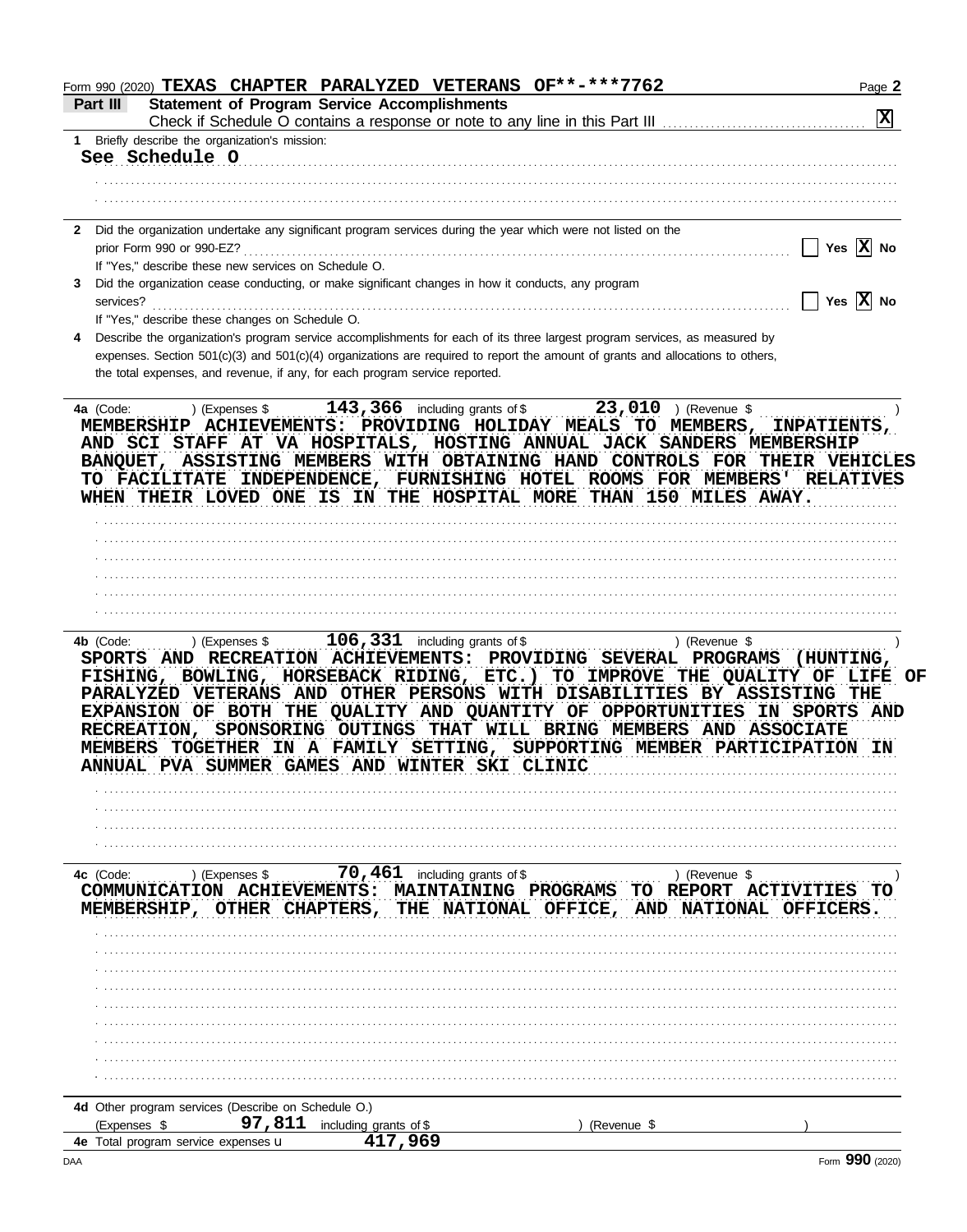### **Part IV Checklist of Required Schedules** Form 990 (2020) **TEXAS CHAPTER PARALYZED VETERANS OF\*\*-\*\*\*7762** Page 3

|--|--|--|

|     |                                                                                                                                                                                                                                                   |                 |             | Yes No      |
|-----|---------------------------------------------------------------------------------------------------------------------------------------------------------------------------------------------------------------------------------------------------|-----------------|-------------|-------------|
| 1.  | Is the organization described in section $501(c)(3)$ or $4947(a)(1)$ (other than a private foundation)? If "Yes,"                                                                                                                                 |                 |             |             |
|     | complete Schedule A                                                                                                                                                                                                                               | 1               | $\mathbf x$ |             |
| 2   | Is the organization required to complete Schedule B, Schedule of Contributors (see instructions)?                                                                                                                                                 | $\mathbf{2}$    | X           |             |
| 3   | Did the organization engage in direct or indirect political campaign activities on behalf of or in opposition to                                                                                                                                  |                 |             |             |
|     | candidates for public office? If "Yes," complete Schedule C, Part I                                                                                                                                                                               | 3               |             | X           |
| 4   | Section 501(c)(3) organizations. Did the organization engage in lobbying activities, or have a section 501(h)                                                                                                                                     | 4               |             | X           |
| 5   | election in effect during the tax year? If "Yes," complete Schedule C, Part II<br>Is the organization a section $501(c)(4)$ , $501(c)(5)$ , or $501(c)(6)$ organization that receives membership dues,                                            |                 |             |             |
|     | assessments, or similar amounts as defined in Revenue Procedure 98-19? If "Yes," complete Schedule C, Part III                                                                                                                                    | 5               |             | X           |
| 6   | Did the organization maintain any donor advised funds or any similar funds or accounts for which donors                                                                                                                                           |                 |             |             |
|     | have the right to provide advice on the distribution or investment of amounts in such funds or accounts? If                                                                                                                                       |                 |             |             |
|     | "Yes," complete Schedule D, Part I                                                                                                                                                                                                                | 6               |             | X           |
| 7   | Did the organization receive or hold a conservation easement, including easements to preserve open space,                                                                                                                                         |                 |             |             |
|     | the environment, historic land areas, or historic structures? If "Yes," complete Schedule D, Part II                                                                                                                                              | 7               |             | X           |
| 8   | Did the organization maintain collections of works of art, historical treasures, or other similar assets? If "Yes,"                                                                                                                               |                 |             |             |
|     | complete Schedule D, Part III                                                                                                                                                                                                                     | 8               |             | X           |
| 9   | Did the organization report an amount in Part X, line 21, for escrow or custodial account liability, serve as a                                                                                                                                   |                 |             |             |
|     | custodian for amounts not listed in Part X; or provide credit counseling, debt management, credit repair, or                                                                                                                                      |                 |             |             |
|     | debt negotiation services? If "Yes," complete Schedule D, Part IV                                                                                                                                                                                 | 9               |             | X           |
| 10  | Did the organization, directly or through a related organization, hold assets in donor-restricted endowments                                                                                                                                      |                 |             |             |
|     | or in quasi endowments? If "Yes," complete Schedule D, Part V                                                                                                                                                                                     | 10              | X           |             |
| 11  | If the organization's answer to any of the following questions is "Yes," then complete Schedule D, Parts VI,                                                                                                                                      |                 |             |             |
|     | VII, VIII, IX, or X as applicable.                                                                                                                                                                                                                |                 |             |             |
| a   | Did the organization report an amount for land, buildings, and equipment in Part X, line 10? If "Yes,"                                                                                                                                            |                 |             |             |
|     | complete Schedule D, Part VI                                                                                                                                                                                                                      | 11a             | X           |             |
|     | <b>b</b> Did the organization report an amount for investments—other securities in Part X, line 12, that is 5% or more                                                                                                                            |                 |             |             |
|     | of its total assets reported in Part X, line 16? If "Yes," complete Schedule D, Part VII                                                                                                                                                          | 11 <sub>b</sub> |             | X           |
| c   | Did the organization report an amount for investments—program related in Part X, line 13, that is 5% or more                                                                                                                                      |                 |             |             |
|     |                                                                                                                                                                                                                                                   | 11c             |             | X           |
| d   | Did the organization report an amount for other assets in Part X, line 15, that is 5% or more of its total assets                                                                                                                                 |                 |             |             |
|     | reported in Part X, line 16? If "Yes," complete Schedule D, Part IX                                                                                                                                                                               | 11d             |             | X           |
| е   | Did the organization report an amount for other liabilities in Part X, line 25? If "Yes," complete Schedule D, Part X                                                                                                                             | 11e             |             | $\mathbf x$ |
| f   | Did the organization's separate or consolidated financial statements for the tax year include a footnote that addresses                                                                                                                           |                 |             | X           |
|     | the organization's liability for uncertain tax positions under FIN 48 (ASC 740)? If "Yes," complete Schedule D, Part X<br>12a Did the organization obtain separate, independent audited financial statements for the tax year? If "Yes," complete | 11f             |             |             |
|     | Schedule D, Parts XI and XII $\ldots$ , $\ldots$ , $\ldots$                                                                                                                                                                                       | 12a             | х           |             |
|     | Was the organization included in consolidated, independent audited financial statements for the tax year? If                                                                                                                                      |                 |             |             |
|     | "Yes," and if the organization answered "No" to line 12a, then completing Schedule D, Parts XI and XII is optional                                                                                                                                | 12 <sub>b</sub> |             | X           |
| 13  |                                                                                                                                                                                                                                                   | 13              |             | X           |
| 14a |                                                                                                                                                                                                                                                   | 14a             |             | X           |
| b   | Did the organization have aggregate revenues or expenses of more than \$10,000 from grantmaking,                                                                                                                                                  |                 |             |             |
|     | fundraising, business, investment, and program service activities outside the United States, or aggregate                                                                                                                                         |                 |             |             |
|     | foreign investments valued at \$100,000 or more? If "Yes," complete Schedule F, Parts I and IV [[[[[[[[[[[[[[[[                                                                                                                                   | 14b             |             | X           |
| 15  | Did the organization report on Part IX, column (A), line 3, more than \$5,000 of grants or other assistance to or                                                                                                                                 |                 |             |             |
|     | for any foreign organization? If "Yes," complete Schedule F, Parts II and IV                                                                                                                                                                      | 15              |             | X           |
| 16  | Did the organization report on Part IX, column (A), line 3, more than \$5,000 of aggregate grants or other                                                                                                                                        |                 |             |             |
|     |                                                                                                                                                                                                                                                   | 16              |             | X           |
| 17  | Did the organization report a total of more than \$15,000 of expenses for professional fundraising services on                                                                                                                                    |                 |             |             |
|     |                                                                                                                                                                                                                                                   | 17              |             | X           |
| 18  | Did the organization report more than \$15,000 total of fundraising event gross income and contributions on                                                                                                                                       |                 |             |             |
|     | Part VIII, lines 1c and 8a? If "Yes," complete Schedule G, Part II                                                                                                                                                                                | 18              |             | X           |
| 19  | Did the organization report more than \$15,000 of gross income from gaming activities on Part VIII, line 9a?                                                                                                                                      |                 |             |             |
|     |                                                                                                                                                                                                                                                   | 19              |             | X           |
| 20a |                                                                                                                                                                                                                                                   | 20a             |             | X           |
| b   | If "Yes" to line 20a, did the organization attach a copy of its audited financial statements to this return?                                                                                                                                      | 20 <sub>b</sub> |             |             |
| 21  | Did the organization report more than \$5,000 of grants or other assistance to any domestic organization or                                                                                                                                       |                 |             |             |
|     |                                                                                                                                                                                                                                                   | 21              |             | X           |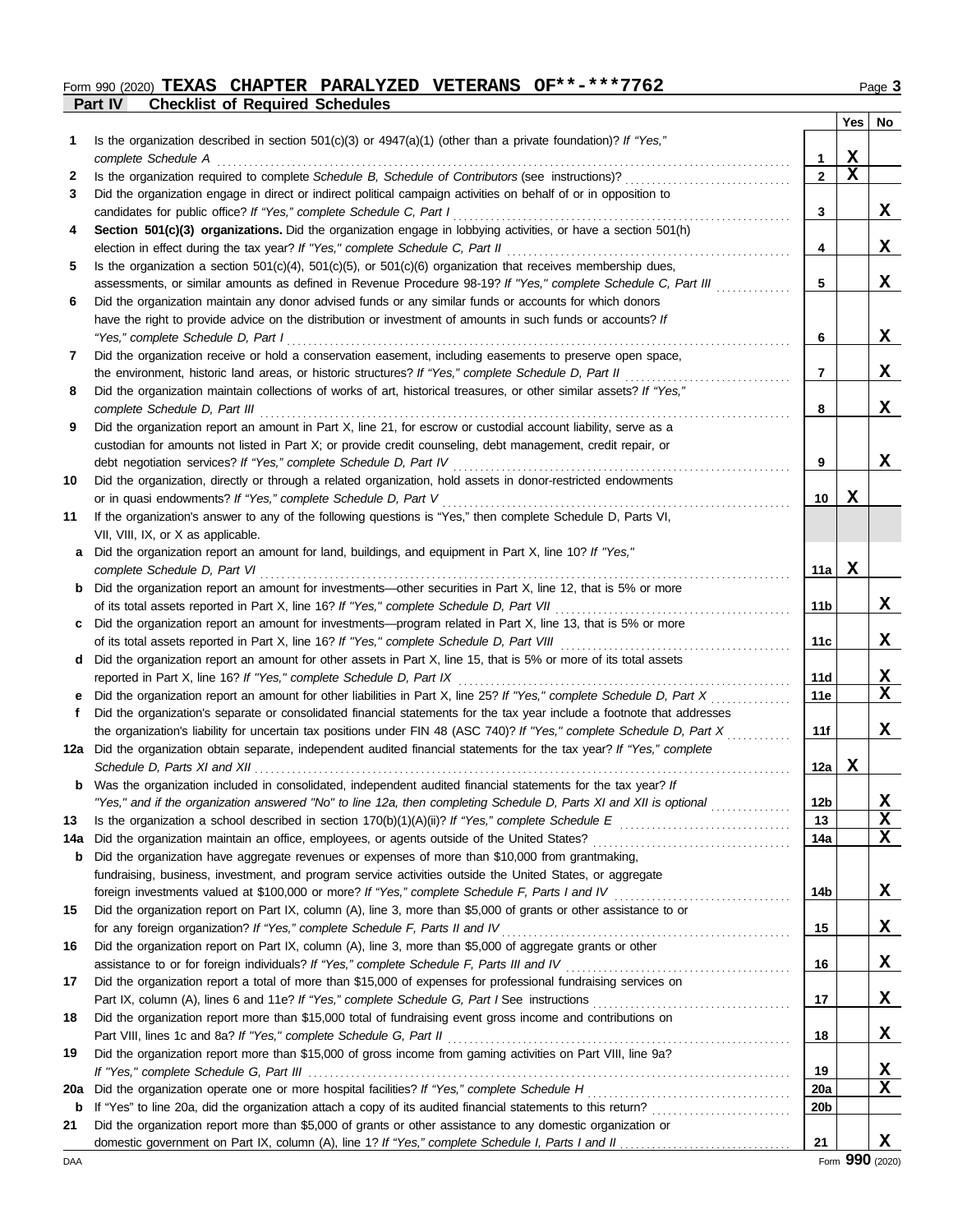#### Form 990 (2020) **TEXAS CHAPTER PARALYZED VETERANS OF\*\*-\*\*\*7762** Page 4 **Part IV Checklist of Required Schedules** *(continued)* **TEXAS CHAPTER PARALYZED VETERANS OF\*\*-\*\*\*7762**

| ı.<br>r<br>. . |  |
|----------------|--|
|                |  |

| Did the organization report more than \$5,000 of grants or other assistance to or for domestic individuals on<br>22<br>X<br>22<br>Did the organization answer "Yes" to Part VII, Section A, line 3, 4, or 5 about compensation of the<br>23<br>organization's current and former officers, directors, trustees, key employees, and highest compensated<br>23<br>employees? If "Yes," complete Schedule J<br>24a Did the organization have a tax-exempt bond issue with an outstanding principal amount of more than<br>\$100,000 as of the last day of the year, that was issued after December 31, 2002? If "Yes," answer lines 24b<br>through 24d and complete Schedule K. If "No," go to line 25a<br>24a<br>Did the organization invest any proceeds of tax-exempt bonds beyond a temporary period exception?<br>24b<br>b<br>Did the organization maintain an escrow account other than a refunding escrow at any time during the year<br>c<br>24c<br>to defease any tax-exempt bonds?<br>Did the organization act as an "on behalf of" issuer for bonds outstanding at any time during the year?<br>24d<br>d<br>25a Section 501(c)(3), 501(c)(4), and 501(c)(29) organizations. Did the organization engage in an excess benefit<br>25a<br>transaction with a disqualified person during the year? If "Yes," complete Schedule L, Part I<br>Is the organization aware that it engaged in an excess benefit transaction with a disqualified person in a prior<br>b<br>year, and that the transaction has not been reported on any of the organization's prior Forms 990 or 990-EZ?<br>If "Yes," complete Schedule L, Part I<br>25b<br>Did the organization report any amount on Part X, line 5 or 22, for receivables from or payables to any current<br>26<br>or former officer, director, trustee, key employee, creator or founder, substantial contributor, or 35%<br>controlled entity or family member of any of these persons? If "Yes," complete Schedule L, Part II<br>26<br>Did the organization provide a grant or other assistance to any current or former officer, director, trustee, key<br>27<br>employee, creator or founder, substantial contributor or employee thereof, a grant selection committee<br>member, or to a 35% controlled entity (including an employee thereof) or family member of any of these<br>persons? If "Yes," complete Schedule L, Part III<br>27<br>Was the organization a party to a business transaction with one of the following parties (see Schedule L, Part<br>28<br>IV instructions, for applicable filing thresholds, conditions, and exceptions):<br>A current or former officer, director, trustee, key employee, creator or founder, or substantial contributor? If<br>a<br>"Yes," complete Schedule L, Part IV<br>28a<br>28 <sub>b</sub><br>b<br>A 35% controlled entity of one or more individuals and/or organizations described in lines 28a or 28b? If<br>c<br>"Yes," complete Schedule L, Part IV<br>28c<br>Did the organization receive more than \$25,000 in non-cash contributions? If "Yes," complete Schedule M<br>29<br>29<br>Did the organization receive contributions of art, historical treasures, or other similar assets, or qualified<br>30<br>conservation contributions? If "Yes," complete Schedule M<br>30<br>Did the organization liquidate, terminate, or dissolve and cease operations? If "Yes," complete Schedule N, Part I<br>31<br>31 | X<br>X<br>X |
|-------------------------------------------------------------------------------------------------------------------------------------------------------------------------------------------------------------------------------------------------------------------------------------------------------------------------------------------------------------------------------------------------------------------------------------------------------------------------------------------------------------------------------------------------------------------------------------------------------------------------------------------------------------------------------------------------------------------------------------------------------------------------------------------------------------------------------------------------------------------------------------------------------------------------------------------------------------------------------------------------------------------------------------------------------------------------------------------------------------------------------------------------------------------------------------------------------------------------------------------------------------------------------------------------------------------------------------------------------------------------------------------------------------------------------------------------------------------------------------------------------------------------------------------------------------------------------------------------------------------------------------------------------------------------------------------------------------------------------------------------------------------------------------------------------------------------------------------------------------------------------------------------------------------------------------------------------------------------------------------------------------------------------------------------------------------------------------------------------------------------------------------------------------------------------------------------------------------------------------------------------------------------------------------------------------------------------------------------------------------------------------------------------------------------------------------------------------------------------------------------------------------------------------------------------------------------------------------------------------------------------------------------------------------------------------------------------------------------------------------------------------------------------------------------------------------------------------------------------------------------------------------------------------------------------------------------------------------------------------------------------------------------------------------------------------------------------------------------------------------------------------------------------------------------------------------------------------------------------------------------------------------------------------------------------------------------------------------------------------------------------------------------------------------------------|-------------|
|                                                                                                                                                                                                                                                                                                                                                                                                                                                                                                                                                                                                                                                                                                                                                                                                                                                                                                                                                                                                                                                                                                                                                                                                                                                                                                                                                                                                                                                                                                                                                                                                                                                                                                                                                                                                                                                                                                                                                                                                                                                                                                                                                                                                                                                                                                                                                                                                                                                                                                                                                                                                                                                                                                                                                                                                                                                                                                                                                                                                                                                                                                                                                                                                                                                                                                                                                                                                                               |             |
|                                                                                                                                                                                                                                                                                                                                                                                                                                                                                                                                                                                                                                                                                                                                                                                                                                                                                                                                                                                                                                                                                                                                                                                                                                                                                                                                                                                                                                                                                                                                                                                                                                                                                                                                                                                                                                                                                                                                                                                                                                                                                                                                                                                                                                                                                                                                                                                                                                                                                                                                                                                                                                                                                                                                                                                                                                                                                                                                                                                                                                                                                                                                                                                                                                                                                                                                                                                                                               |             |
|                                                                                                                                                                                                                                                                                                                                                                                                                                                                                                                                                                                                                                                                                                                                                                                                                                                                                                                                                                                                                                                                                                                                                                                                                                                                                                                                                                                                                                                                                                                                                                                                                                                                                                                                                                                                                                                                                                                                                                                                                                                                                                                                                                                                                                                                                                                                                                                                                                                                                                                                                                                                                                                                                                                                                                                                                                                                                                                                                                                                                                                                                                                                                                                                                                                                                                                                                                                                                               |             |
|                                                                                                                                                                                                                                                                                                                                                                                                                                                                                                                                                                                                                                                                                                                                                                                                                                                                                                                                                                                                                                                                                                                                                                                                                                                                                                                                                                                                                                                                                                                                                                                                                                                                                                                                                                                                                                                                                                                                                                                                                                                                                                                                                                                                                                                                                                                                                                                                                                                                                                                                                                                                                                                                                                                                                                                                                                                                                                                                                                                                                                                                                                                                                                                                                                                                                                                                                                                                                               |             |
|                                                                                                                                                                                                                                                                                                                                                                                                                                                                                                                                                                                                                                                                                                                                                                                                                                                                                                                                                                                                                                                                                                                                                                                                                                                                                                                                                                                                                                                                                                                                                                                                                                                                                                                                                                                                                                                                                                                                                                                                                                                                                                                                                                                                                                                                                                                                                                                                                                                                                                                                                                                                                                                                                                                                                                                                                                                                                                                                                                                                                                                                                                                                                                                                                                                                                                                                                                                                                               |             |
|                                                                                                                                                                                                                                                                                                                                                                                                                                                                                                                                                                                                                                                                                                                                                                                                                                                                                                                                                                                                                                                                                                                                                                                                                                                                                                                                                                                                                                                                                                                                                                                                                                                                                                                                                                                                                                                                                                                                                                                                                                                                                                                                                                                                                                                                                                                                                                                                                                                                                                                                                                                                                                                                                                                                                                                                                                                                                                                                                                                                                                                                                                                                                                                                                                                                                                                                                                                                                               |             |
|                                                                                                                                                                                                                                                                                                                                                                                                                                                                                                                                                                                                                                                                                                                                                                                                                                                                                                                                                                                                                                                                                                                                                                                                                                                                                                                                                                                                                                                                                                                                                                                                                                                                                                                                                                                                                                                                                                                                                                                                                                                                                                                                                                                                                                                                                                                                                                                                                                                                                                                                                                                                                                                                                                                                                                                                                                                                                                                                                                                                                                                                                                                                                                                                                                                                                                                                                                                                                               |             |
|                                                                                                                                                                                                                                                                                                                                                                                                                                                                                                                                                                                                                                                                                                                                                                                                                                                                                                                                                                                                                                                                                                                                                                                                                                                                                                                                                                                                                                                                                                                                                                                                                                                                                                                                                                                                                                                                                                                                                                                                                                                                                                                                                                                                                                                                                                                                                                                                                                                                                                                                                                                                                                                                                                                                                                                                                                                                                                                                                                                                                                                                                                                                                                                                                                                                                                                                                                                                                               |             |
|                                                                                                                                                                                                                                                                                                                                                                                                                                                                                                                                                                                                                                                                                                                                                                                                                                                                                                                                                                                                                                                                                                                                                                                                                                                                                                                                                                                                                                                                                                                                                                                                                                                                                                                                                                                                                                                                                                                                                                                                                                                                                                                                                                                                                                                                                                                                                                                                                                                                                                                                                                                                                                                                                                                                                                                                                                                                                                                                                                                                                                                                                                                                                                                                                                                                                                                                                                                                                               |             |
|                                                                                                                                                                                                                                                                                                                                                                                                                                                                                                                                                                                                                                                                                                                                                                                                                                                                                                                                                                                                                                                                                                                                                                                                                                                                                                                                                                                                                                                                                                                                                                                                                                                                                                                                                                                                                                                                                                                                                                                                                                                                                                                                                                                                                                                                                                                                                                                                                                                                                                                                                                                                                                                                                                                                                                                                                                                                                                                                                                                                                                                                                                                                                                                                                                                                                                                                                                                                                               |             |
|                                                                                                                                                                                                                                                                                                                                                                                                                                                                                                                                                                                                                                                                                                                                                                                                                                                                                                                                                                                                                                                                                                                                                                                                                                                                                                                                                                                                                                                                                                                                                                                                                                                                                                                                                                                                                                                                                                                                                                                                                                                                                                                                                                                                                                                                                                                                                                                                                                                                                                                                                                                                                                                                                                                                                                                                                                                                                                                                                                                                                                                                                                                                                                                                                                                                                                                                                                                                                               |             |
|                                                                                                                                                                                                                                                                                                                                                                                                                                                                                                                                                                                                                                                                                                                                                                                                                                                                                                                                                                                                                                                                                                                                                                                                                                                                                                                                                                                                                                                                                                                                                                                                                                                                                                                                                                                                                                                                                                                                                                                                                                                                                                                                                                                                                                                                                                                                                                                                                                                                                                                                                                                                                                                                                                                                                                                                                                                                                                                                                                                                                                                                                                                                                                                                                                                                                                                                                                                                                               |             |
|                                                                                                                                                                                                                                                                                                                                                                                                                                                                                                                                                                                                                                                                                                                                                                                                                                                                                                                                                                                                                                                                                                                                                                                                                                                                                                                                                                                                                                                                                                                                                                                                                                                                                                                                                                                                                                                                                                                                                                                                                                                                                                                                                                                                                                                                                                                                                                                                                                                                                                                                                                                                                                                                                                                                                                                                                                                                                                                                                                                                                                                                                                                                                                                                                                                                                                                                                                                                                               |             |
|                                                                                                                                                                                                                                                                                                                                                                                                                                                                                                                                                                                                                                                                                                                                                                                                                                                                                                                                                                                                                                                                                                                                                                                                                                                                                                                                                                                                                                                                                                                                                                                                                                                                                                                                                                                                                                                                                                                                                                                                                                                                                                                                                                                                                                                                                                                                                                                                                                                                                                                                                                                                                                                                                                                                                                                                                                                                                                                                                                                                                                                                                                                                                                                                                                                                                                                                                                                                                               |             |
|                                                                                                                                                                                                                                                                                                                                                                                                                                                                                                                                                                                                                                                                                                                                                                                                                                                                                                                                                                                                                                                                                                                                                                                                                                                                                                                                                                                                                                                                                                                                                                                                                                                                                                                                                                                                                                                                                                                                                                                                                                                                                                                                                                                                                                                                                                                                                                                                                                                                                                                                                                                                                                                                                                                                                                                                                                                                                                                                                                                                                                                                                                                                                                                                                                                                                                                                                                                                                               |             |
|                                                                                                                                                                                                                                                                                                                                                                                                                                                                                                                                                                                                                                                                                                                                                                                                                                                                                                                                                                                                                                                                                                                                                                                                                                                                                                                                                                                                                                                                                                                                                                                                                                                                                                                                                                                                                                                                                                                                                                                                                                                                                                                                                                                                                                                                                                                                                                                                                                                                                                                                                                                                                                                                                                                                                                                                                                                                                                                                                                                                                                                                                                                                                                                                                                                                                                                                                                                                                               |             |
|                                                                                                                                                                                                                                                                                                                                                                                                                                                                                                                                                                                                                                                                                                                                                                                                                                                                                                                                                                                                                                                                                                                                                                                                                                                                                                                                                                                                                                                                                                                                                                                                                                                                                                                                                                                                                                                                                                                                                                                                                                                                                                                                                                                                                                                                                                                                                                                                                                                                                                                                                                                                                                                                                                                                                                                                                                                                                                                                                                                                                                                                                                                                                                                                                                                                                                                                                                                                                               | X           |
|                                                                                                                                                                                                                                                                                                                                                                                                                                                                                                                                                                                                                                                                                                                                                                                                                                                                                                                                                                                                                                                                                                                                                                                                                                                                                                                                                                                                                                                                                                                                                                                                                                                                                                                                                                                                                                                                                                                                                                                                                                                                                                                                                                                                                                                                                                                                                                                                                                                                                                                                                                                                                                                                                                                                                                                                                                                                                                                                                                                                                                                                                                                                                                                                                                                                                                                                                                                                                               |             |
|                                                                                                                                                                                                                                                                                                                                                                                                                                                                                                                                                                                                                                                                                                                                                                                                                                                                                                                                                                                                                                                                                                                                                                                                                                                                                                                                                                                                                                                                                                                                                                                                                                                                                                                                                                                                                                                                                                                                                                                                                                                                                                                                                                                                                                                                                                                                                                                                                                                                                                                                                                                                                                                                                                                                                                                                                                                                                                                                                                                                                                                                                                                                                                                                                                                                                                                                                                                                                               |             |
|                                                                                                                                                                                                                                                                                                                                                                                                                                                                                                                                                                                                                                                                                                                                                                                                                                                                                                                                                                                                                                                                                                                                                                                                                                                                                                                                                                                                                                                                                                                                                                                                                                                                                                                                                                                                                                                                                                                                                                                                                                                                                                                                                                                                                                                                                                                                                                                                                                                                                                                                                                                                                                                                                                                                                                                                                                                                                                                                                                                                                                                                                                                                                                                                                                                                                                                                                                                                                               | X           |
|                                                                                                                                                                                                                                                                                                                                                                                                                                                                                                                                                                                                                                                                                                                                                                                                                                                                                                                                                                                                                                                                                                                                                                                                                                                                                                                                                                                                                                                                                                                                                                                                                                                                                                                                                                                                                                                                                                                                                                                                                                                                                                                                                                                                                                                                                                                                                                                                                                                                                                                                                                                                                                                                                                                                                                                                                                                                                                                                                                                                                                                                                                                                                                                                                                                                                                                                                                                                                               |             |
|                                                                                                                                                                                                                                                                                                                                                                                                                                                                                                                                                                                                                                                                                                                                                                                                                                                                                                                                                                                                                                                                                                                                                                                                                                                                                                                                                                                                                                                                                                                                                                                                                                                                                                                                                                                                                                                                                                                                                                                                                                                                                                                                                                                                                                                                                                                                                                                                                                                                                                                                                                                                                                                                                                                                                                                                                                                                                                                                                                                                                                                                                                                                                                                                                                                                                                                                                                                                                               |             |
|                                                                                                                                                                                                                                                                                                                                                                                                                                                                                                                                                                                                                                                                                                                                                                                                                                                                                                                                                                                                                                                                                                                                                                                                                                                                                                                                                                                                                                                                                                                                                                                                                                                                                                                                                                                                                                                                                                                                                                                                                                                                                                                                                                                                                                                                                                                                                                                                                                                                                                                                                                                                                                                                                                                                                                                                                                                                                                                                                                                                                                                                                                                                                                                                                                                                                                                                                                                                                               |             |
|                                                                                                                                                                                                                                                                                                                                                                                                                                                                                                                                                                                                                                                                                                                                                                                                                                                                                                                                                                                                                                                                                                                                                                                                                                                                                                                                                                                                                                                                                                                                                                                                                                                                                                                                                                                                                                                                                                                                                                                                                                                                                                                                                                                                                                                                                                                                                                                                                                                                                                                                                                                                                                                                                                                                                                                                                                                                                                                                                                                                                                                                                                                                                                                                                                                                                                                                                                                                                               | X           |
|                                                                                                                                                                                                                                                                                                                                                                                                                                                                                                                                                                                                                                                                                                                                                                                                                                                                                                                                                                                                                                                                                                                                                                                                                                                                                                                                                                                                                                                                                                                                                                                                                                                                                                                                                                                                                                                                                                                                                                                                                                                                                                                                                                                                                                                                                                                                                                                                                                                                                                                                                                                                                                                                                                                                                                                                                                                                                                                                                                                                                                                                                                                                                                                                                                                                                                                                                                                                                               |             |
|                                                                                                                                                                                                                                                                                                                                                                                                                                                                                                                                                                                                                                                                                                                                                                                                                                                                                                                                                                                                                                                                                                                                                                                                                                                                                                                                                                                                                                                                                                                                                                                                                                                                                                                                                                                                                                                                                                                                                                                                                                                                                                                                                                                                                                                                                                                                                                                                                                                                                                                                                                                                                                                                                                                                                                                                                                                                                                                                                                                                                                                                                                                                                                                                                                                                                                                                                                                                                               |             |
|                                                                                                                                                                                                                                                                                                                                                                                                                                                                                                                                                                                                                                                                                                                                                                                                                                                                                                                                                                                                                                                                                                                                                                                                                                                                                                                                                                                                                                                                                                                                                                                                                                                                                                                                                                                                                                                                                                                                                                                                                                                                                                                                                                                                                                                                                                                                                                                                                                                                                                                                                                                                                                                                                                                                                                                                                                                                                                                                                                                                                                                                                                                                                                                                                                                                                                                                                                                                                               |             |
|                                                                                                                                                                                                                                                                                                                                                                                                                                                                                                                                                                                                                                                                                                                                                                                                                                                                                                                                                                                                                                                                                                                                                                                                                                                                                                                                                                                                                                                                                                                                                                                                                                                                                                                                                                                                                                                                                                                                                                                                                                                                                                                                                                                                                                                                                                                                                                                                                                                                                                                                                                                                                                                                                                                                                                                                                                                                                                                                                                                                                                                                                                                                                                                                                                                                                                                                                                                                                               | X           |
|                                                                                                                                                                                                                                                                                                                                                                                                                                                                                                                                                                                                                                                                                                                                                                                                                                                                                                                                                                                                                                                                                                                                                                                                                                                                                                                                                                                                                                                                                                                                                                                                                                                                                                                                                                                                                                                                                                                                                                                                                                                                                                                                                                                                                                                                                                                                                                                                                                                                                                                                                                                                                                                                                                                                                                                                                                                                                                                                                                                                                                                                                                                                                                                                                                                                                                                                                                                                                               | X           |
|                                                                                                                                                                                                                                                                                                                                                                                                                                                                                                                                                                                                                                                                                                                                                                                                                                                                                                                                                                                                                                                                                                                                                                                                                                                                                                                                                                                                                                                                                                                                                                                                                                                                                                                                                                                                                                                                                                                                                                                                                                                                                                                                                                                                                                                                                                                                                                                                                                                                                                                                                                                                                                                                                                                                                                                                                                                                                                                                                                                                                                                                                                                                                                                                                                                                                                                                                                                                                               |             |
|                                                                                                                                                                                                                                                                                                                                                                                                                                                                                                                                                                                                                                                                                                                                                                                                                                                                                                                                                                                                                                                                                                                                                                                                                                                                                                                                                                                                                                                                                                                                                                                                                                                                                                                                                                                                                                                                                                                                                                                                                                                                                                                                                                                                                                                                                                                                                                                                                                                                                                                                                                                                                                                                                                                                                                                                                                                                                                                                                                                                                                                                                                                                                                                                                                                                                                                                                                                                                               | X           |
|                                                                                                                                                                                                                                                                                                                                                                                                                                                                                                                                                                                                                                                                                                                                                                                                                                                                                                                                                                                                                                                                                                                                                                                                                                                                                                                                                                                                                                                                                                                                                                                                                                                                                                                                                                                                                                                                                                                                                                                                                                                                                                                                                                                                                                                                                                                                                                                                                                                                                                                                                                                                                                                                                                                                                                                                                                                                                                                                                                                                                                                                                                                                                                                                                                                                                                                                                                                                                               | X           |
|                                                                                                                                                                                                                                                                                                                                                                                                                                                                                                                                                                                                                                                                                                                                                                                                                                                                                                                                                                                                                                                                                                                                                                                                                                                                                                                                                                                                                                                                                                                                                                                                                                                                                                                                                                                                                                                                                                                                                                                                                                                                                                                                                                                                                                                                                                                                                                                                                                                                                                                                                                                                                                                                                                                                                                                                                                                                                                                                                                                                                                                                                                                                                                                                                                                                                                                                                                                                                               |             |
|                                                                                                                                                                                                                                                                                                                                                                                                                                                                                                                                                                                                                                                                                                                                                                                                                                                                                                                                                                                                                                                                                                                                                                                                                                                                                                                                                                                                                                                                                                                                                                                                                                                                                                                                                                                                                                                                                                                                                                                                                                                                                                                                                                                                                                                                                                                                                                                                                                                                                                                                                                                                                                                                                                                                                                                                                                                                                                                                                                                                                                                                                                                                                                                                                                                                                                                                                                                                                               | X           |
|                                                                                                                                                                                                                                                                                                                                                                                                                                                                                                                                                                                                                                                                                                                                                                                                                                                                                                                                                                                                                                                                                                                                                                                                                                                                                                                                                                                                                                                                                                                                                                                                                                                                                                                                                                                                                                                                                                                                                                                                                                                                                                                                                                                                                                                                                                                                                                                                                                                                                                                                                                                                                                                                                                                                                                                                                                                                                                                                                                                                                                                                                                                                                                                                                                                                                                                                                                                                                               | $\mathbf X$ |
| Did the organization sell, exchange, dispose of, or transfer more than 25% of its net assets? If "Yes,"<br>32                                                                                                                                                                                                                                                                                                                                                                                                                                                                                                                                                                                                                                                                                                                                                                                                                                                                                                                                                                                                                                                                                                                                                                                                                                                                                                                                                                                                                                                                                                                                                                                                                                                                                                                                                                                                                                                                                                                                                                                                                                                                                                                                                                                                                                                                                                                                                                                                                                                                                                                                                                                                                                                                                                                                                                                                                                                                                                                                                                                                                                                                                                                                                                                                                                                                                                                 |             |
| complete Schedule N, Part II<br>32                                                                                                                                                                                                                                                                                                                                                                                                                                                                                                                                                                                                                                                                                                                                                                                                                                                                                                                                                                                                                                                                                                                                                                                                                                                                                                                                                                                                                                                                                                                                                                                                                                                                                                                                                                                                                                                                                                                                                                                                                                                                                                                                                                                                                                                                                                                                                                                                                                                                                                                                                                                                                                                                                                                                                                                                                                                                                                                                                                                                                                                                                                                                                                                                                                                                                                                                                                                            | X           |
| Did the organization own 100% of an entity disregarded as separate from the organization under Regulations<br>33                                                                                                                                                                                                                                                                                                                                                                                                                                                                                                                                                                                                                                                                                                                                                                                                                                                                                                                                                                                                                                                                                                                                                                                                                                                                                                                                                                                                                                                                                                                                                                                                                                                                                                                                                                                                                                                                                                                                                                                                                                                                                                                                                                                                                                                                                                                                                                                                                                                                                                                                                                                                                                                                                                                                                                                                                                                                                                                                                                                                                                                                                                                                                                                                                                                                                                              |             |
| sections 301.7701-2 and 301.7701-3? If "Yes," complete Schedule R, Part I<br>33                                                                                                                                                                                                                                                                                                                                                                                                                                                                                                                                                                                                                                                                                                                                                                                                                                                                                                                                                                                                                                                                                                                                                                                                                                                                                                                                                                                                                                                                                                                                                                                                                                                                                                                                                                                                                                                                                                                                                                                                                                                                                                                                                                                                                                                                                                                                                                                                                                                                                                                                                                                                                                                                                                                                                                                                                                                                                                                                                                                                                                                                                                                                                                                                                                                                                                                                               | X           |
| Was the organization related to any tax-exempt or taxable entity? If "Yes," complete Schedule R, Part II, III,<br>34                                                                                                                                                                                                                                                                                                                                                                                                                                                                                                                                                                                                                                                                                                                                                                                                                                                                                                                                                                                                                                                                                                                                                                                                                                                                                                                                                                                                                                                                                                                                                                                                                                                                                                                                                                                                                                                                                                                                                                                                                                                                                                                                                                                                                                                                                                                                                                                                                                                                                                                                                                                                                                                                                                                                                                                                                                                                                                                                                                                                                                                                                                                                                                                                                                                                                                          |             |
| 34<br>or IV, and Part V, line 1                                                                                                                                                                                                                                                                                                                                                                                                                                                                                                                                                                                                                                                                                                                                                                                                                                                                                                                                                                                                                                                                                                                                                                                                                                                                                                                                                                                                                                                                                                                                                                                                                                                                                                                                                                                                                                                                                                                                                                                                                                                                                                                                                                                                                                                                                                                                                                                                                                                                                                                                                                                                                                                                                                                                                                                                                                                                                                                                                                                                                                                                                                                                                                                                                                                                                                                                                                                               | X           |
| 35a<br><b>35a</b>                                                                                                                                                                                                                                                                                                                                                                                                                                                                                                                                                                                                                                                                                                                                                                                                                                                                                                                                                                                                                                                                                                                                                                                                                                                                                                                                                                                                                                                                                                                                                                                                                                                                                                                                                                                                                                                                                                                                                                                                                                                                                                                                                                                                                                                                                                                                                                                                                                                                                                                                                                                                                                                                                                                                                                                                                                                                                                                                                                                                                                                                                                                                                                                                                                                                                                                                                                                                             | X           |
| If "Yes" to line 35a, did the organization receive any payment from or engage in any transaction with a<br>b                                                                                                                                                                                                                                                                                                                                                                                                                                                                                                                                                                                                                                                                                                                                                                                                                                                                                                                                                                                                                                                                                                                                                                                                                                                                                                                                                                                                                                                                                                                                                                                                                                                                                                                                                                                                                                                                                                                                                                                                                                                                                                                                                                                                                                                                                                                                                                                                                                                                                                                                                                                                                                                                                                                                                                                                                                                                                                                                                                                                                                                                                                                                                                                                                                                                                                                  |             |
| controlled entity within the meaning of section 512(b)(13)? If "Yes," complete Schedule R, Part V, line 2<br>35 <sub>b</sub>                                                                                                                                                                                                                                                                                                                                                                                                                                                                                                                                                                                                                                                                                                                                                                                                                                                                                                                                                                                                                                                                                                                                                                                                                                                                                                                                                                                                                                                                                                                                                                                                                                                                                                                                                                                                                                                                                                                                                                                                                                                                                                                                                                                                                                                                                                                                                                                                                                                                                                                                                                                                                                                                                                                                                                                                                                                                                                                                                                                                                                                                                                                                                                                                                                                                                                  |             |
| Section 501(c)(3) organizations. Did the organization make any transfers to an exempt non-charitable<br>36                                                                                                                                                                                                                                                                                                                                                                                                                                                                                                                                                                                                                                                                                                                                                                                                                                                                                                                                                                                                                                                                                                                                                                                                                                                                                                                                                                                                                                                                                                                                                                                                                                                                                                                                                                                                                                                                                                                                                                                                                                                                                                                                                                                                                                                                                                                                                                                                                                                                                                                                                                                                                                                                                                                                                                                                                                                                                                                                                                                                                                                                                                                                                                                                                                                                                                                    |             |
| related organization? If "Yes," complete Schedule R, Part V, line 2<br>36                                                                                                                                                                                                                                                                                                                                                                                                                                                                                                                                                                                                                                                                                                                                                                                                                                                                                                                                                                                                                                                                                                                                                                                                                                                                                                                                                                                                                                                                                                                                                                                                                                                                                                                                                                                                                                                                                                                                                                                                                                                                                                                                                                                                                                                                                                                                                                                                                                                                                                                                                                                                                                                                                                                                                                                                                                                                                                                                                                                                                                                                                                                                                                                                                                                                                                                                                     | x           |
| Did the organization conduct more than 5% of its activities through an entity that is not a related organization<br>37                                                                                                                                                                                                                                                                                                                                                                                                                                                                                                                                                                                                                                                                                                                                                                                                                                                                                                                                                                                                                                                                                                                                                                                                                                                                                                                                                                                                                                                                                                                                                                                                                                                                                                                                                                                                                                                                                                                                                                                                                                                                                                                                                                                                                                                                                                                                                                                                                                                                                                                                                                                                                                                                                                                                                                                                                                                                                                                                                                                                                                                                                                                                                                                                                                                                                                        |             |
| and that is treated as a partnership for federal income tax purposes? If "Yes," complete Schedule R, Part VI<br>37                                                                                                                                                                                                                                                                                                                                                                                                                                                                                                                                                                                                                                                                                                                                                                                                                                                                                                                                                                                                                                                                                                                                                                                                                                                                                                                                                                                                                                                                                                                                                                                                                                                                                                                                                                                                                                                                                                                                                                                                                                                                                                                                                                                                                                                                                                                                                                                                                                                                                                                                                                                                                                                                                                                                                                                                                                                                                                                                                                                                                                                                                                                                                                                                                                                                                                            | X           |
| Did the organization complete Schedule O and provide explanations in Schedule O for Part VI, lines 11b and<br>38<br>X<br>19? Note: All Form 990 filers are required to complete Schedule O.<br>38                                                                                                                                                                                                                                                                                                                                                                                                                                                                                                                                                                                                                                                                                                                                                                                                                                                                                                                                                                                                                                                                                                                                                                                                                                                                                                                                                                                                                                                                                                                                                                                                                                                                                                                                                                                                                                                                                                                                                                                                                                                                                                                                                                                                                                                                                                                                                                                                                                                                                                                                                                                                                                                                                                                                                                                                                                                                                                                                                                                                                                                                                                                                                                                                                             |             |
| Statements Regarding Other IRS Filings and Tax Compliance<br>Part V                                                                                                                                                                                                                                                                                                                                                                                                                                                                                                                                                                                                                                                                                                                                                                                                                                                                                                                                                                                                                                                                                                                                                                                                                                                                                                                                                                                                                                                                                                                                                                                                                                                                                                                                                                                                                                                                                                                                                                                                                                                                                                                                                                                                                                                                                                                                                                                                                                                                                                                                                                                                                                                                                                                                                                                                                                                                                                                                                                                                                                                                                                                                                                                                                                                                                                                                                           |             |
|                                                                                                                                                                                                                                                                                                                                                                                                                                                                                                                                                                                                                                                                                                                                                                                                                                                                                                                                                                                                                                                                                                                                                                                                                                                                                                                                                                                                                                                                                                                                                                                                                                                                                                                                                                                                                                                                                                                                                                                                                                                                                                                                                                                                                                                                                                                                                                                                                                                                                                                                                                                                                                                                                                                                                                                                                                                                                                                                                                                                                                                                                                                                                                                                                                                                                                                                                                                                                               |             |
| Yes                                                                                                                                                                                                                                                                                                                                                                                                                                                                                                                                                                                                                                                                                                                                                                                                                                                                                                                                                                                                                                                                                                                                                                                                                                                                                                                                                                                                                                                                                                                                                                                                                                                                                                                                                                                                                                                                                                                                                                                                                                                                                                                                                                                                                                                                                                                                                                                                                                                                                                                                                                                                                                                                                                                                                                                                                                                                                                                                                                                                                                                                                                                                                                                                                                                                                                                                                                                                                           | No          |
| $\mathbf{2}$<br>Enter the number reported in Box 3 of Form 1096. Enter -0- if not applicable<br>1a<br>1a                                                                                                                                                                                                                                                                                                                                                                                                                                                                                                                                                                                                                                                                                                                                                                                                                                                                                                                                                                                                                                                                                                                                                                                                                                                                                                                                                                                                                                                                                                                                                                                                                                                                                                                                                                                                                                                                                                                                                                                                                                                                                                                                                                                                                                                                                                                                                                                                                                                                                                                                                                                                                                                                                                                                                                                                                                                                                                                                                                                                                                                                                                                                                                                                                                                                                                                      |             |
| $\mathbf 0$<br>1 <sub>b</sub><br>Enter the number of Forms W-2G included in line 1a. Enter -0- if not applicable<br>b                                                                                                                                                                                                                                                                                                                                                                                                                                                                                                                                                                                                                                                                                                                                                                                                                                                                                                                                                                                                                                                                                                                                                                                                                                                                                                                                                                                                                                                                                                                                                                                                                                                                                                                                                                                                                                                                                                                                                                                                                                                                                                                                                                                                                                                                                                                                                                                                                                                                                                                                                                                                                                                                                                                                                                                                                                                                                                                                                                                                                                                                                                                                                                                                                                                                                                         |             |
| Did the organization comply with backup withholding rules for reportable payments to vendors and<br>c                                                                                                                                                                                                                                                                                                                                                                                                                                                                                                                                                                                                                                                                                                                                                                                                                                                                                                                                                                                                                                                                                                                                                                                                                                                                                                                                                                                                                                                                                                                                                                                                                                                                                                                                                                                                                                                                                                                                                                                                                                                                                                                                                                                                                                                                                                                                                                                                                                                                                                                                                                                                                                                                                                                                                                                                                                                                                                                                                                                                                                                                                                                                                                                                                                                                                                                         |             |
| 1c                                                                                                                                                                                                                                                                                                                                                                                                                                                                                                                                                                                                                                                                                                                                                                                                                                                                                                                                                                                                                                                                                                                                                                                                                                                                                                                                                                                                                                                                                                                                                                                                                                                                                                                                                                                                                                                                                                                                                                                                                                                                                                                                                                                                                                                                                                                                                                                                                                                                                                                                                                                                                                                                                                                                                                                                                                                                                                                                                                                                                                                                                                                                                                                                                                                                                                                                                                                                                            |             |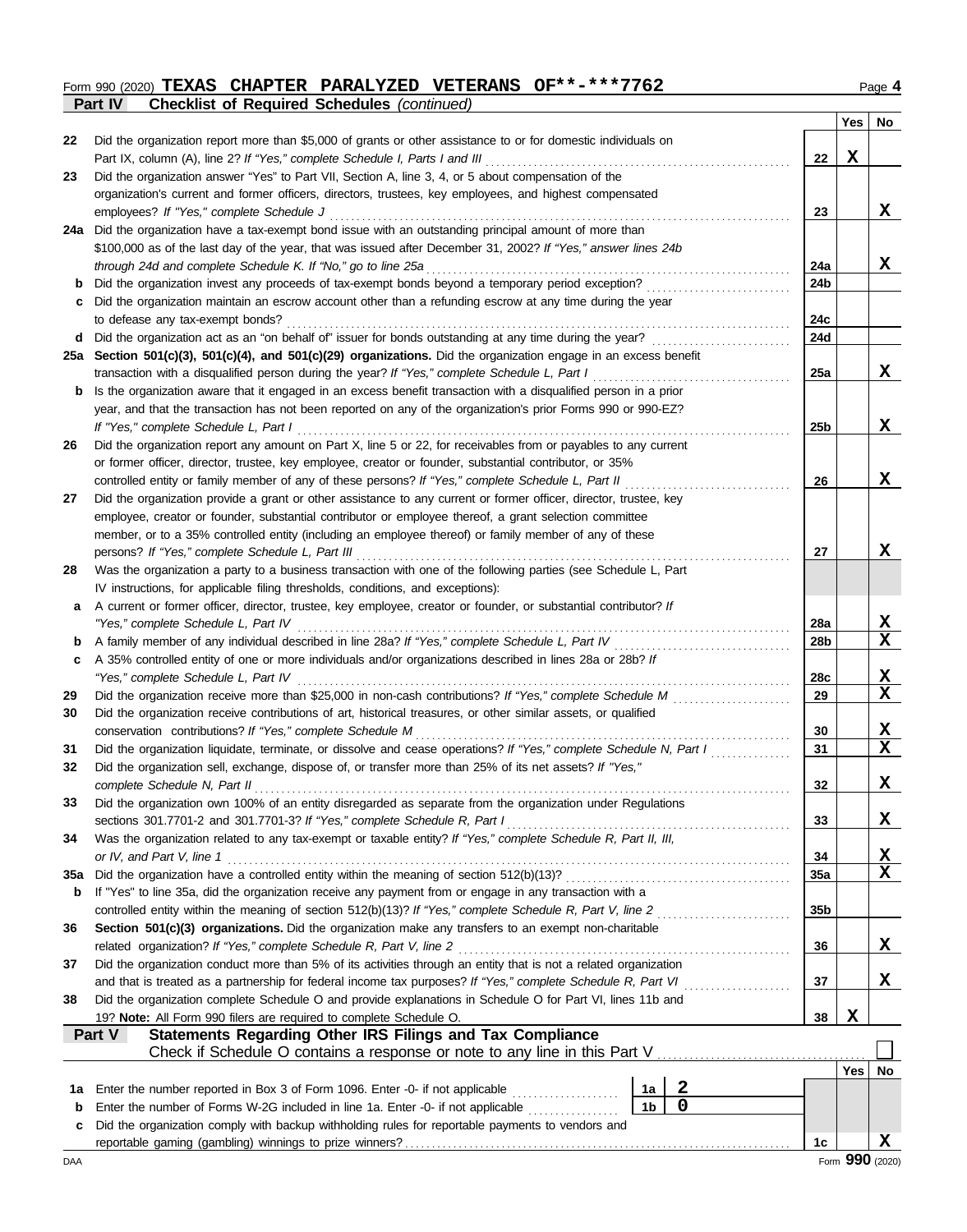### **Part V** Statements Regarding Other IRS Filings and Tax Compliance *(continued)* Form 990 (2020) **TEXAS CHAPTER PARALYZED VETERANS OF\*\*-\*\*\*7762** Page 5

|     |                                                                                                                                    |                        |   |                 | Yes | No          |
|-----|------------------------------------------------------------------------------------------------------------------------------------|------------------------|---|-----------------|-----|-------------|
|     | 2a Enter the number of employees reported on Form W-3, Transmittal of Wage and Tax                                                 |                        |   |                 |     |             |
|     | Statements, filed for the calendar year ending with or within the year covered by this return                                      | 2a                     | 3 |                 |     |             |
| b   | If at least one is reported on line 2a, did the organization file all required federal employment tax returns?                     |                        |   | 2b              | X   |             |
|     | Note: If the sum of lines 1a and 2a is greater than 250, you may be required to e-file (see instructions)                          |                        |   |                 |     |             |
| За  | Did the organization have unrelated business gross income of \$1,000 or more during the year?                                      |                        |   | За              |     | X           |
| b   |                                                                                                                                    |                        |   | 3b              |     |             |
| 4a  | At any time during the calendar year, did the organization have an interest in, or a signature or other authority over,            |                        |   |                 |     |             |
|     | a financial account in a foreign country (such as a bank account, securities account, or other financial account)?                 |                        |   | 4a              |     | X           |
| b   | If "Yes," enter the name of the foreign country <b>u</b>                                                                           |                        |   |                 |     |             |
|     | See instructions for filing requirements for FinCEN Form 114, Report of Foreign Bank and Financial Accounts (FBAR).                |                        |   |                 |     |             |
| 5а  |                                                                                                                                    |                        |   | 5a              |     | $\mathbf x$ |
| b   |                                                                                                                                    |                        |   | 5 <sub>b</sub>  |     | X           |
| c   | If "Yes" to line 5a or 5b, did the organization file Form 8886-T?                                                                  |                        |   | 5c              |     |             |
| 6a  | Does the organization have annual gross receipts that are normally greater than \$100,000, and did the                             |                        |   |                 |     |             |
|     | organization solicit any contributions that were not tax deductible as charitable contributions?                                   |                        |   | 6a              |     | x           |
| b   | If "Yes," did the organization include with every solicitation an express statement that such contributions or                     |                        |   |                 |     |             |
|     | gifts were not tax deductible?                                                                                                     |                        |   | 6b              |     |             |
| 7   | Organizations that may receive deductible contributions under section 170(c).                                                      |                        |   |                 |     |             |
| а   | Did the organization receive a payment in excess of \$75 made partly as a contribution and partly for goods                        |                        |   |                 |     |             |
|     | and services provided to the payor?                                                                                                |                        |   | 7a              |     |             |
| b   |                                                                                                                                    |                        |   | 7b              |     |             |
| c   | Did the organization sell, exchange, or otherwise dispose of tangible personal property for which it was                           |                        |   |                 |     |             |
|     | required to file Form 8282?                                                                                                        |                        |   | 7с              |     |             |
| d   | If "Yes," indicate the number of Forms 8282 filed during the year                                                                  | 7d                     |   |                 |     |             |
| е   |                                                                                                                                    |                        |   | 7e              |     |             |
| t   | Did the organization, during the year, pay premiums, directly or indirectly, on a personal benefit contract?                       |                        |   | 7f              |     |             |
| g   | If the organization received a contribution of qualified intellectual property, did the organization file Form 8899 as required?   |                        |   | 7g              |     |             |
| h   | If the organization received a contribution of cars, boats, airplanes, or other vehicles, did the organization file a Form 1098-C? |                        |   | 7h              |     |             |
| 8   | Sponsoring organizations maintaining donor advised funds. Did a donor advised fund maintained by the                               |                        |   |                 |     |             |
|     |                                                                                                                                    |                        |   | 8               |     |             |
| 9   | Sponsoring organizations maintaining donor advised funds.                                                                          |                        |   |                 |     |             |
| а   | Did the sponsoring organization make any taxable distributions under section 4966?                                                 |                        |   | 9a              |     |             |
| b   |                                                                                                                                    |                        |   | 9b              |     |             |
| 10  | Section 501(c)(7) organizations. Enter:                                                                                            |                        |   |                 |     |             |
| а   | Initiation fees and capital contributions included on Part VIII, line 12                                                           | 10a<br>10 <sub>b</sub> |   |                 |     |             |
| b   | Gross receipts, included on Form 990, Part VIII, line 12, for public use of club facilities                                        |                        |   |                 |     |             |
| 11  | Section 501(c)(12) organizations. Enter:                                                                                           | 11a                    |   |                 |     |             |
| a   |                                                                                                                                    |                        |   |                 |     |             |
| b   | Gross income from other sources (Do not net amounts due or paid to other sources                                                   | 11 <sub>b</sub>        |   |                 |     |             |
| 12a | Section 4947(a)(1) non-exempt charitable trusts. Is the organization filing Form 990 in lieu of Form 1041?                         |                        |   | 12a             |     |             |
| b   | If "Yes," enter the amount of tax-exempt interest received or accrued during the year                                              | 12b                    |   |                 |     |             |
| 13  | Section 501(c)(29) qualified nonprofit health insurance issuers.                                                                   |                        |   |                 |     |             |
| a   |                                                                                                                                    |                        |   | 13а             |     |             |
|     | Note: See the instructions for additional information the organization must report on Schedule O.                                  |                        |   |                 |     |             |
| b   | Enter the amount of reserves the organization is required to maintain by the states in which                                       |                        |   |                 |     |             |
|     |                                                                                                                                    | 13b                    |   |                 |     |             |
| c   |                                                                                                                                    | 13c                    |   |                 |     |             |
| 14a |                                                                                                                                    |                        |   | 14a             |     | X           |
| b   | If "Yes," has it filed a Form 720 to report these payments? If "No," provide an explanation on Schedule O                          |                        |   | 14 <sub>b</sub> |     |             |
| 15  | Is the organization subject to the section 4960 tax on payment(s) of more than \$1,000,000 in remuneration or                      |                        |   |                 |     |             |
|     | excess parachute payment(s) during the year?                                                                                       |                        |   | 15              |     | X           |
|     | If "Yes," see instructions and file Form 4720, Schedule N.                                                                         |                        |   |                 |     |             |
| 16  | Is the organization an educational institution subject to the section 4968 excise tax on net investment income?                    |                        |   | 16              |     | X           |
|     | If "Yes," complete Form 4720, Schedule O.                                                                                          |                        |   |                 |     |             |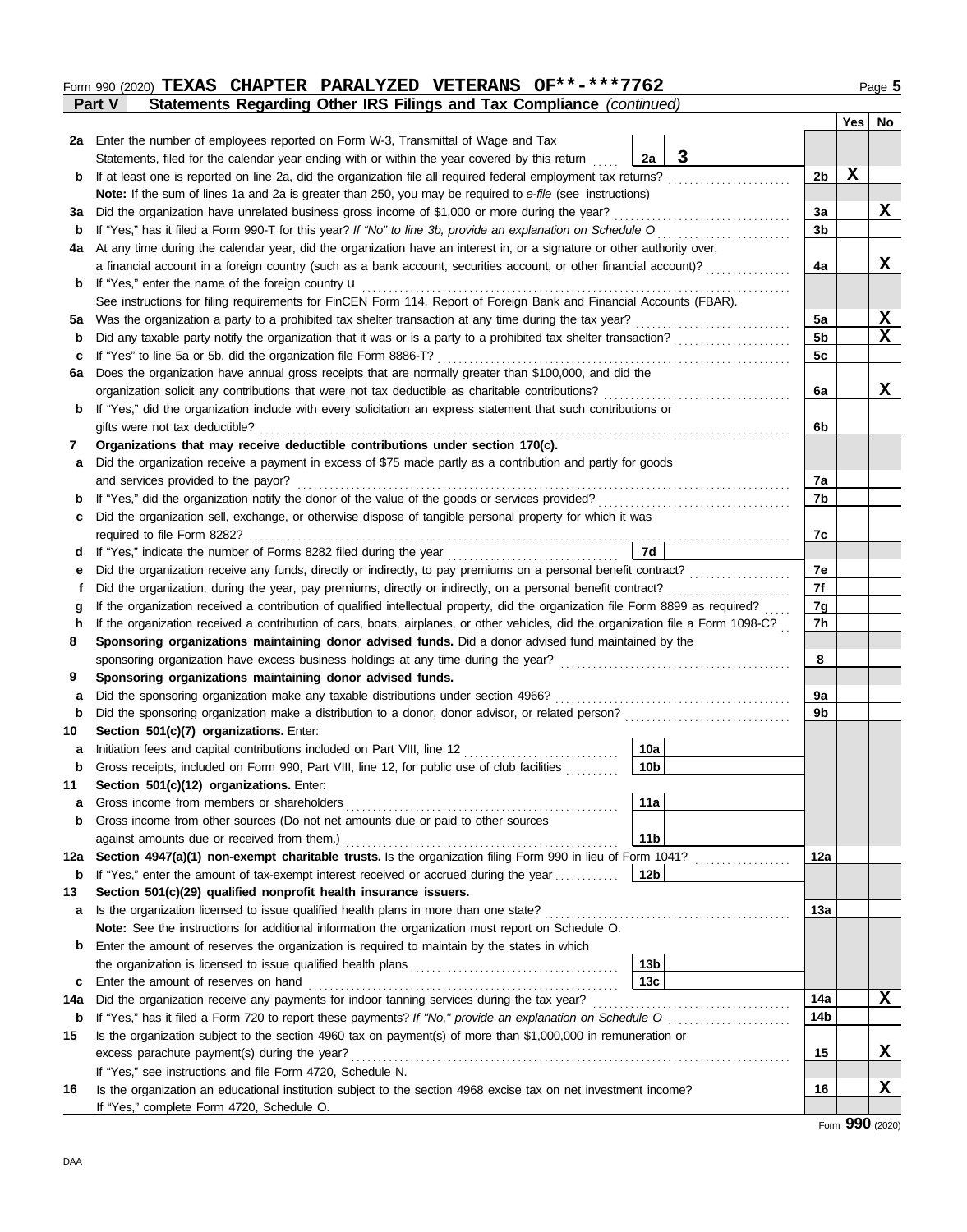#### Form 990 (2020) **TEXAS CHAPTER PARALYZED VETERANS OF\*\*-\*\*\*7762** Page 6 **TEXAS CHAPTER PARALYZED VETERANS OF\*\*-\*\*\*7762**

|                | Section A Coverning Rody and Management                                                                                   |
|----------------|---------------------------------------------------------------------------------------------------------------------------|
|                |                                                                                                                           |
|                | response to line 8a, 8b, or 10b below, describe the circumstances, processes, or changes on Schedule O. See instructions. |
| <b>Part VI</b> | <b>Governance, Management, and Disclosure</b> For each "Yes" response to lines 2 through 7b below, and for a "No"         |

|              | Section A. Governing Body and Management                                                                                                                                                 |    |    |                 |     |         |
|--------------|------------------------------------------------------------------------------------------------------------------------------------------------------------------------------------------|----|----|-----------------|-----|---------|
|              |                                                                                                                                                                                          |    |    |                 | Yes | No      |
| 1a           | Enter the number of voting members of the governing body at the end of the tax year                                                                                                      | 1a | 10 |                 |     |         |
|              | If there are material differences in voting rights among members of the governing body, or                                                                                               |    |    |                 |     |         |
|              | if the governing body delegated broad authority to an executive committee or similar                                                                                                     |    |    |                 |     |         |
|              | committee, explain on Schedule O.                                                                                                                                                        |    |    |                 |     |         |
| b            | Enter the number of voting members included on line 1a, above, who are independent                                                                                                       | 1b | 10 |                 |     |         |
| $\mathbf{2}$ | Did any officer, director, trustee, or key employee have a family relationship or a business relationship with                                                                           |    |    |                 |     |         |
|              | any other officer, director, trustee, or key employee?                                                                                                                                   |    |    | $\mathbf{2}$    |     | X       |
| 3            | Did the organization delegate control over management duties customarily performed by or under the direct                                                                                |    |    |                 |     |         |
|              | supervision of officers, directors, trustees, or key employees to a management company or other person?                                                                                  |    | .  | 3               |     | x       |
| 4            |                                                                                                                                                                                          |    |    | 4               |     | X       |
| 5            |                                                                                                                                                                                          |    |    | 5               |     | X       |
| 6            | Did the organization have members or stockholders?                                                                                                                                       |    |    | 6               | X   |         |
| 7a           | Did the organization have members, stockholders, or other persons who had the power to elect or appoint                                                                                  |    |    |                 |     |         |
|              | one or more members of the governing body?                                                                                                                                               |    |    | 7a              | x   |         |
| b            | Are any governance decisions of the organization reserved to (or subject to approval by) members,                                                                                        |    |    |                 |     |         |
|              | stockholders, or persons other than the governing body?                                                                                                                                  |    |    | 7b              |     | X.      |
| 8            | Did the organization contemporaneously document the meetings held or written actions undertaken during the year by the following:                                                        |    |    |                 |     |         |
| а            | The governing body?                                                                                                                                                                      |    |    | 8a              | x   |         |
| b            | Each committee with authority to act on behalf of the governing body?                                                                                                                    |    |    | 8b              | x   |         |
| 9            | Is there any officer, director, trustee, or key employee listed in Part VII, Section A, who cannot be reached at                                                                         |    |    |                 |     |         |
|              | Section B. Policies (This Section B requests information about policies not required by the Internal Revenue Code.)                                                                      |    |    | 9               |     | X       |
|              |                                                                                                                                                                                          |    |    |                 |     |         |
|              |                                                                                                                                                                                          |    |    | 10a             | Yes | No<br>x |
|              | 10a Did the organization have local chapters, branches, or affiliates?<br>If "Yes," did the organization have written policies and procedures governing the activities of such chapters, |    |    |                 |     |         |
| b            | affiliates, and branches to ensure their operations are consistent with the organization's exempt purposes?                                                                              |    |    | 10 <sub>b</sub> |     |         |
|              | Has the organization provided a complete copy of this Form 990 to all members of its governing body before filing the form?                                                              |    |    | 11a             | x   |         |
| 11a          | Describe in Schedule O the process, if any, used by the organization to review this Form 990.                                                                                            |    |    |                 |     |         |
| b            | Did the organization have a written conflict of interest policy? If "No," go to line 13                                                                                                  |    |    | 12a             |     | X.      |
| 12a          | Were officers, directors, or trustees, and key employees required to disclose annually interests that could give rise to conflicts?                                                      |    |    | 12b             |     |         |
| b            | Did the organization regularly and consistently monitor and enforce compliance with the policy? If "Yes,"                                                                                |    |    |                 |     |         |
| c            | describe in Schedule O how this was done                                                                                                                                                 |    |    | 12c             |     |         |
| 13           | Did the organization have a written whistleblower policy?                                                                                                                                |    |    | 13              |     | X       |
| 14           | Did the organization have a written document retention and destruction policy?                                                                                                           |    |    | 14              |     | X       |
| 15           | Did the process for determining compensation of the following persons include a review and approval by                                                                                   |    |    |                 |     |         |
|              | independent persons, comparability data, and contemporaneous substantiation of the deliberation and decision?                                                                            |    |    |                 |     |         |
| a            |                                                                                                                                                                                          |    |    | 15a             |     | X       |
| b            | Other officers or key employees of the organization                                                                                                                                      |    |    | 15b             |     | X.      |
|              | If "Yes" to line 15a or 15b, describe the process in Schedule O (see instructions).                                                                                                      |    |    |                 |     |         |
| 16a          | Did the organization invest in, contribute assets to, or participate in a joint venture or similar arrangement                                                                           |    |    |                 |     |         |
|              | with a taxable entity during the year?                                                                                                                                                   |    |    | 16a             |     | X       |
| b            | If "Yes," did the organization follow a written policy or procedure requiring the organization to evaluate its                                                                           |    |    |                 |     |         |
|              | participation in joint venture arrangements under applicable federal tax law, and take steps to safeguard the                                                                            |    |    |                 |     |         |
|              |                                                                                                                                                                                          |    |    | 16 <sub>b</sub> |     |         |
|              | <b>Section C. Disclosure</b>                                                                                                                                                             |    |    |                 |     |         |
| 17           | List the states with which a copy of this Form 990 is required to be filed $\mathbf u$ None                                                                                              |    |    |                 |     |         |
| 18           | Section 6104 requires an organization to make its Forms 1023 (1024 or 1024-A, if applicable), 990, and 990-T (Section 501(c)                                                             |    |    |                 |     |         |
|              | (3)s only) available for public inspection. Indicate how you made these available. Check all that apply.                                                                                 |    |    |                 |     |         |
|              | $ \mathbf{X} $ Own website $ \cdot $ Another's website $ \mathbf{X} $ Upon request $ \cdot $ Other (explain on Schedule O)                                                               |    |    |                 |     |         |
| 19           | Describe on Schedule O whether (and if so, how) the organization made its governing documents, conflict of interest policy, and                                                          |    |    |                 |     |         |
|              | financial statements available to the public during the tax year.                                                                                                                        |    |    |                 |     |         |
| 20           | State the name, address, and telephone number of the person who possesses the organization's books and records u                                                                         |    |    |                 |     |         |
|              | 6418 FM 2100<br><b>AMANDA SAUNDERS</b>                                                                                                                                                   |    |    |                 |     |         |
|              | TX 77532<br><b>CROSBY</b>                                                                                                                                                                |    |    | 713-520-8782    |     |         |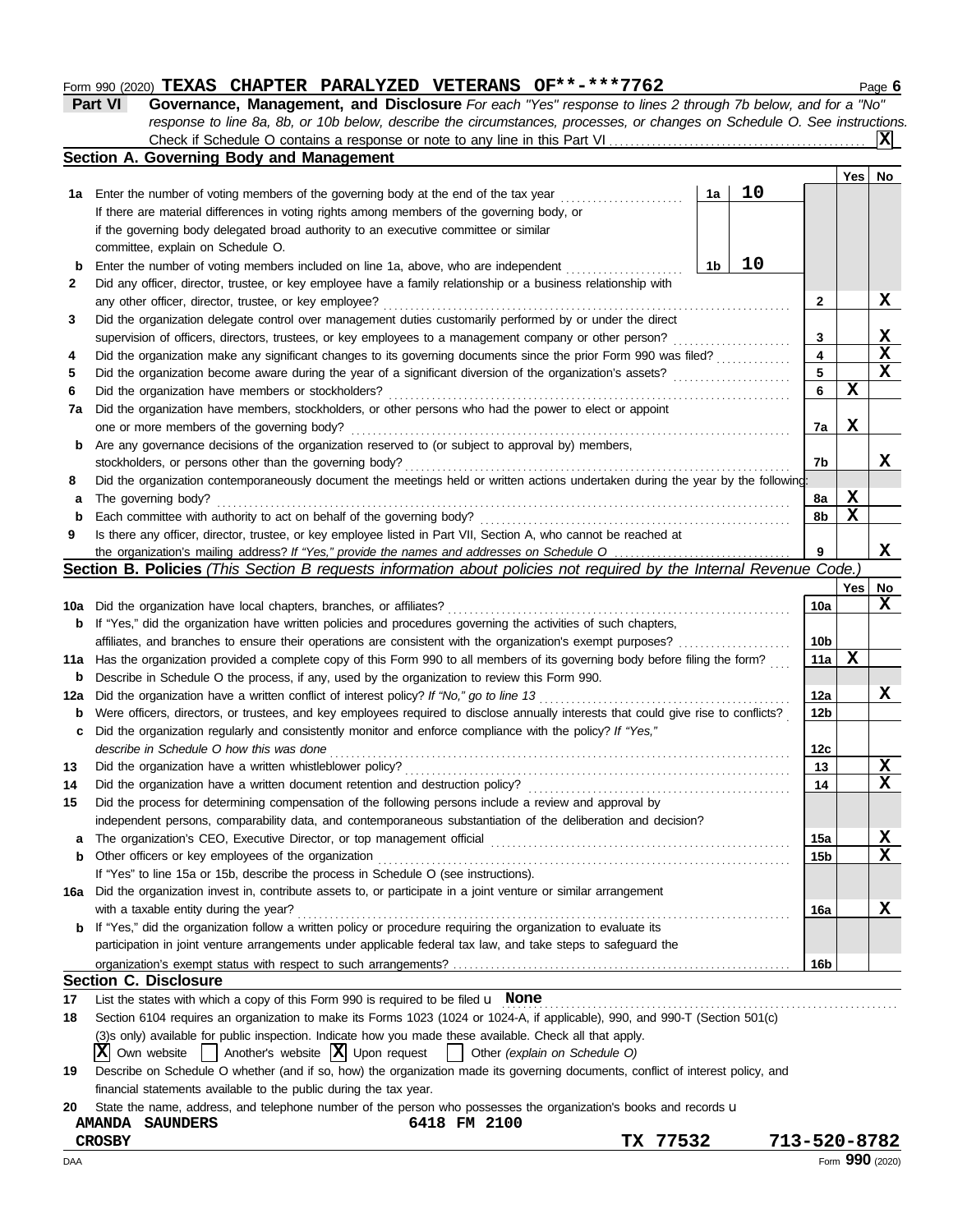## Form 990 (2020) **TEXAS CHAPTER PARALYZED VETERANS OF\*\*-\*\*\*7762** Page 7

**Independent Contractors Part VII Compensation of Officers, Directors, Trustees, Key Employees, Highest Compensated Employees, and**

Check if Schedule O contains a response or note to any line in this Part VII

**Section A. Officers, Directors, Trustees, Key Employees, and Highest Compensated Employees**

**1a** Complete this table for all persons required to be listed. Report compensation for the calendar year ending with or within the organization's tax year.

■ List all of the organization's **current** officers, directors, trustees (whether individuals or organizations), regardless of amount of annount of annount of the companies (D) (E) and (E) if no companiestion was paid compensation. Enter -0- in columns (D), (E), and (F) if no compensation was paid.

● List all of the organization's **current** key employees, if any. See instructions for definition of "key employee."

who received reportable compensation (Box 5 of Form W-2 and/or Box 7 of Form 1099-MISC) of more than \$100,000 from the organization and any related organizations. ■ List the organization's five **current** highest compensated employees (other than an officer, director, trustee, or key employee)<br> **•** Peceived reportable compensation (Box 5 of Form W-2 and/or Box 7 of Form 1000-MISC) o

■ List all of the organization's **former** officers, key employees, and highest compensated employees who received more than<br>00,000 of reportable compensation from the organization and any related organizations \$100,000 of reportable compensation from the organization and any related organizations.

■ List all of the organization's **former directors or trustees** that received, in the capacity as a former director or trustee of the prization more than \$10,000 of reportable compensation from the organization and any re organization, more than \$10,000 of reportable compensation from the organization and any related organizations. See instructions for the order in which to list the persons above.

Check this box if neither the organization nor any related organization compensated any current officer, director, or trustee.

| (A)<br>Name and title        | (B)<br>Average<br>hours<br>per week<br>(list any               |                                   |                       | Position    | (C)          | (do not check more than one<br>box, unless person is both an<br>officer and a director/trustee) |        | (D)<br>Reportable<br>compensation<br>from the<br>organization | (E)<br>Reportable<br>compensation<br>from related<br>organizations<br>(W-2/1099-MISC) | (F)<br>Estimated amount<br>of other<br>compensation<br>from the<br>organization and |
|------------------------------|----------------------------------------------------------------|-----------------------------------|-----------------------|-------------|--------------|-------------------------------------------------------------------------------------------------|--------|---------------------------------------------------------------|---------------------------------------------------------------------------------------|-------------------------------------------------------------------------------------|
|                              | hours for<br>related<br>organizations<br>below<br>dotted line) | Individual trustee<br>or director | Institutional trustee | Officer     | Key employee | Highest compensated<br>employee                                                                 | Former | (W-2/1099-MISC)                                               |                                                                                       | related organizations                                                               |
| (1) FRANK DAEBELLIEHN        |                                                                |                                   |                       |             |              |                                                                                                 |        |                                                               |                                                                                       |                                                                                     |
| <b>PRESIDENT</b>             | 1.00<br>0.00                                                   | $\mathbf x$                       |                       | $\mathbf x$ |              |                                                                                                 |        | 0                                                             | 0                                                                                     | 0                                                                                   |
| (2) STEVE HOLBERT            |                                                                |                                   |                       |             |              |                                                                                                 |        |                                                               |                                                                                       |                                                                                     |
| <b>SECRETARY</b>             | 1.00<br>0.00                                                   | $\mathbf x$                       |                       | $\mathbf x$ |              |                                                                                                 |        | 0                                                             | 0                                                                                     | $\mathbf 0$                                                                         |
| (3) ZACHARY JONES            |                                                                |                                   |                       |             |              |                                                                                                 |        |                                                               |                                                                                       |                                                                                     |
|                              | 1.00                                                           |                                   |                       |             |              |                                                                                                 |        |                                                               |                                                                                       |                                                                                     |
| <b>TREASURER</b>             | 0.00                                                           | X                                 |                       | $\mathbf x$ |              |                                                                                                 |        | 0                                                             | 0                                                                                     | $\mathbf 0$                                                                         |
| (4) JASON MEAD               |                                                                |                                   |                       |             |              |                                                                                                 |        |                                                               |                                                                                       |                                                                                     |
| <b>BOARD MEMBER</b>          | 1.00<br>0.00                                                   | $\mathbf x$                       |                       |             |              |                                                                                                 |        | 0                                                             | 0                                                                                     | $\mathbf 0$                                                                         |
| (5) VICTOR VENTURA           |                                                                |                                   |                       |             |              |                                                                                                 |        |                                                               |                                                                                       |                                                                                     |
|                              | 1.00                                                           |                                   |                       |             |              |                                                                                                 |        |                                                               |                                                                                       |                                                                                     |
| <b>BOARD MEMBER</b>          | 0.00                                                           | $\mathbf x$                       |                       |             |              |                                                                                                 |        | 0                                                             | 0                                                                                     | $\mathbf 0$                                                                         |
| (6) WILLARD ALLEN            |                                                                |                                   |                       |             |              |                                                                                                 |        |                                                               |                                                                                       |                                                                                     |
| <b>BOARD MEMBER</b>          | 1.00<br>0.00                                                   | $\mathbf x$                       |                       |             |              |                                                                                                 |        | 0                                                             | 0                                                                                     | $\mathbf 0$                                                                         |
| (7) ANNE ROBINSON            |                                                                |                                   |                       |             |              |                                                                                                 |        |                                                               |                                                                                       |                                                                                     |
|                              | 1.00                                                           |                                   |                       |             |              |                                                                                                 |        |                                                               |                                                                                       |                                                                                     |
| NATIONAL DIRECTOR            | 0.00                                                           | $\mathbf x$                       |                       |             |              |                                                                                                 |        | 0                                                             | 0                                                                                     | $\mathbf 0$                                                                         |
| (8) CANDICE<br><b>CAESAR</b> | 1.00                                                           |                                   |                       |             |              |                                                                                                 |        |                                                               |                                                                                       |                                                                                     |
| MEMBERSHIP<br><b>OFFICER</b> | 0.00                                                           | $\mathbf x$                       |                       |             |              |                                                                                                 |        | 0                                                             | 0                                                                                     | $\mathbf 0$                                                                         |
| (9) KERRY REYNA              |                                                                |                                   |                       |             |              |                                                                                                 |        |                                                               |                                                                                       |                                                                                     |
|                              | 1.00                                                           |                                   |                       |             |              |                                                                                                 |        |                                                               |                                                                                       |                                                                                     |
| <b>GOV RELATIONS DIR</b>     | 0.00                                                           | $\mathbf x$                       |                       |             |              |                                                                                                 |        | 0                                                             | $\mathbf 0$                                                                           | $\mathbf 0$                                                                         |
| (10) AMANDA SAUNDERS         |                                                                |                                   |                       |             |              |                                                                                                 |        |                                                               |                                                                                       |                                                                                     |
| EXECUTIVE DIRECTOR           | 40.00<br>0.00                                                  |                                   |                       | $\mathbf x$ |              |                                                                                                 |        | 69,738                                                        | 0                                                                                     | $\mathbf 0$                                                                         |
| (11)                         |                                                                |                                   |                       |             |              |                                                                                                 |        |                                                               |                                                                                       |                                                                                     |
|                              |                                                                |                                   |                       |             |              |                                                                                                 |        |                                                               |                                                                                       |                                                                                     |

Form **990** (2020)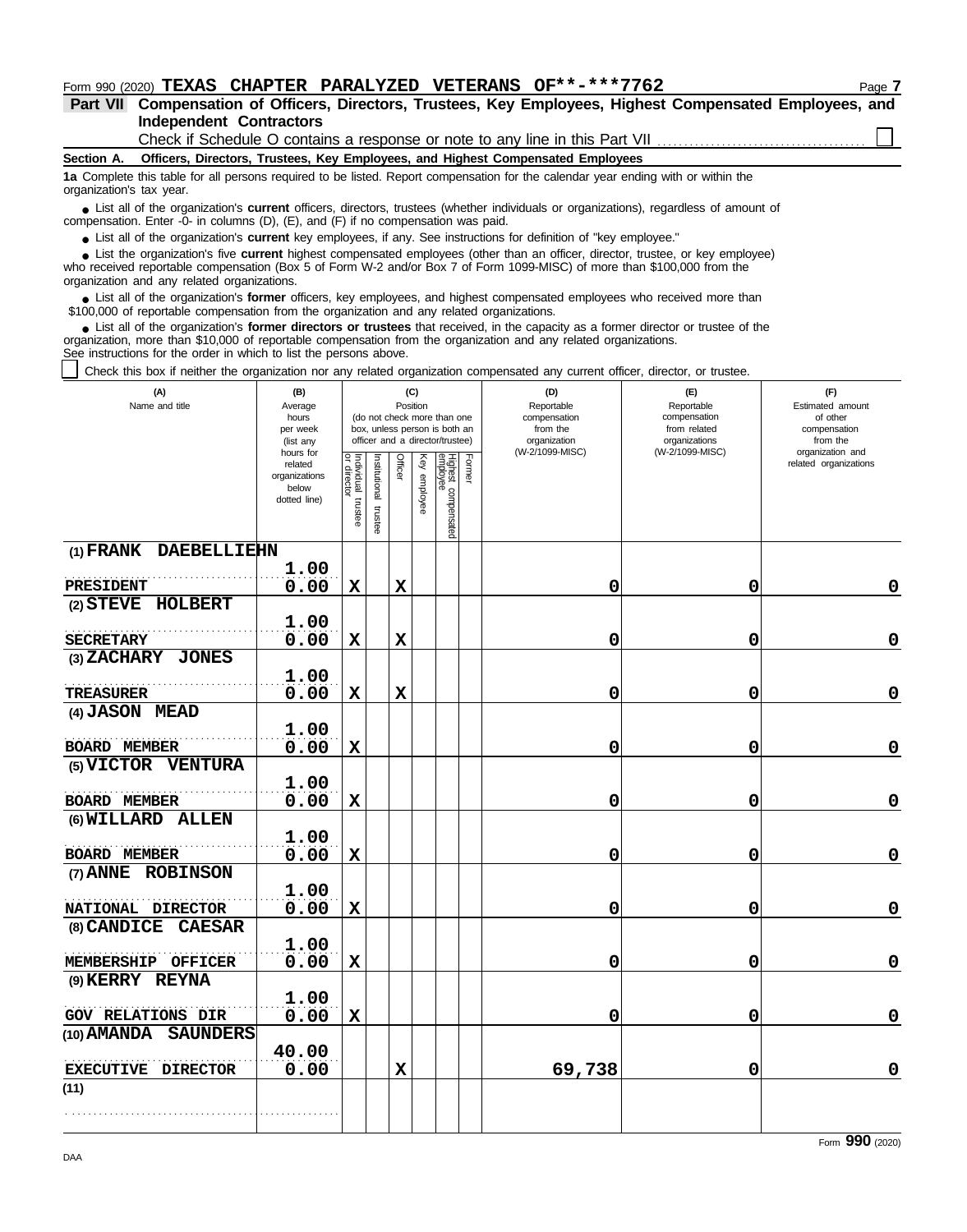|              | Part VII |                                                                      |                                                                |                                      |                      |         |                 |                                                                                                 |        | Form 990 (2020) TEXAS CHAPTER PARALYZED VETERANS OF**-***7762                                                                                                                                                                                                                                                                                 | Section A. Officers, Directors, Trustees, Key Employees, and Highest Compensated Employees (continued)                                                                                      |                                                                 |                       | Page 8       |
|--------------|----------|----------------------------------------------------------------------|----------------------------------------------------------------|--------------------------------------|----------------------|---------|-----------------|-------------------------------------------------------------------------------------------------|--------|-----------------------------------------------------------------------------------------------------------------------------------------------------------------------------------------------------------------------------------------------------------------------------------------------------------------------------------------------|---------------------------------------------------------------------------------------------------------------------------------------------------------------------------------------------|-----------------------------------------------------------------|-----------------------|--------------|
|              |          | (A)<br>Name and title                                                | (B)<br>Average<br>hours<br>per week<br>(list any               |                                      |                      |         | (C)<br>Position | (do not check more than one<br>box, unless person is both an<br>officer and a director/trustee) |        | (D)<br>Reportable<br>compensation<br>from the<br>organization                                                                                                                                                                                                                                                                                 | (E)<br>Reportable<br>compensation<br>from related<br>organizations                                                                                                                          | (F)<br>Estimated amount<br>of other<br>compensation<br>from the |                       |              |
|              |          |                                                                      | hours for<br>related<br>organizations<br>below<br>dotted line) | Individual<br>or director<br>trustee | nstitutional trustee | Officer | Key employee    | Highest compensated<br>employee                                                                 | Former | (W-2/1099-MISC)                                                                                                                                                                                                                                                                                                                               | (W-2/1099-MISC)                                                                                                                                                                             | organization and                                                | related organizations |              |
|              |          |                                                                      |                                                                |                                      |                      |         |                 |                                                                                                 |        |                                                                                                                                                                                                                                                                                                                                               |                                                                                                                                                                                             |                                                                 |                       |              |
|              |          |                                                                      |                                                                |                                      |                      |         |                 |                                                                                                 |        |                                                                                                                                                                                                                                                                                                                                               |                                                                                                                                                                                             |                                                                 |                       |              |
|              |          |                                                                      |                                                                |                                      |                      |         |                 |                                                                                                 |        |                                                                                                                                                                                                                                                                                                                                               |                                                                                                                                                                                             |                                                                 |                       |              |
|              |          |                                                                      |                                                                |                                      |                      |         |                 |                                                                                                 |        |                                                                                                                                                                                                                                                                                                                                               |                                                                                                                                                                                             |                                                                 |                       |              |
|              |          |                                                                      |                                                                |                                      |                      |         |                 |                                                                                                 |        |                                                                                                                                                                                                                                                                                                                                               |                                                                                                                                                                                             |                                                                 |                       |              |
|              |          |                                                                      |                                                                |                                      |                      |         |                 |                                                                                                 |        |                                                                                                                                                                                                                                                                                                                                               |                                                                                                                                                                                             |                                                                 |                       |              |
|              |          |                                                                      |                                                                |                                      |                      |         |                 |                                                                                                 |        |                                                                                                                                                                                                                                                                                                                                               |                                                                                                                                                                                             |                                                                 |                       |              |
|              |          |                                                                      |                                                                |                                      |                      |         |                 |                                                                                                 |        |                                                                                                                                                                                                                                                                                                                                               |                                                                                                                                                                                             |                                                                 |                       |              |
| c            |          | Total from continuation sheets to Part VII, Section A                |                                                                |                                      |                      |         |                 |                                                                                                 | u<br>u | 69,738                                                                                                                                                                                                                                                                                                                                        |                                                                                                                                                                                             |                                                                 |                       |              |
| $\mathbf{2}$ |          | reportable compensation from the organization $\mathbf{u}$ 0         |                                                                |                                      |                      |         |                 |                                                                                                 |        | 69,738<br>Total number of individuals (including but not limited to those listed above) who received more than \$100,000 of                                                                                                                                                                                                                   |                                                                                                                                                                                             |                                                                 |                       |              |
| 3<br>4<br>5  |          |                                                                      |                                                                |                                      |                      |         |                 |                                                                                                 |        | Did the organization list any former officer, director, trustee, key employee, or highest compensated<br>organization and related organizations greater than \$150,000? If "Yes," complete Schedule J for such<br>individual<br>Did any person listed on line 1a receive or accrue compensation from any unrelated organization or individual | employee on line 1a? If "Yes," complete Schedule J for such individual contract contract to the temployee on line 1a, is the sum of reportable compensation and other compensation from the | 3<br>4                                                          | Yes                   | No<br>X<br>X |
|              |          | Section B. Independent Contractors                                   |                                                                |                                      |                      |         |                 |                                                                                                 |        |                                                                                                                                                                                                                                                                                                                                               |                                                                                                                                                                                             | 5                                                               |                       | X            |
| 1            |          |                                                                      |                                                                |                                      |                      |         |                 |                                                                                                 |        | Complete this table for your five highest compensated independent contractors that received more than \$100,000 of                                                                                                                                                                                                                            | compensation from the organization. Report compensation for the calendar year ending with or within the organization's tax year.                                                            |                                                                 |                       |              |
|              |          |                                                                      | (A)<br>Name and business address                               |                                      |                      |         |                 |                                                                                                 |        |                                                                                                                                                                                                                                                                                                                                               | (B)<br>Description of services                                                                                                                                                              |                                                                 | (C)<br>Compensation   |              |
|              |          |                                                                      |                                                                |                                      |                      |         |                 |                                                                                                 |        |                                                                                                                                                                                                                                                                                                                                               |                                                                                                                                                                                             |                                                                 |                       |              |
|              |          |                                                                      |                                                                |                                      |                      |         |                 |                                                                                                 |        |                                                                                                                                                                                                                                                                                                                                               |                                                                                                                                                                                             |                                                                 |                       |              |
|              |          |                                                                      |                                                                |                                      |                      |         |                 |                                                                                                 |        |                                                                                                                                                                                                                                                                                                                                               |                                                                                                                                                                                             |                                                                 |                       |              |
| 2            |          | received more than \$100,000 of compensation from the organization u |                                                                |                                      |                      |         |                 |                                                                                                 |        | Total number of independent contractors (including but not limited to those listed above) who                                                                                                                                                                                                                                                 | 0                                                                                                                                                                                           |                                                                 |                       |              |

**0**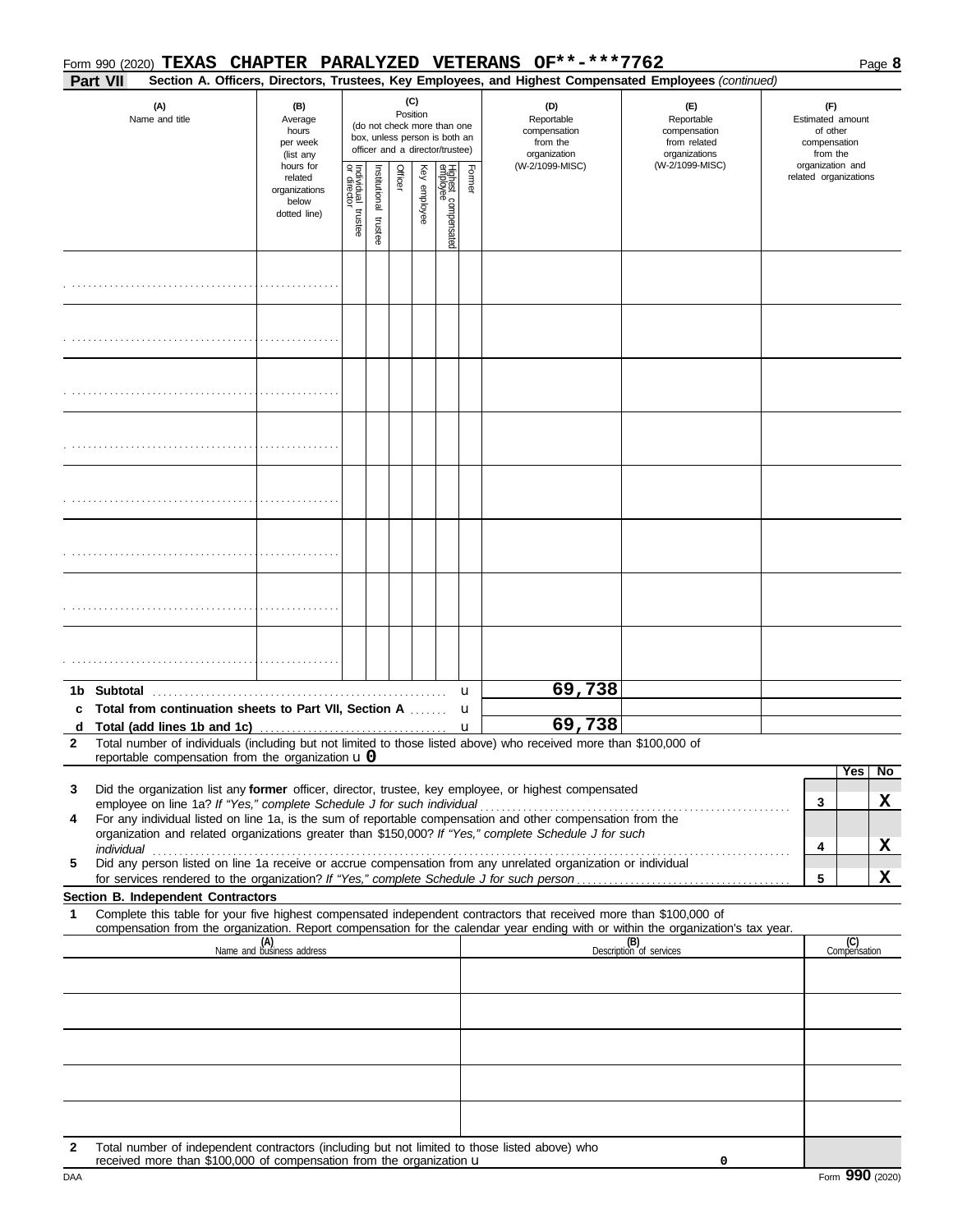## Form 990 (2020) **TEXAS CHAPTER PARALYZED VETERANS OF\*\*-\*\*\*7762** Page 9

**Part VIII Statement of Revenue**

Check if Schedule O contains a response or note to any line in this Part VIII ................................

|                                                                  |     |                                                                           |    |                |                |                      |              | (A)<br>Total revenue | (B)<br>Related or exempt<br>function revenue | (C)<br>Unrelated<br>business revenue | (D)<br>Revenue excluded<br>from tax under<br>sections 512-514 |
|------------------------------------------------------------------|-----|---------------------------------------------------------------------------|----|----------------|----------------|----------------------|--------------|----------------------|----------------------------------------------|--------------------------------------|---------------------------------------------------------------|
|                                                                  |     | 1a Federated campaigns                                                    |    |                | 1a             |                      |              |                      |                                              |                                      |                                                               |
| <b>Contributions, Gifts, Grants</b><br>and Other Similar Amounts |     | <b>b</b> Membership dues                                                  |    |                | 1 <sub>b</sub> |                      |              |                      |                                              |                                      |                                                               |
|                                                                  |     | c Fundraising events                                                      |    |                | 1 <sub>c</sub> |                      | 11,246       |                      |                                              |                                      |                                                               |
|                                                                  |     | d Related organizations                                                   |    | .              | 1 <sub>d</sub> | 147,967              |              |                      |                                              |                                      |                                                               |
|                                                                  |     | Government grants (contributions)                                         |    |                | 1e             |                      |              |                      |                                              |                                      |                                                               |
|                                                                  |     | f All other contributions, gifts, grants,                                 |    |                |                |                      |              |                      |                                              |                                      |                                                               |
|                                                                  |     | and similar amounts not included above                                    |    |                | 1f             | 422,588              |              |                      |                                              |                                      |                                                               |
|                                                                  |     |                                                                           |    |                |                |                      | 3,003        |                      |                                              |                                      |                                                               |
|                                                                  |     | <b>q</b> Noncash contributions included in lines 1a-1f                    |    |                | 1g $\sqrt{3}$  |                      |              | 581,801              |                                              |                                      |                                                               |
|                                                                  |     |                                                                           |    |                |                |                      | $\mathbf u$  |                      |                                              |                                      |                                                               |
|                                                                  |     |                                                                           |    |                |                | <b>Business Code</b> |              |                      |                                              |                                      |                                                               |
|                                                                  | 2a  |                                                                           |    |                |                |                      |              |                      |                                              |                                      |                                                               |
|                                                                  | b   |                                                                           |    |                |                |                      |              |                      |                                              |                                      |                                                               |
|                                                                  | c   |                                                                           |    |                |                |                      |              |                      |                                              |                                      |                                                               |
| Program Service<br>Revenue                                       | d   |                                                                           |    |                |                |                      |              |                      |                                              |                                      |                                                               |
|                                                                  |     |                                                                           |    |                |                |                      |              |                      |                                              |                                      |                                                               |
|                                                                  |     | f All other program service revenue $\ldots$                              |    |                |                |                      |              |                      |                                              |                                      |                                                               |
|                                                                  | a   |                                                                           |    |                |                |                      | $\mathbf u$  |                      |                                              |                                      |                                                               |
|                                                                  | 3   | Investment income (including dividends, interest, and                     |    |                |                |                      |              |                      |                                              |                                      |                                                               |
|                                                                  |     | other similar amounts)                                                    |    |                |                |                      | u            | 24,481               | 24,481                                       |                                      |                                                               |
|                                                                  | 4   | Income from investment of tax-exempt bond proceeds                        |    |                |                |                      | u            |                      |                                              |                                      |                                                               |
|                                                                  | 5   |                                                                           |    |                |                |                      | u            |                      |                                              |                                      |                                                               |
|                                                                  |     |                                                                           |    | (i) Real       |                | (ii) Personal        |              |                      |                                              |                                      |                                                               |
|                                                                  | 6a  | Gross rents                                                               | 6a |                |                |                      |              |                      |                                              |                                      |                                                               |
|                                                                  | b   | Less: rental expenses                                                     | 6b |                |                |                      |              |                      |                                              |                                      |                                                               |
|                                                                  |     | Rental inc. or (loss)                                                     | 6c |                |                |                      |              |                      |                                              |                                      |                                                               |
|                                                                  | d   | <b>7a</b> Gross amount from                                               |    |                |                |                      | u            |                      |                                              |                                      |                                                               |
|                                                                  |     | sales of assets                                                           |    | (i) Securities |                | (ii) Other           |              |                      |                                              |                                      |                                                               |
|                                                                  |     | other than inventory                                                      | 7a |                |                |                      |              |                      |                                              |                                      |                                                               |
|                                                                  | b   | Less: cost or other                                                       |    |                |                |                      |              |                      |                                              |                                      |                                                               |
| Revenue                                                          |     | basis and sales exps.                                                     | 7b |                |                |                      |              |                      |                                              |                                      |                                                               |
|                                                                  |     | c Gain or (loss)                                                          | 7c |                |                |                      |              |                      |                                              |                                      |                                                               |
| <b>Other</b>                                                     |     |                                                                           |    |                |                |                      | u            |                      |                                              |                                      |                                                               |
|                                                                  |     | 8a Gross income from fundraising events                                   |    |                |                |                      |              |                      |                                              |                                      |                                                               |
|                                                                  |     | (not including $$$ 11, 246                                                |    |                |                |                      |              |                      |                                              |                                      |                                                               |
|                                                                  |     | of contributions reported on line 1c).                                    |    |                |                |                      |              |                      |                                              |                                      |                                                               |
|                                                                  |     | See Part IV, line 18                                                      |    |                | 8а             |                      |              |                      |                                              |                                      |                                                               |
|                                                                  |     | <b>b</b> Less: direct expenses                                            |    |                | 8b             |                      |              |                      |                                              |                                      |                                                               |
|                                                                  |     | c Net income or (loss) from fundraising events                            |    |                |                |                      | u            |                      |                                              |                                      |                                                               |
|                                                                  |     | 9a Gross income from gaming activities.                                   |    |                |                |                      |              |                      |                                              |                                      |                                                               |
|                                                                  |     | See Part IV, line 19                                                      |    |                | 9а             |                      |              |                      |                                              |                                      |                                                               |
|                                                                  |     | <b>b</b> Less: direct expenses <i>minimum</i>                             |    |                | 9 <sub>b</sub> |                      |              |                      |                                              |                                      |                                                               |
|                                                                  |     | c Net income or (loss) from gaming activities                             |    |                |                |                      | u            |                      |                                              |                                      |                                                               |
|                                                                  |     | 10a Gross sales of inventory, less                                        |    |                |                |                      |              |                      |                                              |                                      |                                                               |
|                                                                  |     | returns and allowances                                                    |    | .              | 10a            |                      |              |                      |                                              |                                      |                                                               |
|                                                                  |     | <b>b</b> Less: $cost$ of goods sold $\ldots$                              |    |                | 10b            |                      |              |                      |                                              |                                      |                                                               |
|                                                                  |     | <b>c</b> Net income or (loss) from sales of inventory                     |    |                |                |                      | $\mathbf{u}$ |                      |                                              |                                      |                                                               |
|                                                                  |     |                                                                           |    |                |                | <b>Business Code</b> |              |                      |                                              |                                      |                                                               |
|                                                                  | 11a | OTHER MISC.                                                               |    |                |                |                      |              | 8,391                | 8,391                                        |                                      |                                                               |
|                                                                  | b   |                                                                           |    |                |                |                      |              |                      |                                              |                                      |                                                               |
| Miscellaneous<br>Revenue                                         |     |                                                                           |    |                |                |                      |              |                      |                                              |                                      |                                                               |
|                                                                  |     | All other revenue entertainment and the continuum and all other revenues. |    |                |                |                      |              |                      |                                              |                                      |                                                               |
|                                                                  |     |                                                                           |    |                |                |                      | u            | 8,391                |                                              |                                      |                                                               |
|                                                                  | 12  |                                                                           |    |                |                |                      | $\mathbf{u}$ | 614,673              | 32,872                                       | 0                                    | 0                                                             |
|                                                                  |     |                                                                           |    |                |                |                      |              |                      |                                              |                                      | Form 990 (2020)                                               |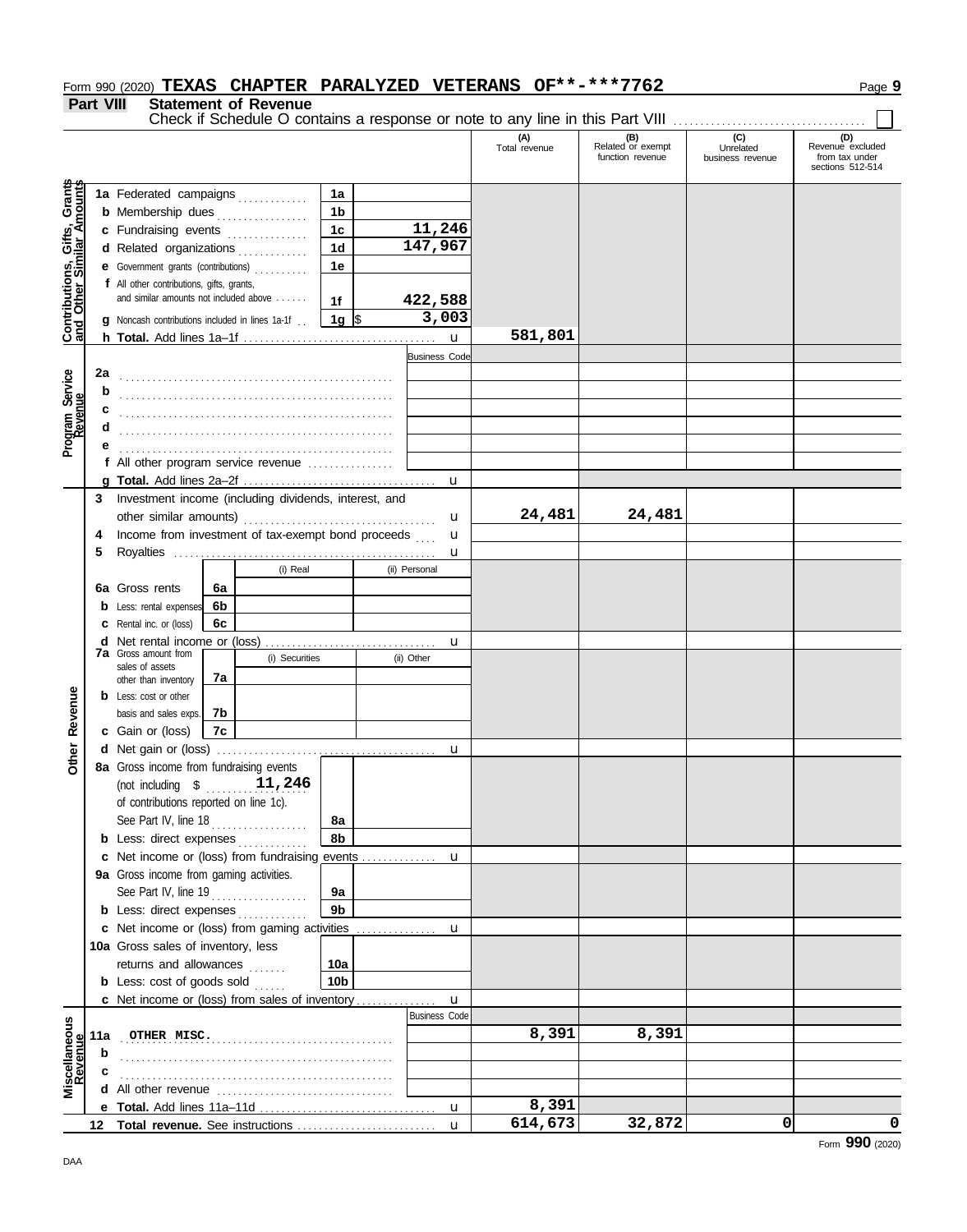## **Part IX Statement of Functional Expenses** Form 990 (2020) **TEXAS CHAPTER PARALYZED VETERANS OF\*\*-\*\*\*7762** Page 10

*Section 501(c)(3) and 501(c)(4) organizations must complete all columns. All other organizations must complete column (A).* **(A) (B) (C) (D)** Total expenses **Program service Program service Program** service **Program** Management and expenses | general expenses Fundraising expenses Check if Schedule O contains a response or note to any line in this Part IX . . . . . . . . . . . . . . . . . . . . . . . . . . . . . . . . . . . . . . . . . . . . . . . . . . . . . . . . . .

|              | Do not include amounts reported on lines 6b,                                                | (A)<br>Total expenses | (B)<br>Program service | (C)<br>Management and | (D)<br>Fundraising |
|--------------|---------------------------------------------------------------------------------------------|-----------------------|------------------------|-----------------------|--------------------|
|              | 7b, 8b, 9b, and 10b of Part VIII.                                                           |                       | expenses               | general expenses      | expenses           |
| 1.           | Grants and other assistance to domestic organizations                                       |                       |                        |                       |                    |
|              | and domestic governments. See Part IV, line 21                                              |                       |                        |                       |                    |
| $\mathbf{2}$ | Grants and other assistance to domestic                                                     |                       | 23,010                 |                       |                    |
|              | individuals. See Part IV, line 22<br>Grants and other assistance to foreign                 | 23,010                |                        |                       |                    |
| 3            | organizations, foreign governments, and foreign                                             |                       |                        |                       |                    |
|              | individuals. See Part IV, lines 15 and 16                                                   |                       |                        |                       |                    |
| 4            | Benefits paid to or for members                                                             |                       |                        |                       |                    |
| 5            | .<br>Compensation of current officers, directors,                                           |                       |                        |                       |                    |
|              |                                                                                             | 69,738                | 52,304                 | 17,434                |                    |
| 6            | Compensation not included above to disqualified                                             |                       |                        |                       |                    |
|              | persons (as defined under section 4958(f)(1)) and                                           |                       |                        |                       |                    |
|              | persons described in section 4958(c)(3)(B)                                                  |                       |                        |                       |                    |
| 7            | Other salaries and wages                                                                    | 44,515                | 33,387                 | 11,128                |                    |
| 8            | Pension plan accruals and contributions (include                                            |                       |                        |                       |                    |
|              | section 401(k) and 403(b) employer contributions)                                           |                       |                        |                       |                    |
| 9            | Other employee benefits                                                                     | <u>9,415</u>          | 7,061                  | 2,354                 |                    |
| 10           | Payroll taxes                                                                               | 12,159                | 9,119                  | 3,040                 |                    |
| 11           | Fees for services (nonemployees):                                                           |                       |                        |                       |                    |
| a            | Management                                                                                  |                       |                        |                       |                    |
| b            | Legal                                                                                       |                       |                        |                       |                    |
| c            |                                                                                             | 14,190                | 11,199                 | 2,991                 |                    |
| d            | Lobbying                                                                                    |                       |                        |                       |                    |
| е            | Professional fundraising services. See Part IV, line                                        |                       |                        |                       |                    |
| f            | Investment management fees<br>.                                                             |                       |                        |                       |                    |
| a            | Other. (If line 11g amount exceeds 10% of line 25, column                                   |                       |                        |                       |                    |
|              | (A) amount, list line 11g expenses on Schedule O.)                                          |                       |                        |                       |                    |
| 12           | Advertising and promotion                                                                   | 31,198                | 23,020                 |                       | 8,178              |
| 13           |                                                                                             | 25,064                | 20,301                 | 4,763                 |                    |
| 14           | Information technology                                                                      |                       |                        |                       |                    |
| 15           |                                                                                             |                       |                        |                       |                    |
| 16           | Occupancy                                                                                   | 32,020                | 30,632                 | 1,388                 |                    |
| 17           | Travel                                                                                      |                       |                        |                       |                    |
| 18           | Payments of travel or entertainment expenses                                                |                       |                        |                       |                    |
|              | for any federal, state, or local public officials                                           | 126,336               |                        |                       |                    |
|              | 19 Conferences, conventions, and meetings                                                   |                       | 126,336                |                       |                    |
| 20           |                                                                                             | 15,541                | 12,433                 | 3,108                 |                    |
| 21<br>22     | Payments to affiliates<br>Depreciation, depletion, and amortization                         | 36,544                | 27,408                 | 4,568                 | 4,568              |
| 23           |                                                                                             |                       |                        |                       |                    |
| 24           | Other expenses. Itemize expenses not covered                                                |                       |                        |                       |                    |
|              | above (List miscellaneous expenses on line 24e. If                                          |                       |                        |                       |                    |
|              | line 24e amount exceeds 10% of line 25, column                                              |                       |                        |                       |                    |
|              | (A) amount, list line 24e expenses on Schedule O.)                                          |                       |                        |                       |                    |
| a            | TRAINING AND EDUCATION                                                                      | 25,499                | 25,499                 |                       |                    |
| b            | POSTAGE AND SHIPPING                                                                        | 16,160                | 16,160                 |                       |                    |
| C            | DUES AND SUBSCRIPTIONS                                                                      | 754                   | 100                    | 654                   |                    |
| d            |                                                                                             |                       |                        |                       |                    |
| е            | All other expenses                                                                          |                       |                        |                       |                    |
| 25           | Total functional expenses. Add lines 1 through 24e                                          | 482,143               | 417,969                | 51,428                | 12,746             |
| 26           | Joint costs. Complete this line only if the                                                 |                       |                        |                       |                    |
|              | organization reported in column (B) joint costs<br>from a combined educational campaign and |                       |                        |                       |                    |
|              | fundraising solicitation. Check here $\mathbf{u}$   if                                      |                       |                        |                       |                    |
|              | following SOP 98-2 (ASC 958-720)                                                            |                       |                        |                       |                    |

DAA **Form 990** (2020)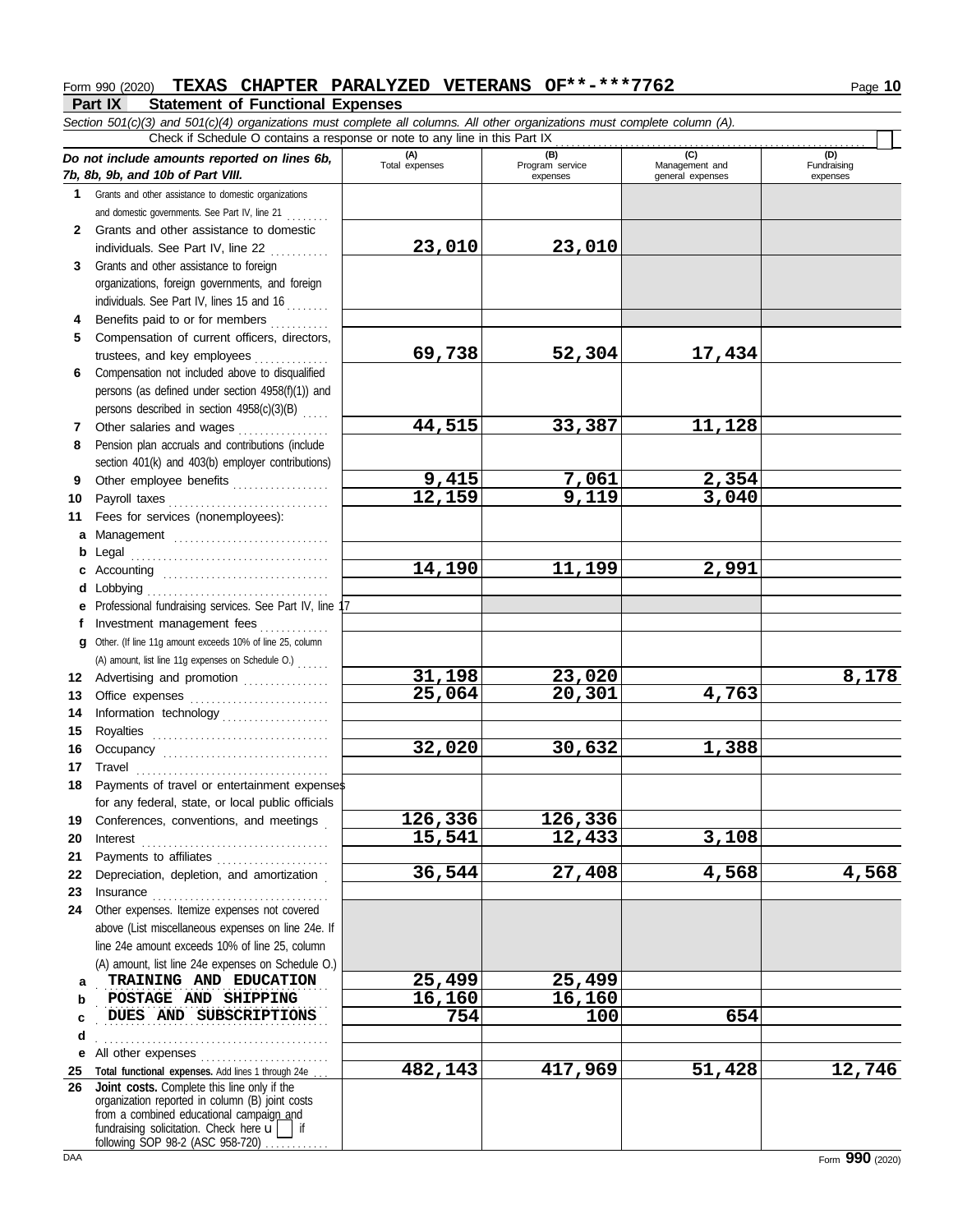## Form 990 (2020) **TEXAS CHAPTER PARALYZED VETERANS OF\*\*-\*\*\*7762** Page 11

## **Part X Balance Sheet**

Check if Schedule O contains a response or note to any line in this Part X . . . . . . . . . . . . . . . . . . . . . . . . . . . . . . . . . . . . . . . . . . . . . . . . . . . . . . . . . .

|                         |    |                                                                                 |                 |                             | (A)                    |                      | (B)                           |
|-------------------------|----|---------------------------------------------------------------------------------|-----------------|-----------------------------|------------------------|----------------------|-------------------------------|
|                         |    |                                                                                 |                 |                             | Beginning of year      |                      | End of year                   |
|                         | 1  | Cash-non-interest-bearing                                                       |                 |                             | 454                    | $\blacktriangleleft$ | <u>1,169</u>                  |
|                         | 2  |                                                                                 |                 |                             | 254,314                | $\mathbf{2}$         | 330,346                       |
|                         | 3  |                                                                                 |                 |                             |                        | 3                    |                               |
|                         | 4  | Accounts receivable, net                                                        |                 |                             | 55,553                 | 4                    | 29,046                        |
|                         | 5  | Loans and other receivables from any current or former officer, director,       |                 |                             |                        |                      |                               |
|                         |    | trustee, key employee, creator or founder, substantial contributor, or 35%      |                 |                             |                        |                      |                               |
|                         |    | controlled entity or family member of any of these persons <i>minimizoronal</i> |                 |                             |                        | 5                    |                               |
|                         | 6  | Loans and other receivables from other disqualified persons (as defined         |                 |                             |                        |                      |                               |
|                         |    | under section 4958(f)(1)), and persons described in section 4958(c)(3)(B)       |                 |                             |                        | 6                    |                               |
| Assets                  | 7  | Notes and loans receivable, net                                                 |                 |                             |                        | $\overline{7}$       |                               |
|                         | 8  | Inventories for sale or use                                                     |                 |                             |                        | 8                    |                               |
|                         | 9  | Prepaid expenses and deferred charges                                           |                 |                             |                        | 9                    | 3,044                         |
|                         |    | 10a Land, buildings, and equipment: cost or other                               |                 |                             |                        |                      |                               |
|                         |    |                                                                                 |                 |                             |                        |                      |                               |
|                         |    | <b>b</b> Less: accumulated depreciation                                         | 10 <sub>b</sub> | $\frac{1,164,564}{370,424}$ | $830,684$ 10c          |                      | <u>794,140</u>                |
|                         | 11 |                                                                                 |                 |                             | 824,099                | 11                   | 1,037,682                     |
|                         | 12 |                                                                                 |                 |                             |                        | $12 \,$              |                               |
|                         | 13 |                                                                                 |                 |                             |                        | 13                   |                               |
|                         | 14 | Intangible assets                                                               |                 |                             |                        | 14                   |                               |
|                         | 15 |                                                                                 |                 |                             |                        | 15                   |                               |
|                         | 16 | <b>Total assets.</b> Add lines 1 through 15 (must equal line 33)                |                 | <u>1,965,104</u>            | 16                     | 2,195,427            |                               |
|                         | 17 |                                                                                 |                 |                             | $\overline{29,135}$    | 17                   | 17,636                        |
|                         | 18 | Grants payable                                                                  |                 |                             |                        | 18                   |                               |
|                         | 19 |                                                                                 |                 |                             |                        | 19                   | 1,150                         |
|                         | 20 | Tax-exempt bond liabilities                                                     |                 |                             |                        | 20                   |                               |
|                         | 21 | Escrow or custodial account liability. Complete Part IV of Schedule D           |                 |                             |                        | 21                   |                               |
|                         | 22 | Loans and other payables to any current or former officer, director,            |                 |                             |                        |                      |                               |
| Liabilities             |    | trustee, key employee, creator or founder, substantial contributor, or 35%      |                 |                             |                        |                      |                               |
|                         |    | controlled entity or family member of any of these persons                      |                 |                             |                        | 22                   |                               |
|                         | 23 |                                                                                 |                 |                             |                        | 23                   |                               |
|                         | 24 |                                                                                 |                 |                             | 304,985                | 24                   | 273,649                       |
|                         | 25 | Other liabilities (including federal income tax, payables to related third      |                 |                             |                        |                      |                               |
|                         |    | parties, and other liabilities not included on lines 17-24). Complete Part X    |                 |                             |                        |                      |                               |
|                         |    | of Schedule D                                                                   |                 |                             |                        | 25                   |                               |
|                         |    |                                                                                 |                 |                             | 334,120                | 26                   | 292,435                       |
|                         |    | Organizations that follow FASB ASC 958, check here $\overline{\text{X}}$        |                 |                             |                        |                      |                               |
|                         |    | and complete lines 27, 28, 32, and 33.                                          |                 |                             |                        |                      |                               |
|                         | 27 | Net assets without donor restrictions                                           |                 |                             | 1,630,984              | 27                   | 1,902,992                     |
|                         | 28 | Net assets with donor restrictions                                              |                 |                             |                        | 28                   |                               |
|                         |    | Organizations that do not follow FASB ASC 958, check here u                     |                 |                             |                        |                      |                               |
|                         |    | and complete lines 29 through 33.                                               |                 |                             |                        |                      |                               |
| Assets or Fund Balances | 29 | Capital stock or trust principal, or current funds                              |                 |                             |                        | 29                   |                               |
|                         | 30 |                                                                                 |                 |                             |                        | 30                   |                               |
|                         | 31 | Retained earnings, endowment, accumulated income, or other funds                |                 |                             | $\overline{1,630,984}$ | 31                   |                               |
| ğ                       | 32 | Total net assets or fund balances                                               |                 |                             | 1,965,104              | 32                   | <u>1,902,992</u><br>2,195,427 |
|                         | 33 |                                                                                 |                 |                             |                        | 33                   |                               |

Form **990** (2020)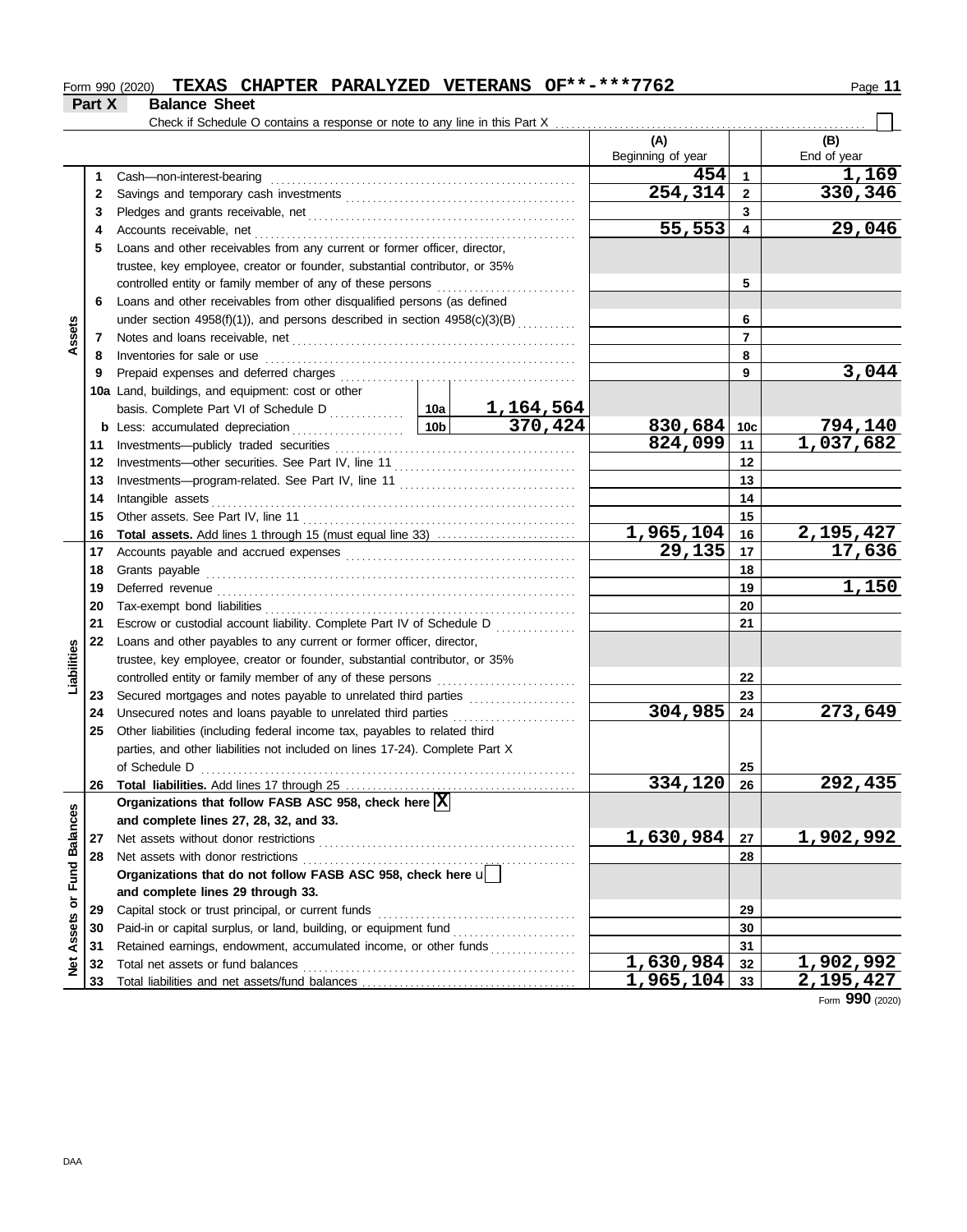| Part XI<br><b>Reconciliation of Net Assets</b><br>614,673<br>1.<br>482,143<br>$\mathbf{2}$<br>2<br>132,530<br>$\overline{3}$<br>3<br>1,630,984<br>4<br>4<br>116,000<br>5<br>5<br>6<br>6<br>7<br>Investment expenses<br>7<br>23,478<br>8<br>Prior period adjustments entertainments and a statements of the statement of the statements of the statements of the statements of the statements of the statements of the statements of the statement of the statements of th<br>8<br>9<br>9<br>10<br>Net assets or fund balances at end of year. Combine lines 3 through 9 (must equal Part X, line<br>1,902,992<br>32, column (B))<br>10<br><b>Financial Statements and Reporting</b><br>Part XII<br>Yes l<br><b>No</b><br>$X$ Accrual<br>Accounting method used to prepare the Form 990:     Cash<br>Other<br>1.<br>If the organization changed its method of accounting from a prior year or checked "Other," explain in<br>Schedule O.<br>x<br>2a Were the organization's financial statements compiled or reviewed by an independent accountant?<br>2a<br>If "Yes," check a box below to indicate whether the financial statements for the year were compiled or<br>reviewed on a separate basis, consolidated basis, or both:<br>  Consolidated basis<br>Separate basis<br>Both consolidated and separate basis<br><b>b</b> Were the organization's financial statements audited by an independent accountant?<br>x<br>2 <sub>b</sub><br>If "Yes," check a box below to indicate whether the financial statements for the year were audited on a<br>separate basis, consolidated basis, or both:<br>$ \mathbf{X} $ Separate basis<br>Consolidated basis<br>Both consolidated and separate basis<br>$\mathbf{1}$<br>c If "Yes" to line 2a or 2b, does the organization have a committee that assumes responsibility for oversight of<br>the audit, review, or compilation of its financial statements and selection of an independent accountant?<br>x<br>2c<br>If the organization changed either its oversight process or selection process during the tax year, explain on<br>Schedule O.<br>3a As a result of a federal award, was the organization required to undergo an audit or audits as set forth in the<br>x<br>Single Audit Act and OMB Circular A-133?<br>3a<br>b If "Yes," did the organization undergo the required audit or audits? If the organization did not undergo the<br>3 <sub>b</sub><br>required audit or audits, explain why on Schedule O and describe any steps taken to undergo such audits<br>Form 990 (2020) | Form 990 (2020) TEXAS CHAPTER PARALYZED VETERANS OF**-***7762 |  |  | Page 12 |
|-----------------------------------------------------------------------------------------------------------------------------------------------------------------------------------------------------------------------------------------------------------------------------------------------------------------------------------------------------------------------------------------------------------------------------------------------------------------------------------------------------------------------------------------------------------------------------------------------------------------------------------------------------------------------------------------------------------------------------------------------------------------------------------------------------------------------------------------------------------------------------------------------------------------------------------------------------------------------------------------------------------------------------------------------------------------------------------------------------------------------------------------------------------------------------------------------------------------------------------------------------------------------------------------------------------------------------------------------------------------------------------------------------------------------------------------------------------------------------------------------------------------------------------------------------------------------------------------------------------------------------------------------------------------------------------------------------------------------------------------------------------------------------------------------------------------------------------------------------------------------------------------------------------------------------------------------------------------------------------------------------------------------------------------------------------------------------------------------------------------------------------------------------------------------------------------------------------------------------------------------------------------------------------------------------------------------------------------------------------------------------------------------------------------------------------------------------------------------------------------------------------------------------------------------|---------------------------------------------------------------|--|--|---------|
|                                                                                                                                                                                                                                                                                                                                                                                                                                                                                                                                                                                                                                                                                                                                                                                                                                                                                                                                                                                                                                                                                                                                                                                                                                                                                                                                                                                                                                                                                                                                                                                                                                                                                                                                                                                                                                                                                                                                                                                                                                                                                                                                                                                                                                                                                                                                                                                                                                                                                                                                               |                                                               |  |  |         |
|                                                                                                                                                                                                                                                                                                                                                                                                                                                                                                                                                                                                                                                                                                                                                                                                                                                                                                                                                                                                                                                                                                                                                                                                                                                                                                                                                                                                                                                                                                                                                                                                                                                                                                                                                                                                                                                                                                                                                                                                                                                                                                                                                                                                                                                                                                                                                                                                                                                                                                                                               |                                                               |  |  |         |
|                                                                                                                                                                                                                                                                                                                                                                                                                                                                                                                                                                                                                                                                                                                                                                                                                                                                                                                                                                                                                                                                                                                                                                                                                                                                                                                                                                                                                                                                                                                                                                                                                                                                                                                                                                                                                                                                                                                                                                                                                                                                                                                                                                                                                                                                                                                                                                                                                                                                                                                                               |                                                               |  |  |         |
|                                                                                                                                                                                                                                                                                                                                                                                                                                                                                                                                                                                                                                                                                                                                                                                                                                                                                                                                                                                                                                                                                                                                                                                                                                                                                                                                                                                                                                                                                                                                                                                                                                                                                                                                                                                                                                                                                                                                                                                                                                                                                                                                                                                                                                                                                                                                                                                                                                                                                                                                               |                                                               |  |  |         |
|                                                                                                                                                                                                                                                                                                                                                                                                                                                                                                                                                                                                                                                                                                                                                                                                                                                                                                                                                                                                                                                                                                                                                                                                                                                                                                                                                                                                                                                                                                                                                                                                                                                                                                                                                                                                                                                                                                                                                                                                                                                                                                                                                                                                                                                                                                                                                                                                                                                                                                                                               |                                                               |  |  |         |
|                                                                                                                                                                                                                                                                                                                                                                                                                                                                                                                                                                                                                                                                                                                                                                                                                                                                                                                                                                                                                                                                                                                                                                                                                                                                                                                                                                                                                                                                                                                                                                                                                                                                                                                                                                                                                                                                                                                                                                                                                                                                                                                                                                                                                                                                                                                                                                                                                                                                                                                                               |                                                               |  |  |         |
|                                                                                                                                                                                                                                                                                                                                                                                                                                                                                                                                                                                                                                                                                                                                                                                                                                                                                                                                                                                                                                                                                                                                                                                                                                                                                                                                                                                                                                                                                                                                                                                                                                                                                                                                                                                                                                                                                                                                                                                                                                                                                                                                                                                                                                                                                                                                                                                                                                                                                                                                               |                                                               |  |  |         |
|                                                                                                                                                                                                                                                                                                                                                                                                                                                                                                                                                                                                                                                                                                                                                                                                                                                                                                                                                                                                                                                                                                                                                                                                                                                                                                                                                                                                                                                                                                                                                                                                                                                                                                                                                                                                                                                                                                                                                                                                                                                                                                                                                                                                                                                                                                                                                                                                                                                                                                                                               |                                                               |  |  |         |
|                                                                                                                                                                                                                                                                                                                                                                                                                                                                                                                                                                                                                                                                                                                                                                                                                                                                                                                                                                                                                                                                                                                                                                                                                                                                                                                                                                                                                                                                                                                                                                                                                                                                                                                                                                                                                                                                                                                                                                                                                                                                                                                                                                                                                                                                                                                                                                                                                                                                                                                                               |                                                               |  |  |         |
|                                                                                                                                                                                                                                                                                                                                                                                                                                                                                                                                                                                                                                                                                                                                                                                                                                                                                                                                                                                                                                                                                                                                                                                                                                                                                                                                                                                                                                                                                                                                                                                                                                                                                                                                                                                                                                                                                                                                                                                                                                                                                                                                                                                                                                                                                                                                                                                                                                                                                                                                               |                                                               |  |  |         |
|                                                                                                                                                                                                                                                                                                                                                                                                                                                                                                                                                                                                                                                                                                                                                                                                                                                                                                                                                                                                                                                                                                                                                                                                                                                                                                                                                                                                                                                                                                                                                                                                                                                                                                                                                                                                                                                                                                                                                                                                                                                                                                                                                                                                                                                                                                                                                                                                                                                                                                                                               |                                                               |  |  |         |
|                                                                                                                                                                                                                                                                                                                                                                                                                                                                                                                                                                                                                                                                                                                                                                                                                                                                                                                                                                                                                                                                                                                                                                                                                                                                                                                                                                                                                                                                                                                                                                                                                                                                                                                                                                                                                                                                                                                                                                                                                                                                                                                                                                                                                                                                                                                                                                                                                                                                                                                                               |                                                               |  |  |         |
|                                                                                                                                                                                                                                                                                                                                                                                                                                                                                                                                                                                                                                                                                                                                                                                                                                                                                                                                                                                                                                                                                                                                                                                                                                                                                                                                                                                                                                                                                                                                                                                                                                                                                                                                                                                                                                                                                                                                                                                                                                                                                                                                                                                                                                                                                                                                                                                                                                                                                                                                               |                                                               |  |  |         |
|                                                                                                                                                                                                                                                                                                                                                                                                                                                                                                                                                                                                                                                                                                                                                                                                                                                                                                                                                                                                                                                                                                                                                                                                                                                                                                                                                                                                                                                                                                                                                                                                                                                                                                                                                                                                                                                                                                                                                                                                                                                                                                                                                                                                                                                                                                                                                                                                                                                                                                                                               |                                                               |  |  |         |
|                                                                                                                                                                                                                                                                                                                                                                                                                                                                                                                                                                                                                                                                                                                                                                                                                                                                                                                                                                                                                                                                                                                                                                                                                                                                                                                                                                                                                                                                                                                                                                                                                                                                                                                                                                                                                                                                                                                                                                                                                                                                                                                                                                                                                                                                                                                                                                                                                                                                                                                                               |                                                               |  |  |         |
|                                                                                                                                                                                                                                                                                                                                                                                                                                                                                                                                                                                                                                                                                                                                                                                                                                                                                                                                                                                                                                                                                                                                                                                                                                                                                                                                                                                                                                                                                                                                                                                                                                                                                                                                                                                                                                                                                                                                                                                                                                                                                                                                                                                                                                                                                                                                                                                                                                                                                                                                               |                                                               |  |  |         |
|                                                                                                                                                                                                                                                                                                                                                                                                                                                                                                                                                                                                                                                                                                                                                                                                                                                                                                                                                                                                                                                                                                                                                                                                                                                                                                                                                                                                                                                                                                                                                                                                                                                                                                                                                                                                                                                                                                                                                                                                                                                                                                                                                                                                                                                                                                                                                                                                                                                                                                                                               |                                                               |  |  |         |
|                                                                                                                                                                                                                                                                                                                                                                                                                                                                                                                                                                                                                                                                                                                                                                                                                                                                                                                                                                                                                                                                                                                                                                                                                                                                                                                                                                                                                                                                                                                                                                                                                                                                                                                                                                                                                                                                                                                                                                                                                                                                                                                                                                                                                                                                                                                                                                                                                                                                                                                                               |                                                               |  |  |         |
|                                                                                                                                                                                                                                                                                                                                                                                                                                                                                                                                                                                                                                                                                                                                                                                                                                                                                                                                                                                                                                                                                                                                                                                                                                                                                                                                                                                                                                                                                                                                                                                                                                                                                                                                                                                                                                                                                                                                                                                                                                                                                                                                                                                                                                                                                                                                                                                                                                                                                                                                               |                                                               |  |  |         |
|                                                                                                                                                                                                                                                                                                                                                                                                                                                                                                                                                                                                                                                                                                                                                                                                                                                                                                                                                                                                                                                                                                                                                                                                                                                                                                                                                                                                                                                                                                                                                                                                                                                                                                                                                                                                                                                                                                                                                                                                                                                                                                                                                                                                                                                                                                                                                                                                                                                                                                                                               |                                                               |  |  |         |
|                                                                                                                                                                                                                                                                                                                                                                                                                                                                                                                                                                                                                                                                                                                                                                                                                                                                                                                                                                                                                                                                                                                                                                                                                                                                                                                                                                                                                                                                                                                                                                                                                                                                                                                                                                                                                                                                                                                                                                                                                                                                                                                                                                                                                                                                                                                                                                                                                                                                                                                                               |                                                               |  |  |         |
|                                                                                                                                                                                                                                                                                                                                                                                                                                                                                                                                                                                                                                                                                                                                                                                                                                                                                                                                                                                                                                                                                                                                                                                                                                                                                                                                                                                                                                                                                                                                                                                                                                                                                                                                                                                                                                                                                                                                                                                                                                                                                                                                                                                                                                                                                                                                                                                                                                                                                                                                               |                                                               |  |  |         |
|                                                                                                                                                                                                                                                                                                                                                                                                                                                                                                                                                                                                                                                                                                                                                                                                                                                                                                                                                                                                                                                                                                                                                                                                                                                                                                                                                                                                                                                                                                                                                                                                                                                                                                                                                                                                                                                                                                                                                                                                                                                                                                                                                                                                                                                                                                                                                                                                                                                                                                                                               |                                                               |  |  |         |
|                                                                                                                                                                                                                                                                                                                                                                                                                                                                                                                                                                                                                                                                                                                                                                                                                                                                                                                                                                                                                                                                                                                                                                                                                                                                                                                                                                                                                                                                                                                                                                                                                                                                                                                                                                                                                                                                                                                                                                                                                                                                                                                                                                                                                                                                                                                                                                                                                                                                                                                                               |                                                               |  |  |         |
|                                                                                                                                                                                                                                                                                                                                                                                                                                                                                                                                                                                                                                                                                                                                                                                                                                                                                                                                                                                                                                                                                                                                                                                                                                                                                                                                                                                                                                                                                                                                                                                                                                                                                                                                                                                                                                                                                                                                                                                                                                                                                                                                                                                                                                                                                                                                                                                                                                                                                                                                               |                                                               |  |  |         |
|                                                                                                                                                                                                                                                                                                                                                                                                                                                                                                                                                                                                                                                                                                                                                                                                                                                                                                                                                                                                                                                                                                                                                                                                                                                                                                                                                                                                                                                                                                                                                                                                                                                                                                                                                                                                                                                                                                                                                                                                                                                                                                                                                                                                                                                                                                                                                                                                                                                                                                                                               |                                                               |  |  |         |
|                                                                                                                                                                                                                                                                                                                                                                                                                                                                                                                                                                                                                                                                                                                                                                                                                                                                                                                                                                                                                                                                                                                                                                                                                                                                                                                                                                                                                                                                                                                                                                                                                                                                                                                                                                                                                                                                                                                                                                                                                                                                                                                                                                                                                                                                                                                                                                                                                                                                                                                                               |                                                               |  |  |         |
|                                                                                                                                                                                                                                                                                                                                                                                                                                                                                                                                                                                                                                                                                                                                                                                                                                                                                                                                                                                                                                                                                                                                                                                                                                                                                                                                                                                                                                                                                                                                                                                                                                                                                                                                                                                                                                                                                                                                                                                                                                                                                                                                                                                                                                                                                                                                                                                                                                                                                                                                               |                                                               |  |  |         |
|                                                                                                                                                                                                                                                                                                                                                                                                                                                                                                                                                                                                                                                                                                                                                                                                                                                                                                                                                                                                                                                                                                                                                                                                                                                                                                                                                                                                                                                                                                                                                                                                                                                                                                                                                                                                                                                                                                                                                                                                                                                                                                                                                                                                                                                                                                                                                                                                                                                                                                                                               |                                                               |  |  |         |
|                                                                                                                                                                                                                                                                                                                                                                                                                                                                                                                                                                                                                                                                                                                                                                                                                                                                                                                                                                                                                                                                                                                                                                                                                                                                                                                                                                                                                                                                                                                                                                                                                                                                                                                                                                                                                                                                                                                                                                                                                                                                                                                                                                                                                                                                                                                                                                                                                                                                                                                                               |                                                               |  |  |         |
|                                                                                                                                                                                                                                                                                                                                                                                                                                                                                                                                                                                                                                                                                                                                                                                                                                                                                                                                                                                                                                                                                                                                                                                                                                                                                                                                                                                                                                                                                                                                                                                                                                                                                                                                                                                                                                                                                                                                                                                                                                                                                                                                                                                                                                                                                                                                                                                                                                                                                                                                               |                                                               |  |  |         |
|                                                                                                                                                                                                                                                                                                                                                                                                                                                                                                                                                                                                                                                                                                                                                                                                                                                                                                                                                                                                                                                                                                                                                                                                                                                                                                                                                                                                                                                                                                                                                                                                                                                                                                                                                                                                                                                                                                                                                                                                                                                                                                                                                                                                                                                                                                                                                                                                                                                                                                                                               |                                                               |  |  |         |
|                                                                                                                                                                                                                                                                                                                                                                                                                                                                                                                                                                                                                                                                                                                                                                                                                                                                                                                                                                                                                                                                                                                                                                                                                                                                                                                                                                                                                                                                                                                                                                                                                                                                                                                                                                                                                                                                                                                                                                                                                                                                                                                                                                                                                                                                                                                                                                                                                                                                                                                                               |                                                               |  |  |         |
|                                                                                                                                                                                                                                                                                                                                                                                                                                                                                                                                                                                                                                                                                                                                                                                                                                                                                                                                                                                                                                                                                                                                                                                                                                                                                                                                                                                                                                                                                                                                                                                                                                                                                                                                                                                                                                                                                                                                                                                                                                                                                                                                                                                                                                                                                                                                                                                                                                                                                                                                               |                                                               |  |  |         |
|                                                                                                                                                                                                                                                                                                                                                                                                                                                                                                                                                                                                                                                                                                                                                                                                                                                                                                                                                                                                                                                                                                                                                                                                                                                                                                                                                                                                                                                                                                                                                                                                                                                                                                                                                                                                                                                                                                                                                                                                                                                                                                                                                                                                                                                                                                                                                                                                                                                                                                                                               |                                                               |  |  |         |
|                                                                                                                                                                                                                                                                                                                                                                                                                                                                                                                                                                                                                                                                                                                                                                                                                                                                                                                                                                                                                                                                                                                                                                                                                                                                                                                                                                                                                                                                                                                                                                                                                                                                                                                                                                                                                                                                                                                                                                                                                                                                                                                                                                                                                                                                                                                                                                                                                                                                                                                                               |                                                               |  |  |         |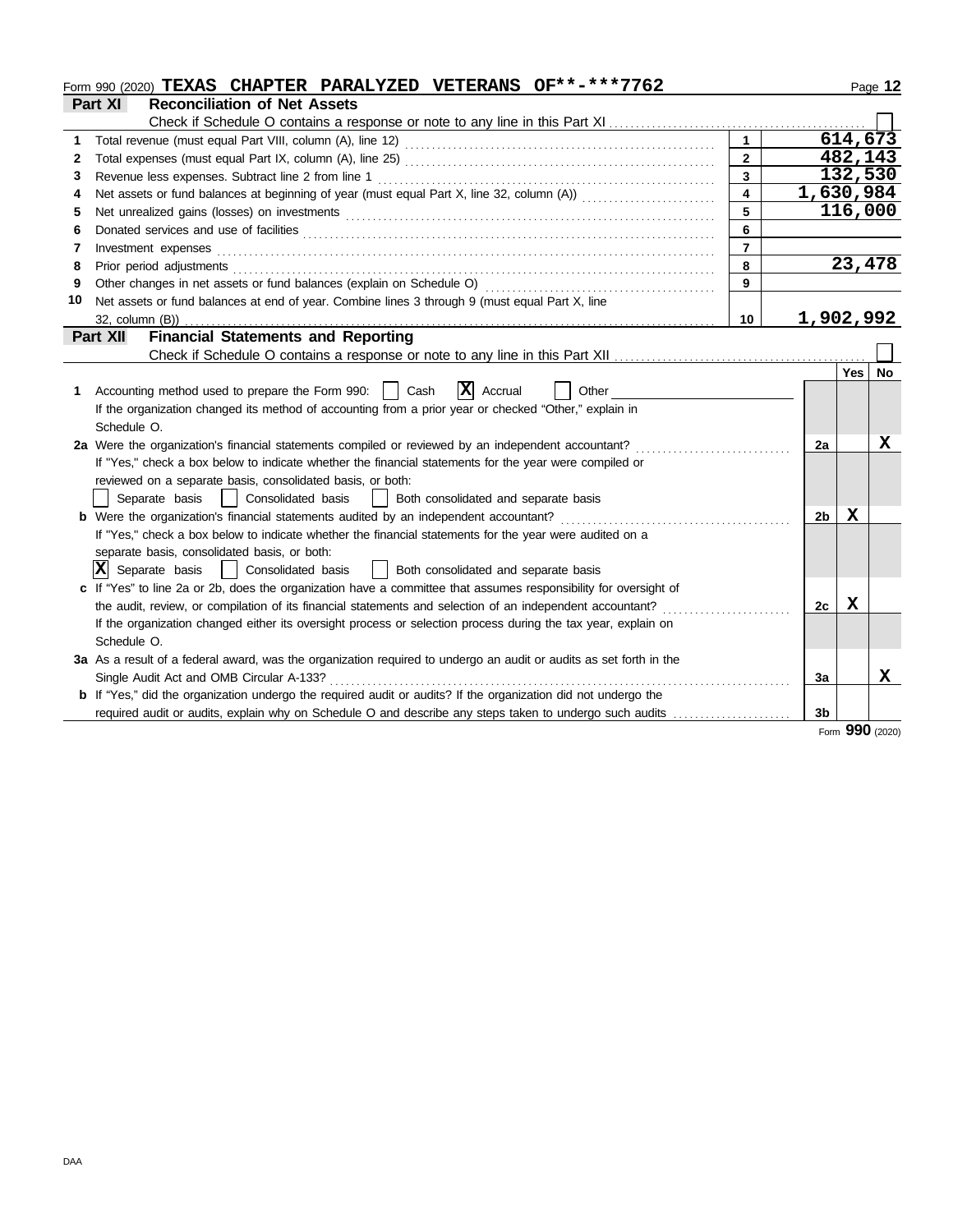| <b>SCHEDULE A</b>          |                                                            | <b>Public Charity Status and Public Support</b>                                                                                                                                                                                                                                                                  |                          |    |                                              | OMB No. 1545-0047                    |
|----------------------------|------------------------------------------------------------|------------------------------------------------------------------------------------------------------------------------------------------------------------------------------------------------------------------------------------------------------------------------------------------------------------------|--------------------------|----|----------------------------------------------|--------------------------------------|
| (Form 990 or 990-EZ)       |                                                            | Complete if the organization is a section 501(c)(3) organization or a section 4947(a)(1) nonexempt charitable trust.                                                                                                                                                                                             |                          |    |                                              |                                      |
| Department of the Treasury |                                                            | u Attach to Form 990 or Form 990-EZ.                                                                                                                                                                                                                                                                             |                          |    |                                              | Open to Public                       |
| Internal Revenue Service   |                                                            | u Go to www.irs.gov/Form990 for instructions and the latest information.                                                                                                                                                                                                                                         |                          |    |                                              | Inspection                           |
| Name of the organization   | <b>TEXAS</b><br><b>AMERICA</b>                             | CHAPTER PARALYZED VETERANS OF                                                                                                                                                                                                                                                                                    |                          |    | Employer identification number<br>**-***7762 |                                      |
| Part I                     |                                                            | Reason for Public Charity Status. (All organizations must complete this part.) See instructions.                                                                                                                                                                                                                 |                          |    |                                              |                                      |
|                            |                                                            | The organization is not a private foundation because it is: (For lines 1 through 12, check only one box.)                                                                                                                                                                                                        |                          |    |                                              |                                      |
| 1                          |                                                            | A church, convention of churches, or association of churches described in section 170(b)(1)(A)(i).                                                                                                                                                                                                               |                          |    |                                              |                                      |
| 2                          |                                                            | A school described in section 170(b)(1)(A)(ii). (Attach Schedule E (Form 990 or 990-EZ).)                                                                                                                                                                                                                        |                          |    |                                              |                                      |
| 3                          |                                                            | A hospital or a cooperative hospital service organization described in section 170(b)(1)(A)(iii).                                                                                                                                                                                                                |                          |    |                                              |                                      |
| 4<br>city, and state:      |                                                            | A medical research organization operated in conjunction with a hospital described in section 170(b)(1)(A)(iii). Enter the hospital's name,                                                                                                                                                                       |                          |    |                                              |                                      |
| 5                          |                                                            | An organization operated for the benefit of a college or university owned or operated by a governmental unit described in                                                                                                                                                                                        |                          |    |                                              |                                      |
|                            | section 170(b)(1)(A)(iv). (Complete Part II.)              |                                                                                                                                                                                                                                                                                                                  |                          |    |                                              |                                      |
| 6                          |                                                            | A federal, state, or local government or governmental unit described in section 170(b)(1)(A)(v).                                                                                                                                                                                                                 |                          |    |                                              |                                      |
| x<br>7                     | described in section 170(b)(1)(A)(vi). (Complete Part II.) | An organization that normally receives a substantial part of its support from a governmental unit or from the general public                                                                                                                                                                                     |                          |    |                                              |                                      |
| 8                          |                                                            | A community trust described in section 170(b)(1)(A)(vi). (Complete Part II.)                                                                                                                                                                                                                                     |                          |    |                                              |                                      |
| 9                          |                                                            | An agricultural research organization described in section 170(b)(1)(A)(ix) operated in conjunction with a land-grant college                                                                                                                                                                                    |                          |    |                                              |                                      |
| university:                |                                                            | or university or a non-land-grant college of agriculture (see instructions). Enter the name, city, and state of the college or                                                                                                                                                                                   |                          |    |                                              |                                      |
| 10                         |                                                            | An organization that normally receives: (1) more than 33 1/3% of its support from contributions, membership fees, and gross                                                                                                                                                                                      |                          |    |                                              |                                      |
|                            |                                                            | receipts from activities related to its exempt functions, subject to certain exceptions; and (2) no more than 331/3% of its<br>support from gross investment income and unrelated business taxable income (less section 511 tax) from businesses                                                                 |                          |    |                                              |                                      |
|                            |                                                            | acquired by the organization after June 30, 1975. See section 509(a)(2). (Complete Part III.)                                                                                                                                                                                                                    |                          |    |                                              |                                      |
| 11                         |                                                            | An organization organized and operated exclusively to test for public safety. See section 509(a)(4).                                                                                                                                                                                                             |                          |    |                                              |                                      |
| 12                         |                                                            | An organization organized and operated exclusively for the benefit of, to perform the functions of, or to carry out the purposes<br>of one or more publicly supported organizations described in section 509(a)(1) or section 509(a)(2). See section 509(a)(3).                                                  |                          |    |                                              |                                      |
|                            |                                                            | Check the box in lines 12a through 12d that describes the type of supporting organization and complete lines 12e, 12f, and 12g.                                                                                                                                                                                  |                          |    |                                              |                                      |
| a                          |                                                            | Type I. A supporting organization operated, supervised, or controlled by its supported organization(s), typically by giving<br>the supported organization(s) the power to regularly appoint or elect a majority of the directors or trustees of the                                                              |                          |    |                                              |                                      |
|                            |                                                            | supporting organization. You must complete Part IV, Sections A and B.                                                                                                                                                                                                                                            |                          |    |                                              |                                      |
| b                          |                                                            | Type II. A supporting organization supervised or controlled in connection with its supported organization(s), by having<br>control or management of the supporting organization vested in the same persons that control or manage the supported<br>organization(s). You must complete Part IV, Sections A and C. |                          |    |                                              |                                      |
| c                          |                                                            | Type III functionally integrated. A supporting organization operated in connection with, and functionally integrated with,                                                                                                                                                                                       |                          |    |                                              |                                      |
| d                          |                                                            | its supported organization(s) (see instructions). You must complete Part IV, Sections A, D, and E.<br>Type III non-functionally integrated. A supporting organization operated in connection with its supported organization(s)                                                                                  |                          |    |                                              |                                      |
|                            |                                                            | that is not functionally integrated. The organization generally must satisfy a distribution requirement and an attentiveness<br>requirement (see instructions). You must complete Part IV, Sections A and D, and Part V.                                                                                         |                          |    |                                              |                                      |
| е                          |                                                            | Check this box if the organization received a written determination from the IRS that it is a Type I, Type II, Type III                                                                                                                                                                                          |                          |    |                                              |                                      |
|                            |                                                            | functionally integrated, or Type III non-functionally integrated supporting organization.                                                                                                                                                                                                                        |                          |    |                                              |                                      |
| f                          | Enter the number of supported organizations                | Provide the following information about the supported organization(s).                                                                                                                                                                                                                                           |                          |    |                                              |                                      |
| g<br>(i) Name of supported | $(ii)$ EIN                                                 | (iii) Type of organization                                                                                                                                                                                                                                                                                       | (iv) Is the organization |    | (v) Amount of monetary                       | (vi) Amount of                       |
| organization               |                                                            | (described on lines 1-10                                                                                                                                                                                                                                                                                         | listed in your governing |    | support (see                                 | other support (see                   |
|                            |                                                            | above (see instructions))                                                                                                                                                                                                                                                                                        | document?<br>Yes         | No | instructions)                                | instructions)                        |
| (A)                        |                                                            |                                                                                                                                                                                                                                                                                                                  |                          |    |                                              |                                      |
| (B)                        |                                                            |                                                                                                                                                                                                                                                                                                                  |                          |    |                                              |                                      |
|                            |                                                            |                                                                                                                                                                                                                                                                                                                  |                          |    |                                              |                                      |
| (C)                        |                                                            |                                                                                                                                                                                                                                                                                                                  |                          |    |                                              |                                      |
| (D)                        |                                                            |                                                                                                                                                                                                                                                                                                                  |                          |    |                                              |                                      |
| (E)                        |                                                            |                                                                                                                                                                                                                                                                                                                  |                          |    |                                              |                                      |
| Total                      |                                                            |                                                                                                                                                                                                                                                                                                                  |                          |    |                                              |                                      |
|                            |                                                            | For Paperwork Reduction Act Notice, see the Instructions for Form 990 or 990-EZ.                                                                                                                                                                                                                                 |                          |    |                                              | Schedule A (Form 990 or 990-EZ) 2020 |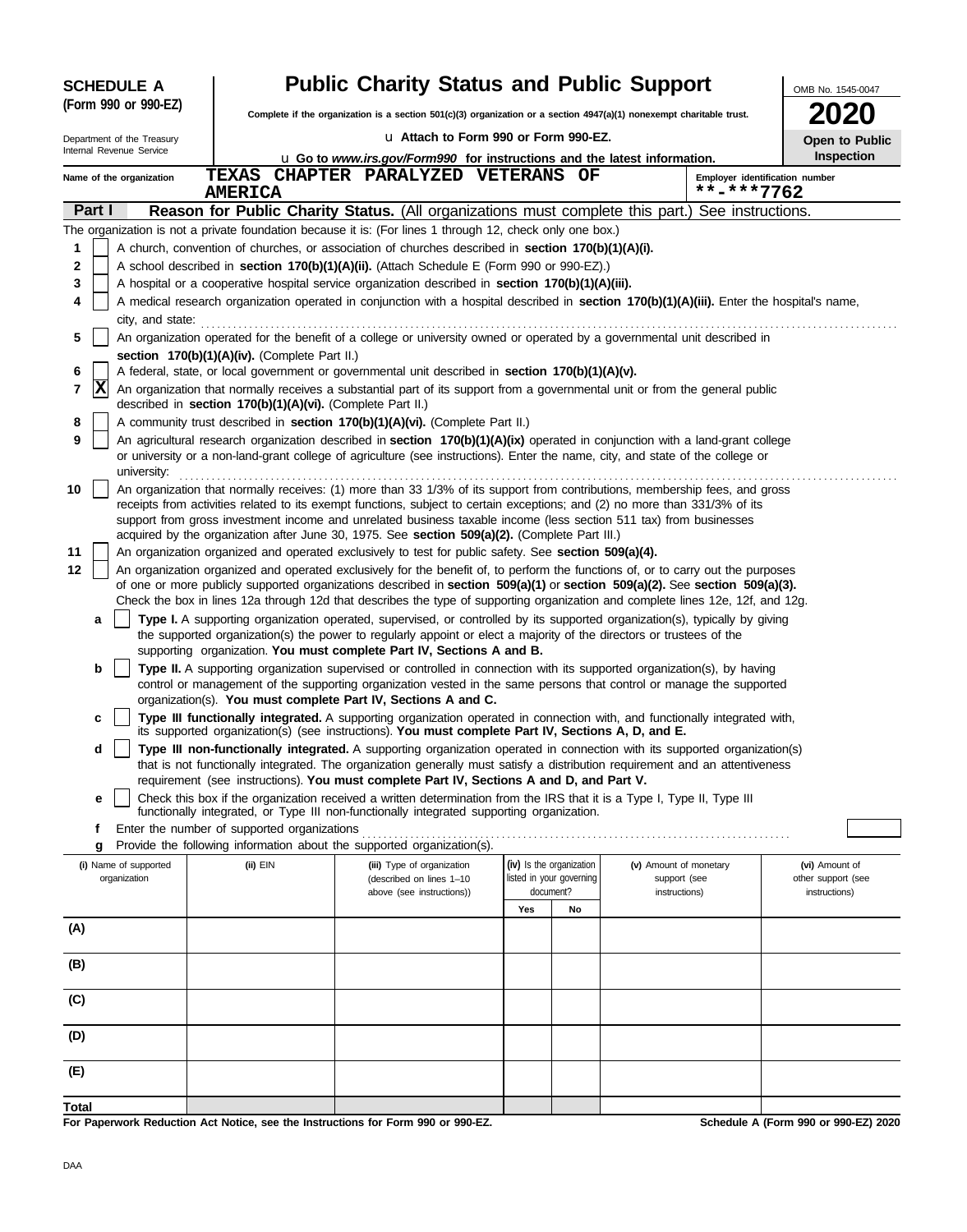|              | Schedule A (Form 990 or 990-EZ) 2020                                                                                                                                                                              | TEXAS CHAPTER PARALYZED VETERANS OF**-***7762 |          |            |            |            | Page 2                                      |
|--------------|-------------------------------------------------------------------------------------------------------------------------------------------------------------------------------------------------------------------|-----------------------------------------------|----------|------------|------------|------------|---------------------------------------------|
|              | Support Schedule for Organizations Described in Sections 170(b)(1)(A)(iv) and 170(b)(1)(A)(vi)<br>Part II                                                                                                         |                                               |          |            |            |            |                                             |
|              | (Complete only if you checked the box on line 5, 7, or 8 of Part I or if the organization failed to qualify under                                                                                                 |                                               |          |            |            |            |                                             |
|              | Part III. If the organization fails to qualify under the tests listed below, please complete Part III.)                                                                                                           |                                               |          |            |            |            |                                             |
|              | Section A. Public Support                                                                                                                                                                                         |                                               |          |            |            |            |                                             |
|              | Calendar year (or fiscal year beginning in) $\mathbf u$                                                                                                                                                           | (a) 2016                                      | (b) 2017 | $(c)$ 2018 | $(d)$ 2019 | (e) $2020$ | (f) Total                                   |
| 1            | Gifts, grants, contributions, and                                                                                                                                                                                 |                                               |          |            |            |            |                                             |
|              | membership fees received. (Do not                                                                                                                                                                                 |                                               |          |            |            |            |                                             |
|              | include any "unusual grants.")                                                                                                                                                                                    | 603,176                                       | 616,946  | 626,791    | 540,028    | 581,801    | 2,968,742                                   |
| $\mathbf{2}$ | Tax revenues levied for the                                                                                                                                                                                       |                                               |          |            |            |            |                                             |
|              | organization's benefit and either paid                                                                                                                                                                            |                                               |          |            |            |            |                                             |
|              | to or expended on its behalf                                                                                                                                                                                      |                                               |          |            |            |            |                                             |
| 3            | The value of services or facilities                                                                                                                                                                               |                                               |          |            |            |            |                                             |
|              | furnished by a governmental unit to the                                                                                                                                                                           |                                               |          |            |            |            |                                             |
|              | organization without charge                                                                                                                                                                                       |                                               |          |            |            |            |                                             |
| 4            | Total. Add lines 1 through 3                                                                                                                                                                                      | 603,176                                       | 616,946  | 626,791    | 540,028    | 581,801    | 2,968,742                                   |
| 5            | The portion of total contributions by<br>each person (other than a                                                                                                                                                |                                               |          |            |            |            |                                             |
|              | governmental unit or publicly                                                                                                                                                                                     |                                               |          |            |            |            |                                             |
|              | supported organization) included on                                                                                                                                                                               |                                               |          |            |            |            |                                             |
|              | line 1 that exceeds 2% of the amount<br>shown on line 11, column (f)                                                                                                                                              |                                               |          |            |            |            |                                             |
| 6            | Public support. Subtract line 5 from line 4.                                                                                                                                                                      |                                               |          |            |            |            | 230,936<br>2,737,806                        |
|              | <b>Section B. Total Support</b>                                                                                                                                                                                   |                                               |          |            |            |            |                                             |
|              | Calendar year (or fiscal year beginning in) $\mathbf u$                                                                                                                                                           | (a) 2016                                      | (b) 2017 | $(c)$ 2018 | $(d)$ 2019 | (e) $2020$ | (f) Total                                   |
| 7            | Amounts from line 4                                                                                                                                                                                               | 603,176                                       | 616,946  | 626,791    | 540,028    | 581,801    | 2,968,742                                   |
| 8            | Gross income from interest, dividends,                                                                                                                                                                            |                                               |          |            |            |            |                                             |
|              | payments received on securities loans,                                                                                                                                                                            |                                               |          |            |            |            |                                             |
|              | rents, royalties, and income from<br>similar sources                                                                                                                                                              |                                               |          |            |            |            |                                             |
|              |                                                                                                                                                                                                                   |                                               |          |            |            |            |                                             |
| 9            | Net income from unrelated business<br>activities, whether or not the business                                                                                                                                     |                                               |          |            |            |            |                                             |
|              | is regularly carried on                                                                                                                                                                                           |                                               |          |            |            |            |                                             |
| 10           | Other income. Do not include gain or                                                                                                                                                                              |                                               |          |            |            |            |                                             |
|              | loss from the sale of capital assets                                                                                                                                                                              |                                               |          |            |            |            |                                             |
|              | (Explain in Part VI.)                                                                                                                                                                                             |                                               |          |            |            |            |                                             |
| 11           | Total support. Add lines 7 through 10                                                                                                                                                                             |                                               |          |            |            |            | 2,968,742                                   |
| 12           | Gross receipts from related activities, etc. (see instructions)                                                                                                                                                   |                                               |          |            |            | 12         | 62,148                                      |
| 13           | First 5 years. If the Form 990 is for the organization's first, second, third, fourth, or fifth tax year as a section 501(c)(3)                                                                                   |                                               |          |            |            |            |                                             |
|              |                                                                                                                                                                                                                   |                                               |          |            |            |            | $\blacktriangleright \Box$                  |
|              | Section C. Computation of Public Support Percentage                                                                                                                                                               |                                               |          |            |            |            |                                             |
| 14           |                                                                                                                                                                                                                   |                                               |          |            |            | 14         | 92.22%                                      |
| 15           | Public support percentage from 2019 Schedule A, Part II, line 14                                                                                                                                                  |                                               |          |            |            | 15         | 97.41%                                      |
| 16a          | 33 1/3% support test-2020. If the organization did not check the box on line 13, and line 14 is 33 1/3% or more, check this                                                                                       |                                               |          |            |            |            | $\blacktriangleright \overline{\mathbf{X}}$ |
| b            | box and stop here. The organization qualifies as a publicly supported organization<br>33 1/3% support test-2019. If the organization did not check a box on line 13 or 16a, and line 15 is 33 1/3% or more, check |                                               |          |            |            |            |                                             |
|              |                                                                                                                                                                                                                   |                                               |          |            |            |            |                                             |
|              | 17a 10%-facts-and-circumstances test-2020. If the organization did not check a box on line 13, 16a, or 16b, and line 14 is                                                                                        |                                               |          |            |            |            |                                             |
|              | 10% or more, and if the organization meets the "facts-and-circumstances" test, check this box and stop here. Explain in                                                                                           |                                               |          |            |            |            |                                             |
|              | Part VI how the organization meets the "facts-and-circumstances" test. The organization qualifies as a publicly supported                                                                                         |                                               |          |            |            |            |                                             |
|              | organization                                                                                                                                                                                                      |                                               |          |            |            |            |                                             |
| b            | 10%-facts-and-circumstances test-2019. If the organization did not check a box on line 13, 16a, 16b, or 17a, and line                                                                                             |                                               |          |            |            |            |                                             |
|              | 15 is 10% or more, and if the organization meets the "facts-and-circumstances" test, check this box and stop here. Explain                                                                                        |                                               |          |            |            |            |                                             |
|              | in Part VI how the organization meets the "facts-and-circumstances" test. The organization qualifies as a publicly supported                                                                                      |                                               |          |            |            |            |                                             |
|              | organization                                                                                                                                                                                                      |                                               |          |            |            |            |                                             |
| 18           | Private foundation. If the organization did not check a box on line 13, 16a, 16b, 17a, or 17b, check this box and see                                                                                             |                                               |          |            |            |            |                                             |
|              | instructions                                                                                                                                                                                                      |                                               |          |            |            |            |                                             |

**Schedule A (Form 990 or 990-EZ) 2020**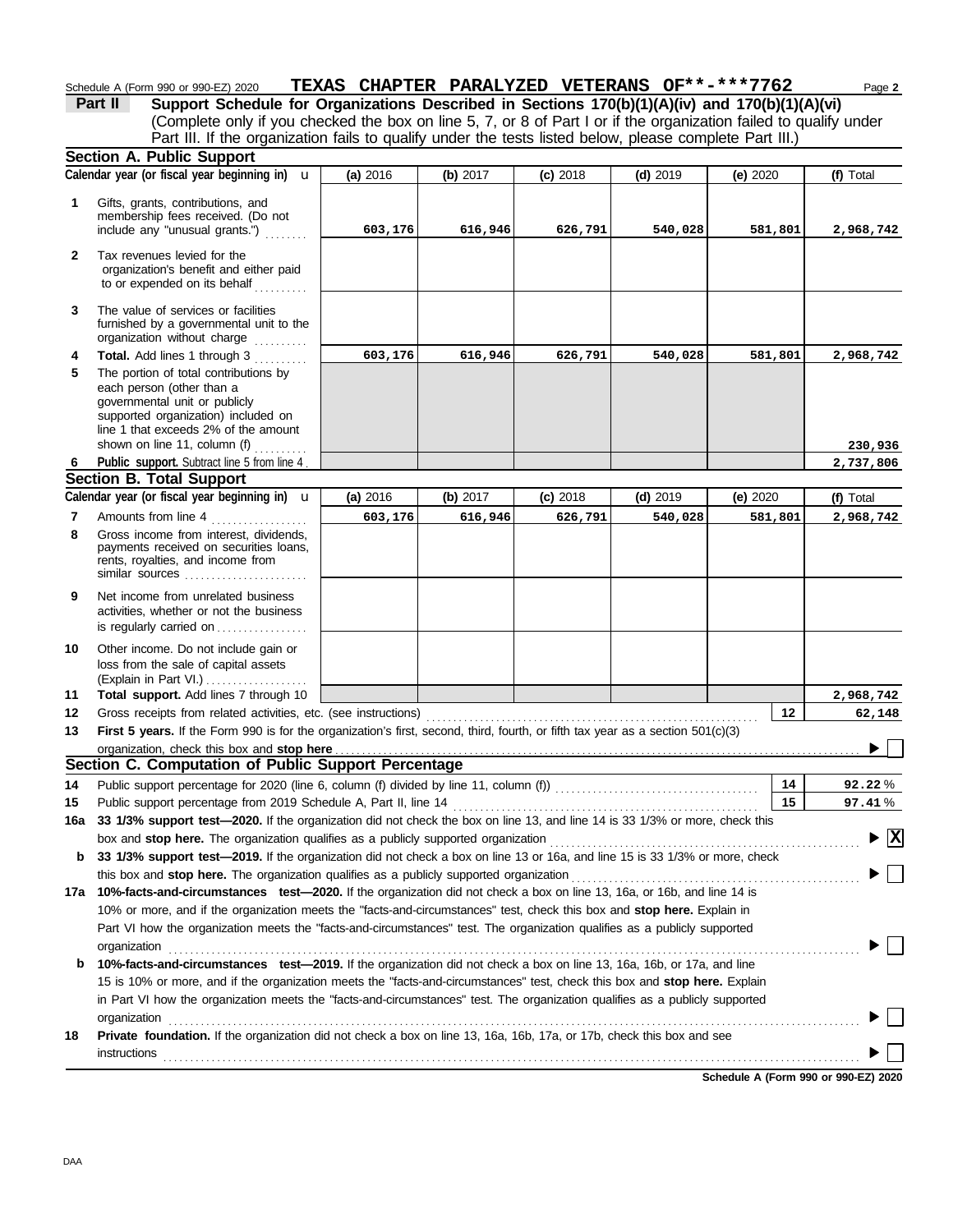## Schedule A (Form 990 or 990-EZ) 2020 **TEXAS CHAPTER PARALYZED VETERANS OF\*\*-\*\*\*7762** Page 3

| Part III | Support Schedule for Organizations Described in Section 509(a)(2)                                                  |
|----------|--------------------------------------------------------------------------------------------------------------------|
|          | (Complete only if you checked the box on line 10 of Part I or if the organization failed to qualify under Part II. |
|          | If the organization fails to qualify under the tests listed below, please complete Part II.)                       |
|          | <b>Section A. Public Support</b>                                                                                   |

|              | 00000011 A. I GDNO OGPPOIL<br>Calendar year (or fiscal year beginning in) $\mathbf u$                                                                                             | (a) 2016 | (b) 2017 | $(c)$ 2018 | $(d)$ 2019 | (e) 2020   |    | (f) Total |
|--------------|-----------------------------------------------------------------------------------------------------------------------------------------------------------------------------------|----------|----------|------------|------------|------------|----|-----------|
| 1            | Gifts, grants, contributions, and membership fees<br>received. (Do not include any "unusual grants.")                                                                             |          |          |            |            |            |    |           |
| $\mathbf{2}$ | Gross receipts from admissions, merchandise<br>sold or services performed, or facilities<br>furnished in any activity that is related to the<br>organization's tax-exempt purpose |          |          |            |            |            |    |           |
| 3            | Gross receipts from activities that are not an<br>unrelated trade or business under section 513                                                                                   |          |          |            |            |            |    |           |
| 4            | Tax revenues levied for the<br>organization's benefit and either paid<br>to or expended on its behalf                                                                             |          |          |            |            |            |    |           |
| 5            | The value of services or facilities<br>furnished by a governmental unit to the<br>organization without charge                                                                     |          |          |            |            |            |    |           |
| 6            | Total. Add lines 1 through 5                                                                                                                                                      |          |          |            |            |            |    |           |
|              | <b>7a</b> Amounts included on lines 1, 2, and 3<br>received from disqualified persons                                                                                             |          |          |            |            |            |    |           |
| b            | Amounts included on lines 2 and 3<br>received from other than disqualified<br>persons that exceed the greater of \$5,000<br>or 1% of the amount on line 13 for the year           |          |          |            |            |            |    |           |
| c            | Add lines 7a and 7b<br>.                                                                                                                                                          |          |          |            |            |            |    |           |
| 8            | Public support. (Subtract line 7c from<br>line $6.$ )                                                                                                                             |          |          |            |            |            |    |           |
|              | <b>Section B. Total Support</b>                                                                                                                                                   |          |          |            |            |            |    |           |
|              | Calendar year (or fiscal year beginning in) $\mathbf u$                                                                                                                           | (a) 2016 | (b) 2017 | $(c)$ 2018 | $(d)$ 2019 | (e) $2020$ |    | (f) Total |
| 9            | Amounts from line 6<br>.                                                                                                                                                          |          |          |            |            |            |    |           |
| 10a          | Gross income from interest, dividends,<br>payments received on securities loans, rents,<br>royalties, and income from similar sources.                                            |          |          |            |            |            |    |           |
| b            | Unrelated business taxable income (less<br>section 511 taxes) from businesses<br>acquired after June 30, 1975                                                                     |          |          |            |            |            |    |           |
| c            | Add lines 10a and 10b                                                                                                                                                             |          |          |            |            |            |    |           |
| 11           | Net income from unrelated business<br>activities not included in line 10b, whether<br>or not the business is regularly carried on                                                 |          |          |            |            |            |    |           |
| 12           | Other income. Do not include gain or<br>loss from the sale of capital assets<br>(Explain in Part VI.)                                                                             |          |          |            |            |            |    |           |
| 13           | Total support. (Add lines 9, 10c, 11,                                                                                                                                             |          |          |            |            |            |    |           |
|              |                                                                                                                                                                                   |          |          |            |            |            |    |           |
| 14           | First 5 years. If the Form 990 is for the organization's first, second, third, fourth, or fifth tax year as a section 501(c)(3)                                                   |          |          |            |            |            |    |           |
|              | organization, check this box and stop here<br>Section C. Computation of Public Support Percentage                                                                                 |          |          |            |            |            |    |           |
|              | Public support percentage for 2020 (line 8, column (f), divided by line 13, column (f)) [[[[[[[[[[[[[[[[[[[[[                                                                     |          |          |            |            | 15         |    | %         |
| 15<br>16     |                                                                                                                                                                                   |          |          |            |            |            | 16 | %         |
|              | Section D. Computation of Investment Income Percentage                                                                                                                            |          |          |            |            |            |    |           |
| 17           |                                                                                                                                                                                   |          |          |            |            | 17         |    | %         |
|              | 18 Investment income percentage from 2019 Schedule A, Part III, line 17                                                                                                           |          |          |            |            |            | 18 | %         |
|              | 19a 33 1/3% support tests-2020. If the organization did not check the box on line 14, and line 15 is more than 33 1/3%, and line                                                  |          |          |            |            |            |    |           |
|              | 17 is not more than 33 1/3%, check this box and stop here. The organization qualifies as a publicly supported organization.                                                       |          |          |            |            |            |    |           |
| b            | 33 1/3% support tests-2019. If the organization did not check a box on line 14 or line 19a, and line 16 is more than 33 1/3%, and                                                 |          |          |            |            |            |    |           |
|              | line 18 is not more than 33 1/3%, check this box and stop here. The organization qualifies as a publicly supported organization                                                   |          |          |            |            |            |    |           |
| 20           |                                                                                                                                                                                   |          |          |            |            |            |    |           |

**Schedule A (Form 990 or 990-EZ) 2020**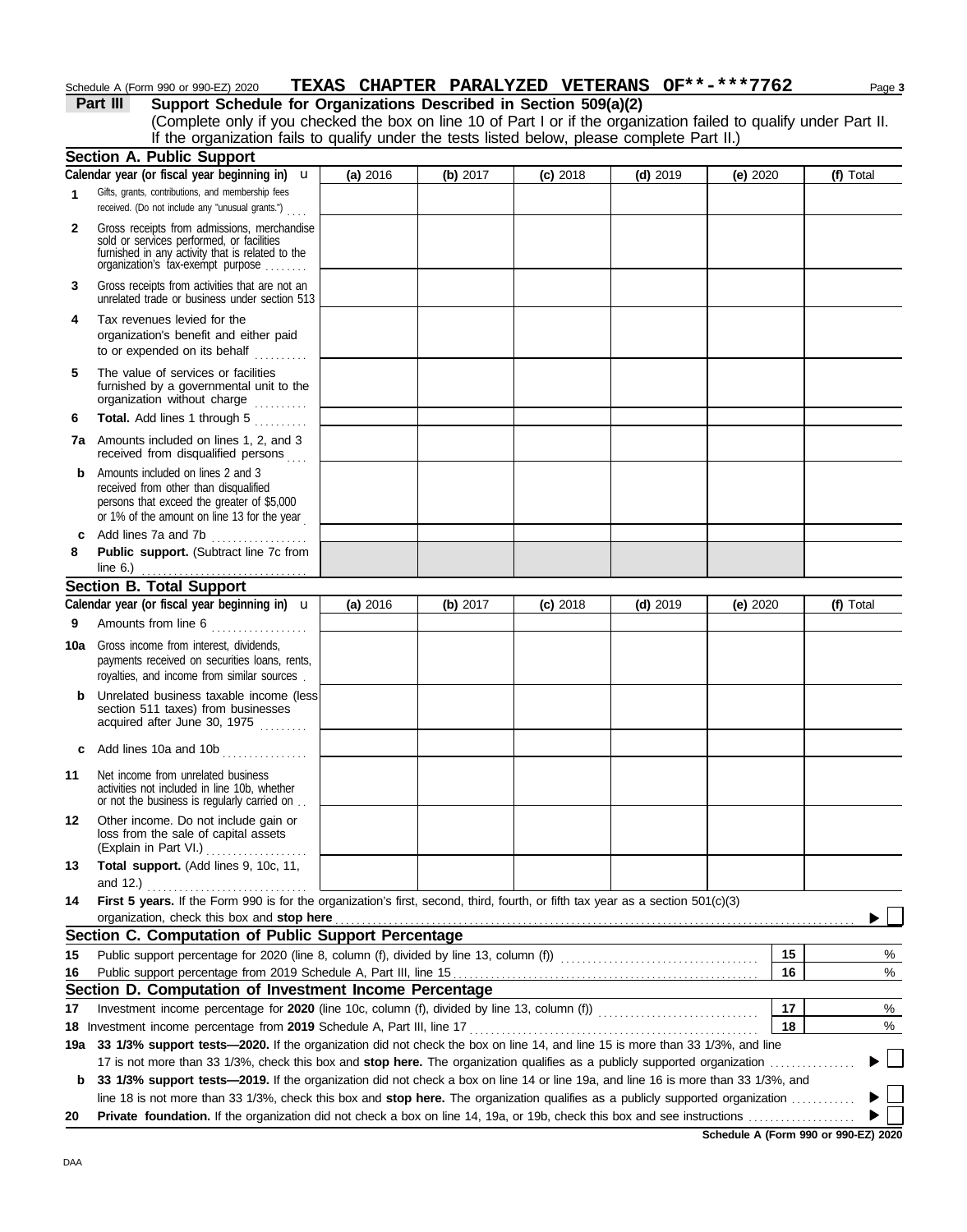## Schedule A (Form 990 or 990-EZ) 2020 **TEXAS CHAPTER PARALYZED VETERANS OF\*\*-\*\*\*7762** Page 4

## **Part IV Supporting Organizations**

Sections A, D, and E. If you checked box 12d, Part I, complete Sections A and D, and complete Part V.) (Complete only if you checked a box in line 12 on Part I. If you checked box 12a, Part I, complete Sections A and B. If you checked box 12b, Part I, complete Sections A and C. If you checked box 12c, Part I, complete

## **Section A. All Supporting Organizations**

- Are all of the organization's supported organizations listed by name in the organization's governing documents? *If "No," describe in Part VI how the supported organizations are designated. If designated by class or purpose, describe the designation. If historic and continuing relationship, explain.* **1**
- Did the organization have any supported organization that does not have an IRS determination of status under section 509(a)(1) or (2)? *If "Yes," explain in Part VI how the organization determined that the supported organization was described in section 509(a)(1) or (2).* **2**
- **3a** Did the organization have a supported organization described in section 501(c)(4), (5), or (6)? *If "Yes," answer lines 3b and 3c below.*
- **b** Did the organization confirm that each supported organization qualified under section 501(c)(4), (5), or (6) and satisfied the public support tests under section 509(a)(2)? *If "Yes," describe in Part VI when and how the organization made the determination.*
- **c** Did the organization ensure that all support to such organizations was used exclusively for section 170(c)(2)(B) purposes? *If "Yes," explain in Part VI what controls the organization put in place to ensure such use.*
- **4a** Was any supported organization not organized in the United States ("foreign supported organization")? *If "Yes," and if you checked 12a or 12b in Part I, answer (b) and (c) below.*
- **b** Did the organization have ultimate control and discretion in deciding whether to make grants to the foreign supported organization? *If "Yes," describe in Part VI how the organization had such control and discretion despite being controlled or supervised by or in connection with its supported organizations.*
- **c** Did the organization support any foreign supported organization that does not have an IRS determination under sections 501(c)(3) and 509(a)(1) or (2)? *If "Yes," explain in Part VI what controls the organization used to ensure that all support to the foreign supported organization was used exclusively for section 170(c)(2)(B) purposes.*
- **5a** Did the organization add, substitute, or remove any supported organizations during the tax year? *If "Yes," answer lines 5b and 5c below (if applicable). Also, provide detail in Part VI, including (i) the names and EIN numbers of the supported organizations added, substituted, or removed; (ii) the reasons for each such action; (iii) the authority under the organization's organizing document authorizing such action; and (iv) how the action was accomplished (such as by amendment to the organizing document).*
- **b** Type I or Type II only. Was any added or substituted supported organization part of a class already designated in the organization's organizing document?
- **c Substitutions only.** Was the substitution the result of an event beyond the organization's control?
- **6** Did the organization provide support (whether in the form of grants or the provision of services or facilities) to anyone other than (i) its supported organizations, (ii) individuals that are part of the charitable class benefited by one or more of its supported organizations, or (iii) other supporting organizations that also support or benefit one or more of the filing organization's supported organizations? *If "Yes," provide detail in Part VI.*
- **7** Did the organization provide a grant, loan, compensation, or other similar payment to a substantial contributor (as defined in section 4958(c)(3)(C)), a family member of a substantial contributor, or a 35% controlled entity with regard to a substantial contributor? *If "Yes," complete Part I of Schedule L (Form 990 or 990-EZ).*
- **8** Did the organization make a loan to a disqualified person (as defined in section 4958) not described in line 7? *If "Yes," complete Part I of Schedule L (Form 990 or 990-EZ).*
- **9a** Was the organization controlled directly or indirectly at any time during the tax year by one or more disqualified persons, as defined in section 4946 (other than foundation managers and organizations described in section 509(a)(1) or (2))? *If "Yes," provide detail in Part VI.*
- **b** Did one or more disqualified persons (as defined in line 9a) hold a controlling interest in any entity in which the supporting organization had an interest? *If "Yes," provide detail in Part VI.*
- **c** Did a disqualified person (as defined in line 9a) have an ownership interest in, or derive any personal benefit from, assets in which the supporting organization also had an interest? *If "Yes," provide detail in Part VI.*
- **10a** Was the organization subject to the excess business holdings rules of section 4943 because of section 4943(f) (regarding certain Type II supporting organizations, and all Type III non-functionally integrated supporting organizations)? *If "Yes," answer line 10b below.*
	- **b** Did the organization have any excess business holdings in the tax year? *(Use Schedule C, Form 4720, to determine whether the organization had excess business holdings.)*



**Schedule A (Form 990 or 990-EZ) 2020**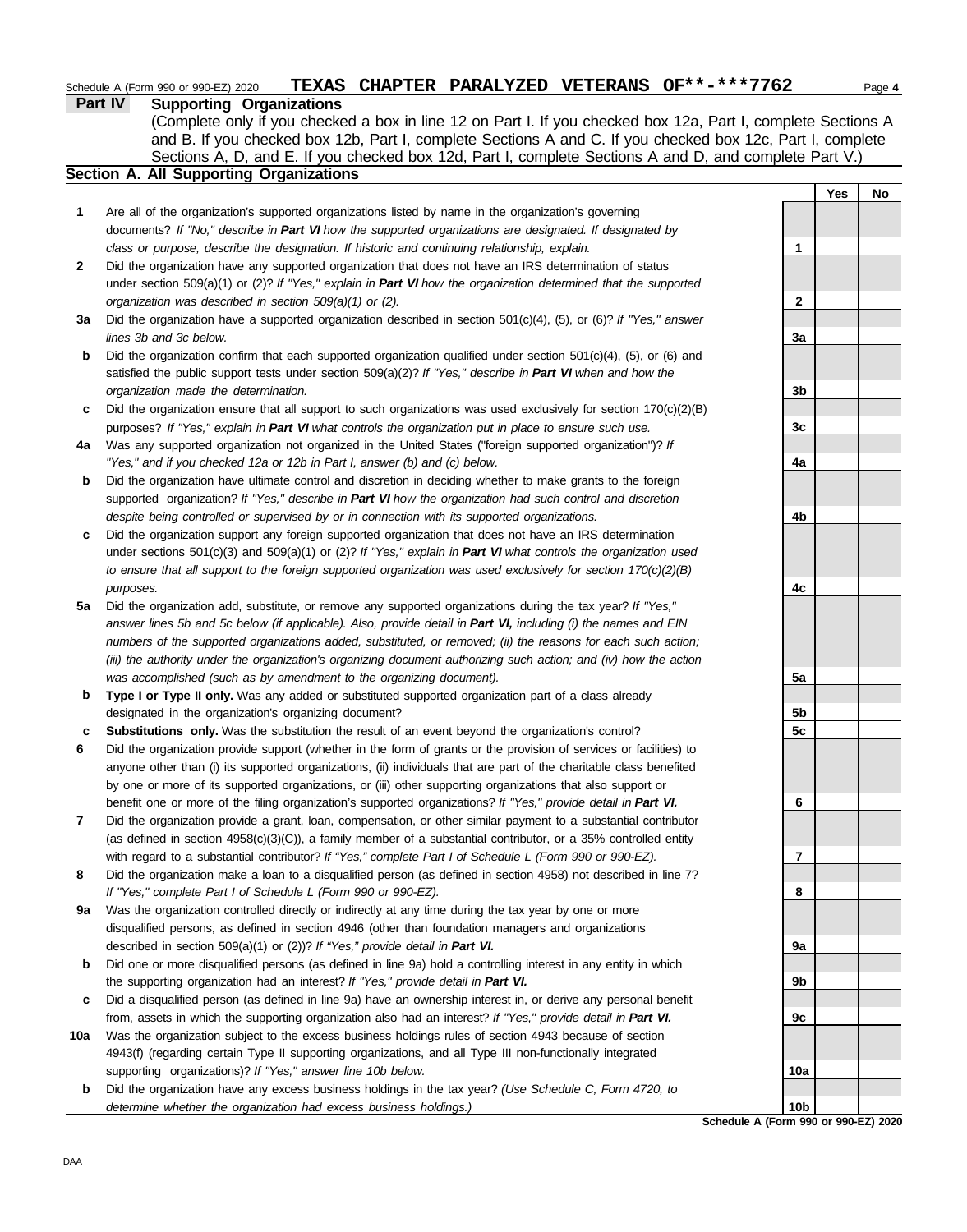### **Part IV Supporting Organizations** *(continued)* Schedule A (Form 990 or 990-EZ) 2020 **TEXAS CHAPTER PARALYZED VETERANS OF\*\*-\*\*\*7762** Page 5

|    |                                                                                                                      |                 | Yes | No |
|----|----------------------------------------------------------------------------------------------------------------------|-----------------|-----|----|
| 11 | Has the organization accepted a gift or contribution from any of the following persons?                              |                 |     |    |
| a  | A person who directly or indirectly controls, either alone or together with persons described in lines 11b and       |                 |     |    |
|    | 11c below, the governing body of a supported organization?                                                           | 11a             |     |    |
|    | <b>b</b> A family member of a person described in line 11a above?                                                    | 11 <sub>b</sub> |     |    |
|    | c A 35% controlled entity of a person described in line 11a or 11b above? If "Yes" to line 11a, 11b, or 11c, provide |                 |     |    |
|    | detail in Part VI.                                                                                                   | 11c             |     |    |

### **Section B. Type I Supporting Organizations**

|   |                                                                                                                                                                                                                                                                                                                                                                                                                                                                                                                                                                                                                                                      | Yes | No |
|---|------------------------------------------------------------------------------------------------------------------------------------------------------------------------------------------------------------------------------------------------------------------------------------------------------------------------------------------------------------------------------------------------------------------------------------------------------------------------------------------------------------------------------------------------------------------------------------------------------------------------------------------------------|-----|----|
|   | Did the governing body, members of the governing body, officers acting in their official capacity, or membership of one or<br>more supported organizations have the power to regularly appoint or elect at least a majority of the organization's officers,<br>directors, or trustees at all times during the tax year? If "No," describe in Part VI how the supported organization(s)<br>effectively operated, supervised, or controlled the organization's activities. If the organization had more than one supported<br>organization, describe how the powers to appoint and/or remove officers, directors, or trustees were allocated among the |     |    |
|   | supported organizations and what conditions or restrictions, if any, applied to such powers during the tax year.                                                                                                                                                                                                                                                                                                                                                                                                                                                                                                                                     |     |    |
| 2 | Did the organization operate for the benefit of any supported organization other than the supported<br>organization(s) that operated, supervised, or controlled the supporting organization? If "Yes," explain in Part<br>VI how providing such benefit carried out the purposes of the supported organization(s) that operated,                                                                                                                                                                                                                                                                                                                     |     |    |
|   | supervised, or controlled the supporting organization.                                                                                                                                                                                                                                                                                                                                                                                                                                                                                                                                                                                               |     |    |
|   | Section C. Type II Supporting Organizations                                                                                                                                                                                                                                                                                                                                                                                                                                                                                                                                                                                                          |     |    |

#### Were a majority of the organization's directors or trustees during the tax year also a majority of the directors or trustees of each of the organization's supported organization(s)? *If "No," describe in Part VI how control* **1** *or management of the supporting organization was vested in the same persons that controlled or managed*  **Yes No**

#### *the supported organization(s).* **Section D. All Type III Supporting Organizations**

|              |                                                                                                                        |   | Yes | No |
|--------------|------------------------------------------------------------------------------------------------------------------------|---|-----|----|
| 1            | Did the organization provide to each of its supported organizations, by the last day of the fifth month of the         |   |     |    |
|              | organization's tax year, (i) a written notice describing the type and amount of support provided during the prior tax  |   |     |    |
|              | year, (ii) a copy of the Form 990 that was most recently filed as of the date of notification, and (iii) copies of the |   |     |    |
|              | organization's governing documents in effect on the date of notification, to the extent not previously provided?       |   |     |    |
| $\mathbf{2}$ | Were any of the organization's officers, directors, or trustees either (i) appointed or elected by the supported       |   |     |    |
|              | organization(s) or (ii) serving on the governing body of a supported organization? If "No," explain in Part VI how     |   |     |    |
|              | the organization maintained a close and continuous working relationship with the supported organization(s).            | 2 |     |    |
| 3            | By reason of the relationship described in line 2, above, did the organization's supported organizations have          |   |     |    |
|              | a significant voice in the organization's investment policies and in directing the use of the organization's           |   |     |    |
|              | income or assets at all times during the tax year? If "Yes," describe in Part VI the role the organization's           |   |     |    |
|              | supported organizations played in this regard.                                                                         |   |     |    |

### **Section E. Type III Functionally-Integrated Supporting Organizations**

- **1** *Check the box next to the method that the organization used to satisfy the Integral Part Test during the year (see instructions).*
	- The organization satisfied the Activities Test. *Complete line 2 below.* **a**
- The organization is the parent of each of its supported organizations. *Complete line 3 below.* **b**
- The organization supported a governmental entity. *Describe in Part VI how you supported a governmental entity (see instructions).* **c**
- **2** Activities Test. *Answer lines 2a and 2b below.*
- **a** Did substantially all of the organization's activities during the tax year directly further the exempt purposes of the supported organization(s) to which the organization was responsive? *If "Yes," then in Part VI identify those supported organizations and explain how these activities directly furthered their exempt purposes, how the organization was responsive to those supported organizations, and how the organization determined that these activities constituted substantially all of its activities.*
- **b** Did the activities described in line 2a, above, constitute activities that, but for the organization's involvement, one or more of the organization's supported organization(s) would have been engaged in? If "Yes," explain in *Part VI the reasons for the organization's position that its supported organization(s) would have engaged in these activities but for the organization's involvement.*
- **3** Parent of Supported Organizations. *Answer lines 3a and 3b below.*
- **a** Did the organization have the power to regularly appoint or elect a majority of the officers, directors, or trustees of each of the supported organizations? *If "Yes" or "No," provide details in Part VI.*
- **b** Did the organization exercise a substantial degree of direction over the policies, programs, and activities of each of its supported organizations? *If "Yes," describe in Part VI the role played by the organization in this regard.*



DAA **Schedule A (Form 990 or 990-EZ) 2020**

**1**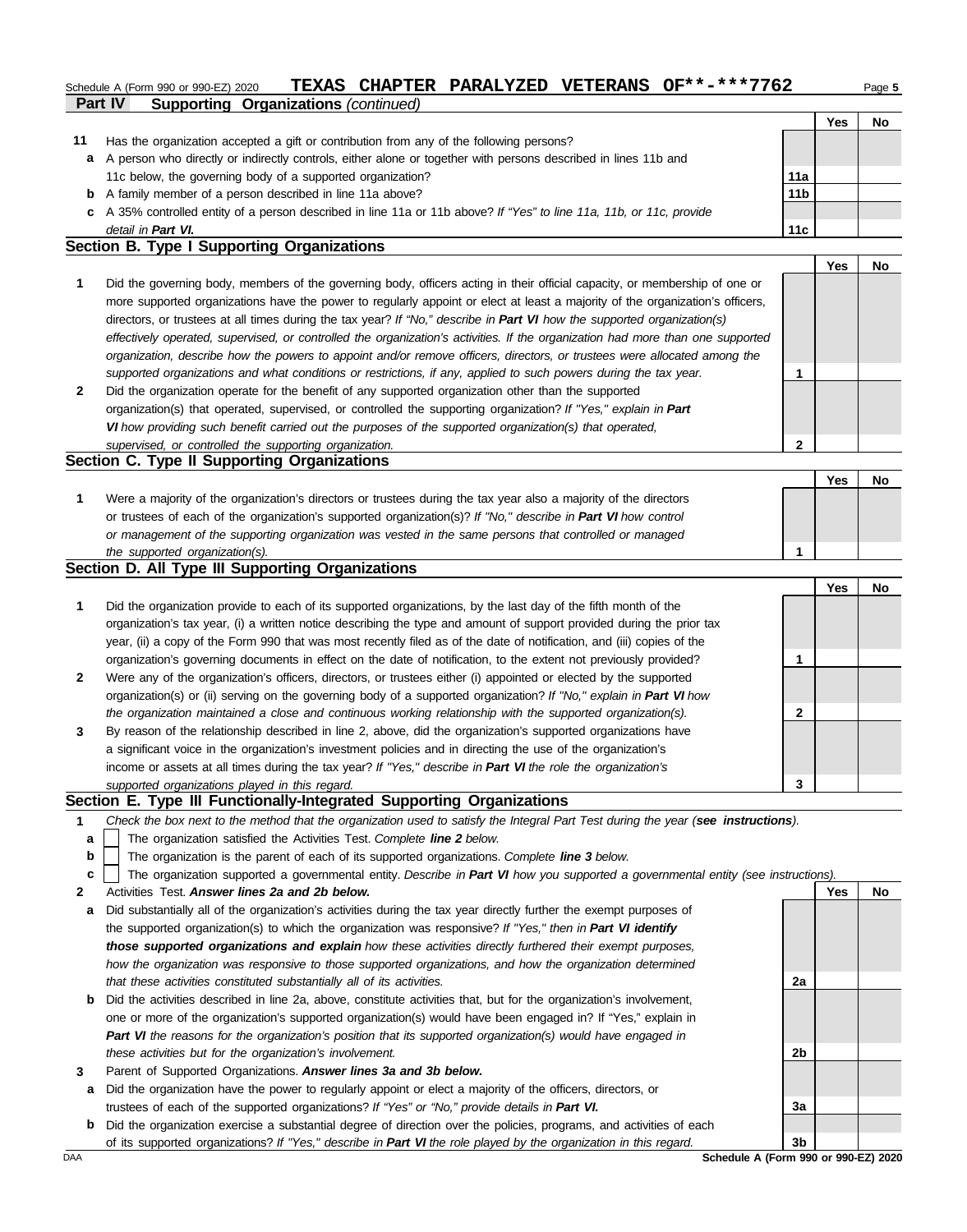## Schedule A (Form 990 or 990-EZ) 2020 **TEXAS CHAPTER PARALYZED VETERANS OF\*\*-\*\*\*7762** Page 6

**Part V Type III Non-Functionally Integrated 509(a)(3) Supporting Organizations 1** Check here if the organization satisfied the Integral Part Test as a qualifying trust on Nov. 20, 1970 (*explain in Part VI*). **See instructions.** All other Type III non-functionally integrated supporting organizations must complete Sections A through E.

|                | Section A – Adjusted Net Income                                                                                              |                | (A) Prior Year | (B) Current Year<br>(optional) |
|----------------|------------------------------------------------------------------------------------------------------------------------------|----------------|----------------|--------------------------------|
| 1.             | Net short-term capital gain                                                                                                  | 1              |                |                                |
| $\mathbf{2}$   | Recoveries of prior-year distributions                                                                                       | $\mathbf{2}$   |                |                                |
| 3              | Other gross income (see instructions)                                                                                        | 3              |                |                                |
| $\overline{4}$ | Add lines 1 through 3.                                                                                                       | 4              |                |                                |
| 5              | Depreciation and depletion                                                                                                   | 5              |                |                                |
| 6              | Portion of operating expenses paid or incurred for production or collection of                                               |                |                |                                |
|                | gross income or for management, conservation, or maintenance of property                                                     |                |                |                                |
|                | held for production of income (see instructions)                                                                             | 6              |                |                                |
| 7              | Other expenses (see instructions)                                                                                            | $\overline{7}$ |                |                                |
| 8              | <b>Adjusted Net Income</b> (subtract lines 5, 6, and 7 from line 4)                                                          | 8              |                |                                |
|                | Section B - Minimum Asset Amount                                                                                             |                | (A) Prior Year | (B) Current Year<br>(optional) |
| 1              | Aggregate fair market value of all non-exempt-use assets (see                                                                |                |                |                                |
|                | instructions for short tax year or assets held for part of year):                                                            |                |                |                                |
|                | a Average monthly value of securities                                                                                        | 1a             |                |                                |
|                | <b>b</b> Average monthly cash balances                                                                                       | 1 <sub>b</sub> |                |                                |
|                | c Fair market value of other non-exempt-use assets                                                                           | 1 <sub>c</sub> |                |                                |
|                | <b>d Total</b> (add lines 1a, 1b, and 1c)                                                                                    | 1d             |                |                                |
|                | <b>e Discount</b> claimed for blockage or other factors                                                                      |                |                |                                |
|                | (explain in detail in Part VI):                                                                                              |                |                |                                |
| $\mathbf{2}$   | Acquisition indebtedness applicable to non-exempt-use assets                                                                 | $\mathbf{2}$   |                |                                |
| 3              | Subtract line 2 from line 1d.                                                                                                | 3              |                |                                |
| 4              | Cash deemed held for exempt use. Enter 0.015 of line 3 (for greater amount,                                                  |                |                |                                |
|                | see instructions).                                                                                                           | 4              |                |                                |
| 5              | Net value of non-exempt-use assets (subtract line 4 from line 3)                                                             | 5              |                |                                |
| 6              | Multiply line 5 by 0.035.                                                                                                    | 6              |                |                                |
| $\mathbf{7}$   | Recoveries of prior-year distributions                                                                                       | $\overline{7}$ |                |                                |
| 8              | Minimum Asset Amount (add line 7 to line 6)                                                                                  | 8              |                |                                |
|                | Section C - Distributable Amount                                                                                             |                |                | <b>Current Year</b>            |
| 1.             | Adjusted net income for prior year (from Section A, line 8, column A)                                                        | 1              |                |                                |
| $\mathbf{2}$   | Enter 0.85 of line 1.                                                                                                        | $\overline{2}$ |                |                                |
| 3              | Minimum asset amount for prior year (from Section B, line 8, column A)                                                       | 3              |                |                                |
| 4              | Enter greater of line 2 or line 3.                                                                                           | 4              |                |                                |
| 5.             | Income tax imposed in prior year                                                                                             | 5              |                |                                |
| 6              | <b>Distributable Amount.</b> Subtract line 5 from line 4, unless subject to                                                  |                |                |                                |
|                | emergency temporary reduction (see instructions).                                                                            | 6              |                |                                |
| $\overline{7}$ | Check here if the current year is the organization's first as a non-functionally integrated Type III supporting organization |                |                |                                |
|                | (see instructions).                                                                                                          |                |                |                                |

**Schedule A (Form 990 or 990-EZ) 2020**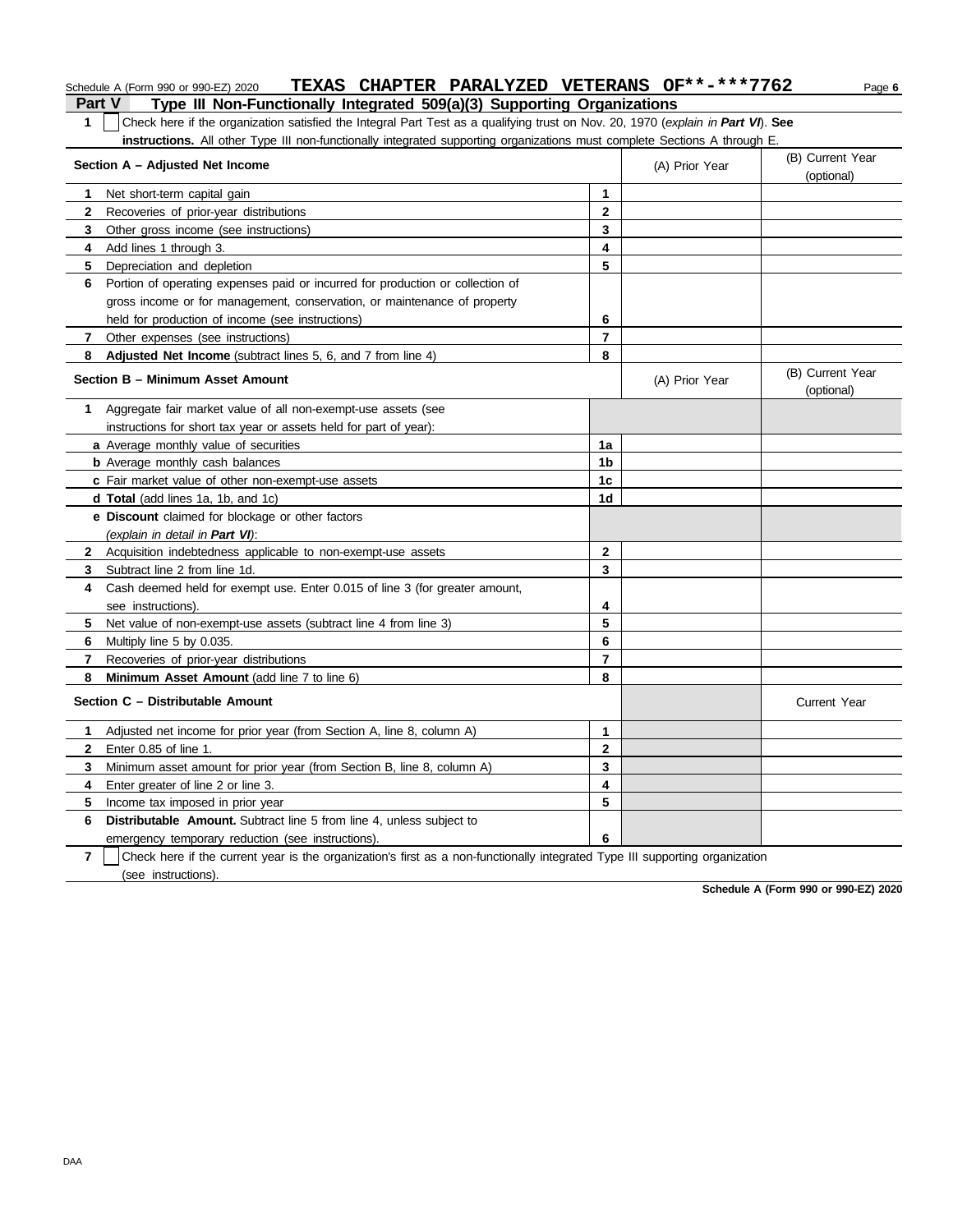## Schedule A (Form 990 or 990-EZ) 2020 **TEXAS CHAPTER PARALYZED VETERANS OF\*\*-\*\*\*7762** Page 7

## **Part V Type III Non-Functionally Integrated 509(a)(3) Supporting Organizations** *(continued)*

| Section D - Distributions | <b>Current Year</b>                                                                        |                                    |                                                     |                                                  |
|---------------------------|--------------------------------------------------------------------------------------------|------------------------------------|-----------------------------------------------------|--------------------------------------------------|
| 1                         | Amounts paid to supported organizations to accomplish exempt purposes                      |                                    |                                                     |                                                  |
| $\mathbf{2}$              | Amounts paid to perform activity that directly furthers exempt purposes of supported       |                                    |                                                     |                                                  |
|                           | organizations, in excess of income from activity                                           |                                    |                                                     |                                                  |
| 3                         | Administrative expenses paid to accomplish exempt purposes of supported organizations      |                                    |                                                     |                                                  |
| 4                         | Amounts paid to acquire exempt-use assets                                                  |                                    |                                                     |                                                  |
| 5                         | Qualified set-aside amounts (prior IRS approval required—provide details in Part VI)       |                                    |                                                     |                                                  |
| 6                         | Other distributions ( <i>describe in Part VI</i> ). See instructions.                      |                                    |                                                     |                                                  |
| 7                         | Total annual distributions. Add lines 1 through 6.                                         |                                    |                                                     |                                                  |
| 8                         | Distributions to attentive supported organizations to which the organization is responsive |                                    |                                                     |                                                  |
|                           | (provide details in Part VI). See instructions.                                            |                                    |                                                     |                                                  |
| 9                         | Distributable amount for 2020 from Section C, line 6                                       |                                    |                                                     |                                                  |
| 10                        | Line 8 amount divided by line 9 amount                                                     |                                    |                                                     |                                                  |
|                           | <b>Section E - Distribution Allocations</b> (see instructions)                             | (i)<br><b>Excess Distributions</b> | (i)<br><b>Underdistributions</b><br><b>Pre-2020</b> | (iii)<br><b>Distributable</b><br>Amount for 2020 |
| 1                         | Distributable amount for 2020 from Section C, line 6                                       |                                    |                                                     |                                                  |
| $\mathbf{2}$              | Underdistributions, if any, for years prior to 2020                                        |                                    |                                                     |                                                  |
|                           | (reasonable cause required-explain in Part VI). See                                        |                                    |                                                     |                                                  |
|                           | instructions.                                                                              |                                    |                                                     |                                                  |
| 3                         | Excess distributions carryover, if any, to 2020                                            |                                    |                                                     |                                                  |
|                           |                                                                                            |                                    |                                                     |                                                  |
|                           |                                                                                            |                                    |                                                     |                                                  |
|                           | <b>c</b> From 2017                                                                         |                                    |                                                     |                                                  |
|                           |                                                                                            |                                    |                                                     |                                                  |
|                           |                                                                                            |                                    |                                                     |                                                  |
|                           | f Total of lines 3a through 3e                                                             |                                    |                                                     |                                                  |
|                           | <b>g</b> Applied to underdistributions of prior years                                      |                                    |                                                     |                                                  |
|                           | h Applied to 2020 distributable amount                                                     |                                    |                                                     |                                                  |
|                           | <i>i</i> Carryover from 2015 not applied (see instructions)                                |                                    |                                                     |                                                  |
|                           | Remainder. Subtract lines 3g, 3h, and 3i from line 3f.                                     |                                    |                                                     |                                                  |
| 4                         | Distributions for 2020 from                                                                |                                    |                                                     |                                                  |
|                           | Section D. line 7:<br>\$                                                                   |                                    |                                                     |                                                  |
|                           | a Applied to underdistributions of prior years                                             |                                    |                                                     |                                                  |
|                           | <b>b</b> Applied to 2020 distributable amount                                              |                                    |                                                     |                                                  |
|                           | c Remainder. Subtract lines 4a and 4b from line 4.                                         |                                    |                                                     |                                                  |
|                           | Remaining underdistributions for years prior to 2020, if                                   |                                    |                                                     |                                                  |
|                           | any. Subtract lines 3g and 4a from line 2. For result                                      |                                    |                                                     |                                                  |
|                           | greater than zero, explain in Part VI. See instructions.                                   |                                    |                                                     |                                                  |
| 6                         | Remaining underdistributions for 2020 Subtract lines 3h                                    |                                    |                                                     |                                                  |
|                           | and 4b from line 1. For result greater than zero, explain in                               |                                    |                                                     |                                                  |
|                           | Part VI. See instructions.                                                                 |                                    |                                                     |                                                  |
| 7                         | Excess distributions carryover to 2021. Add lines 3j                                       |                                    |                                                     |                                                  |
|                           | and 4c.                                                                                    |                                    |                                                     |                                                  |
| 8                         | Breakdown of line 7:                                                                       |                                    |                                                     |                                                  |
|                           | a Excess from 2016                                                                         |                                    |                                                     |                                                  |
|                           |                                                                                            |                                    |                                                     |                                                  |
|                           |                                                                                            |                                    |                                                     |                                                  |
|                           | d Excess from 2019                                                                         |                                    |                                                     |                                                  |
|                           | e Excess from 2020                                                                         |                                    |                                                     |                                                  |

**Schedule A (Form 990 or 990-EZ) 2020**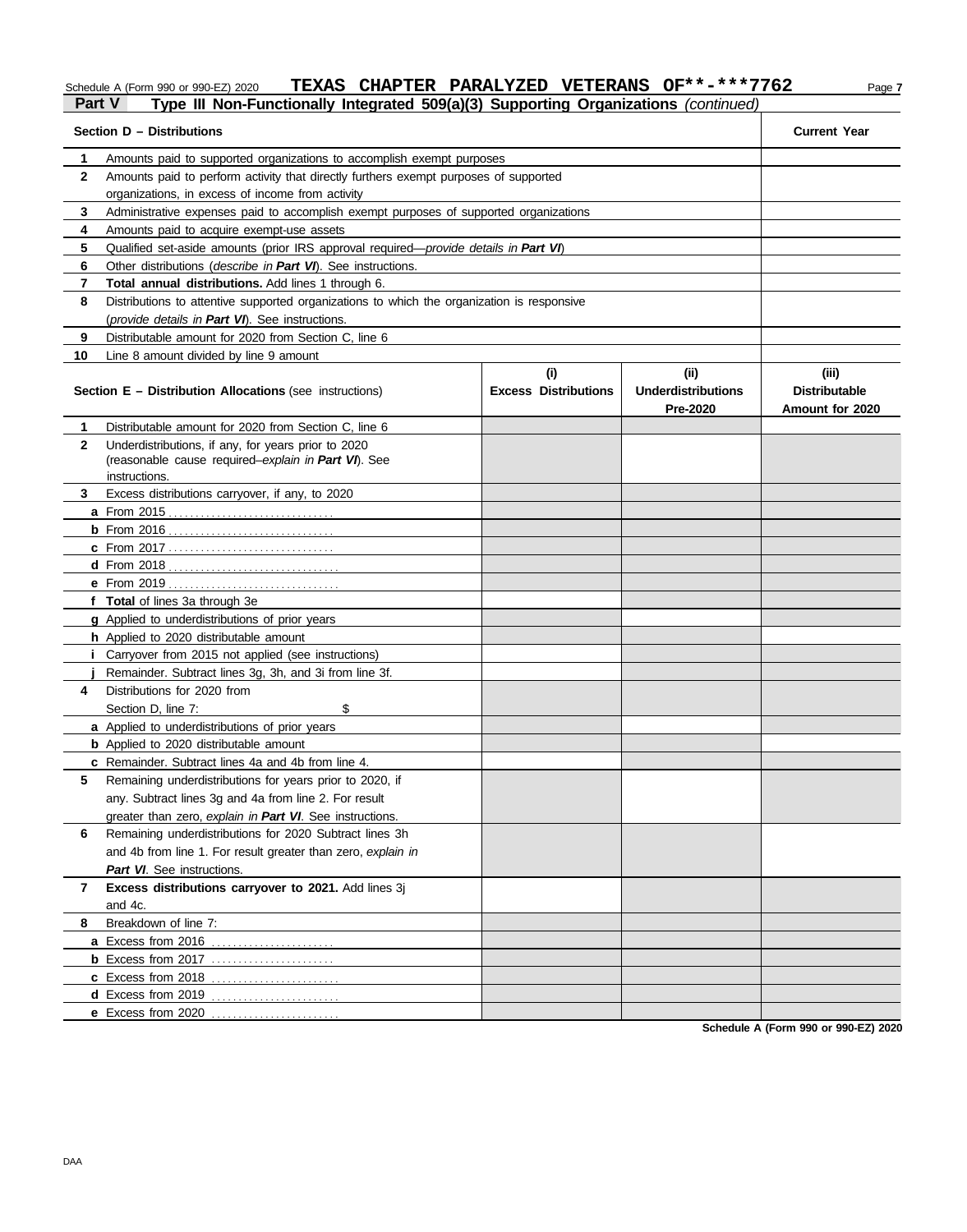| Part VI | TEXAS CHAPTER PARALYZED VETERANS OF**-***7762<br>Schedule A (Form 990 or 990-EZ) 2020<br>Page 8<br>Supplemental Information. Provide the explanations required by Part II, line 10; Part II, line 17a or 17b; Part<br>III, line 12; Part IV, Section A, lines 1, 2, 3b, 3c, 4b, 4c, 5a, 6, 9a, 9b, 9c, 11a, 11b, and 11c; Part IV, Section       |
|---------|--------------------------------------------------------------------------------------------------------------------------------------------------------------------------------------------------------------------------------------------------------------------------------------------------------------------------------------------------|
|         | B, lines 1 and 2; Part IV, Section C, line 1; Part IV, Section D, lines 2 and 3; Part IV, Section E, lines 1c, 2a, 2b,<br>3a, and 3b; Part V, line 1; Part V, Section B, line 1e; Part V, Section D, lines 5, 6, and 8; and Part V, Section E,<br>lines 2, 5, and 6. Also complete this part for any additional information. (See instructions.) |
|         |                                                                                                                                                                                                                                                                                                                                                  |
|         |                                                                                                                                                                                                                                                                                                                                                  |
|         |                                                                                                                                                                                                                                                                                                                                                  |
|         |                                                                                                                                                                                                                                                                                                                                                  |
|         |                                                                                                                                                                                                                                                                                                                                                  |
|         |                                                                                                                                                                                                                                                                                                                                                  |
|         |                                                                                                                                                                                                                                                                                                                                                  |
|         |                                                                                                                                                                                                                                                                                                                                                  |
|         |                                                                                                                                                                                                                                                                                                                                                  |
|         |                                                                                                                                                                                                                                                                                                                                                  |
|         |                                                                                                                                                                                                                                                                                                                                                  |
|         |                                                                                                                                                                                                                                                                                                                                                  |
|         |                                                                                                                                                                                                                                                                                                                                                  |
|         |                                                                                                                                                                                                                                                                                                                                                  |
|         |                                                                                                                                                                                                                                                                                                                                                  |
|         |                                                                                                                                                                                                                                                                                                                                                  |
|         |                                                                                                                                                                                                                                                                                                                                                  |
|         |                                                                                                                                                                                                                                                                                                                                                  |
|         |                                                                                                                                                                                                                                                                                                                                                  |
|         |                                                                                                                                                                                                                                                                                                                                                  |
|         |                                                                                                                                                                                                                                                                                                                                                  |
|         |                                                                                                                                                                                                                                                                                                                                                  |
|         |                                                                                                                                                                                                                                                                                                                                                  |
|         |                                                                                                                                                                                                                                                                                                                                                  |
|         |                                                                                                                                                                                                                                                                                                                                                  |
|         |                                                                                                                                                                                                                                                                                                                                                  |
|         |                                                                                                                                                                                                                                                                                                                                                  |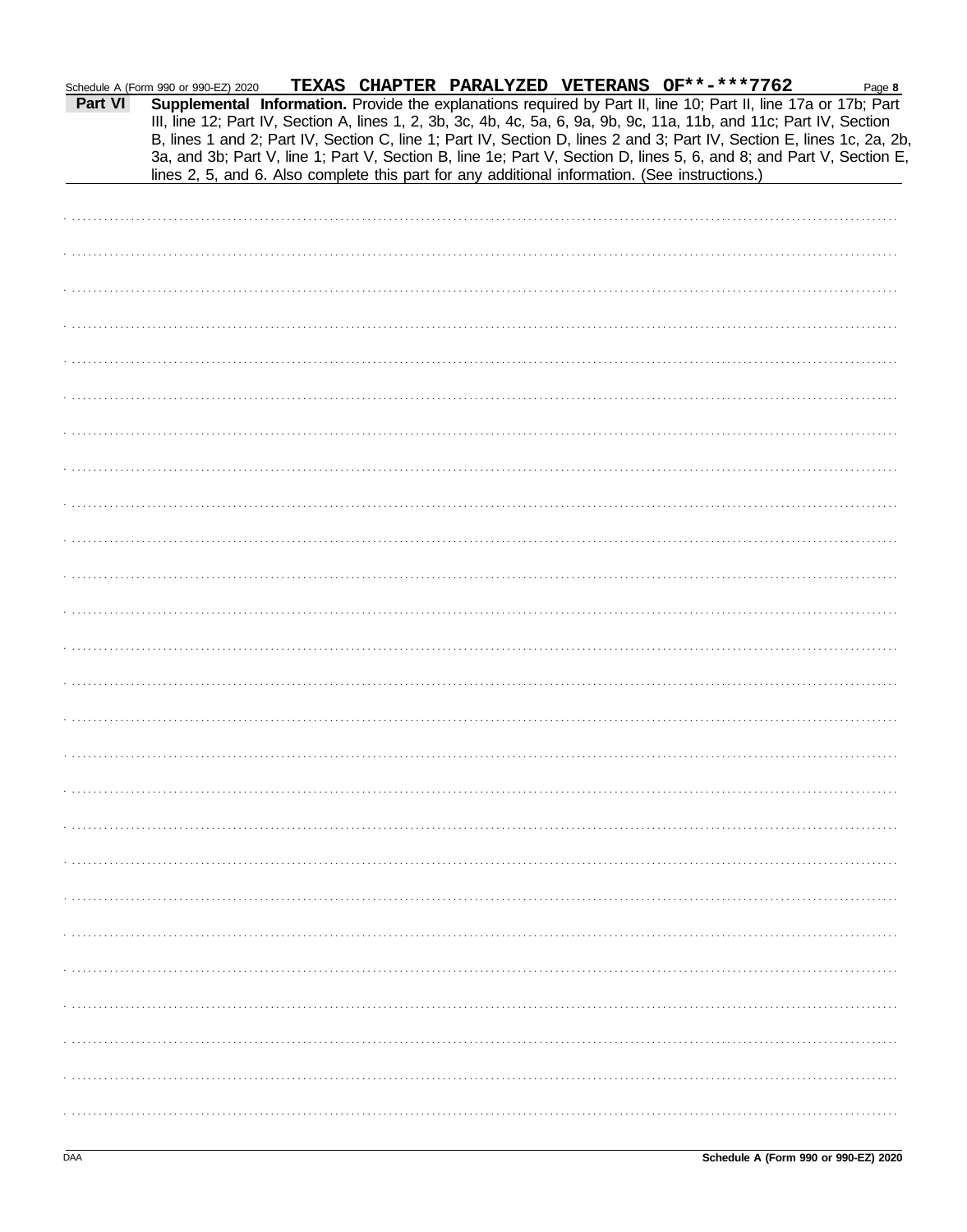| <b>Schedule B</b><br>(Form 990, 990-EZ,                              | <b>Schedule of Contributors</b>                                                                                                                                                                                                               | OMB No. 1545-0047 |                                |  |
|----------------------------------------------------------------------|-----------------------------------------------------------------------------------------------------------------------------------------------------------------------------------------------------------------------------------------------|-------------------|--------------------------------|--|
| or 990-PF)<br>Department of the Treasury<br>Internal Revenue Service |                                                                                                                                                                                                                                               | 2020              |                                |  |
| Name of the organization<br>TEXAS CHAPTER<br><b>AMERICA</b>          | <b>PARALYZED</b><br><b>VETERANS</b><br>OF                                                                                                                                                                                                     | **-***7762        | Employer identification number |  |
| Organization type (check one):                                       |                                                                                                                                                                                                                                               |                   |                                |  |
| Filers of:                                                           | Section:                                                                                                                                                                                                                                      |                   |                                |  |
| Form 990 or 990-EZ                                                   | $ \mathbf{X} $ 501(c)(<br>3 ) (enter number) organization                                                                                                                                                                                     |                   |                                |  |
|                                                                      | $4947(a)(1)$ nonexempt charitable trust not treated as a private foundation                                                                                                                                                                   |                   |                                |  |
|                                                                      | 527 political organization                                                                                                                                                                                                                    |                   |                                |  |
| Form 990-PF                                                          | $501(c)(3)$ exempt private foundation                                                                                                                                                                                                         |                   |                                |  |
|                                                                      | 4947(a)(1) nonexempt charitable trust treated as a private foundation                                                                                                                                                                         |                   |                                |  |
|                                                                      | 501(c)(3) taxable private foundation                                                                                                                                                                                                          |                   |                                |  |
|                                                                      |                                                                                                                                                                                                                                               |                   |                                |  |
| instructions.                                                        | Check if your organization is covered by the General Rule or a Special Rule.<br>Note: Only a section 501(c)(7), (8), or (10) organization can check boxes for both the General Rule and a Special Rule. See                                   |                   |                                |  |
| <b>General Rule</b>                                                  |                                                                                                                                                                                                                                               |                   |                                |  |
|                                                                      | For an organization filing Form 990, 990-EZ, or 990-PF that received, during the year, contributions totaling \$5,000<br>or more (in money or property) from any one contributor. Complete Parts I and II. See instructions for determining a |                   |                                |  |

#### **Special Rules**

| $\boxed{\mathbf{X}}$ For an organization described in section 501(c)(3) filing Form 990 or 990-EZ that met the 33 <sup>1</sup> /3% support test of the |
|--------------------------------------------------------------------------------------------------------------------------------------------------------|
| regulations under sections 509(a)(1) and 170(b)(1)(A)(vi), that checked Schedule A (Form 990 or 990-EZ), Part II, line                                 |
| 13, 16a, or 16b, and that received from any one contributor, during the year, total contributions of the greater of (1)                                |
| \$5,000; or (2) 2% of the amount on (i) Form 990, Part VIII, line 1h; or (ii) Form 990-EZ, line 1. Complete Parts I and II.                            |

literary, or educational purposes, or for the prevention of cruelty to children or animals. Complete Parts I (entering For an organization described in section 501(c)(7), (8), or (10) filing Form 990 or 990-EZ that received from any one contributor, during the year, total contributions of more than \$1,000 *exclusively* for religious, charitable, scientific, "N/A" in column (b) instead of the contributor name and address), II, and III.

For an organization described in section 501(c)(7), (8), or (10) filing Form 990 or 990-EZ that received from any one contributor, during the year, contributions *exclusively* for religious, charitable, etc., purposes, but no such contributions totaled more than \$1,000. If this box is checked, enter here the total contributions that were received during the year for an *exclusively* religious, charitable, etc., purpose. Don't complete any of the parts unless the **General Rule** applies to this organization because it received *nonexclusively* religious, charitable, etc., contributions totaling \$5,000 or more during the year . . . . . . . . . . . . . . . . . . . . . . . . . . . . . . . . . . . . . . . . . . . . . . . . . . . . . . . . . . . . . . . . . . . . . . . . .  $\triangleright$  \$

990-EZ, or 990-PF), but it **must** answer "No" on Part IV, line 2, of its Form 990; or check the box on line H of its Form 990-EZ or on its Form 990-PF, Part I, line 2, to certify that it doesn't meet the filing requirements of Schedule B (Form 990, 990-EZ, or 990-PF). **Caution:** An organization that isn't covered by the General Rule and/or the Special Rules doesn't file Schedule B (Form 990,

**For Paperwork Reduction Act Notice, see the instructions for Form 990, 990-EZ, or 990-PF.**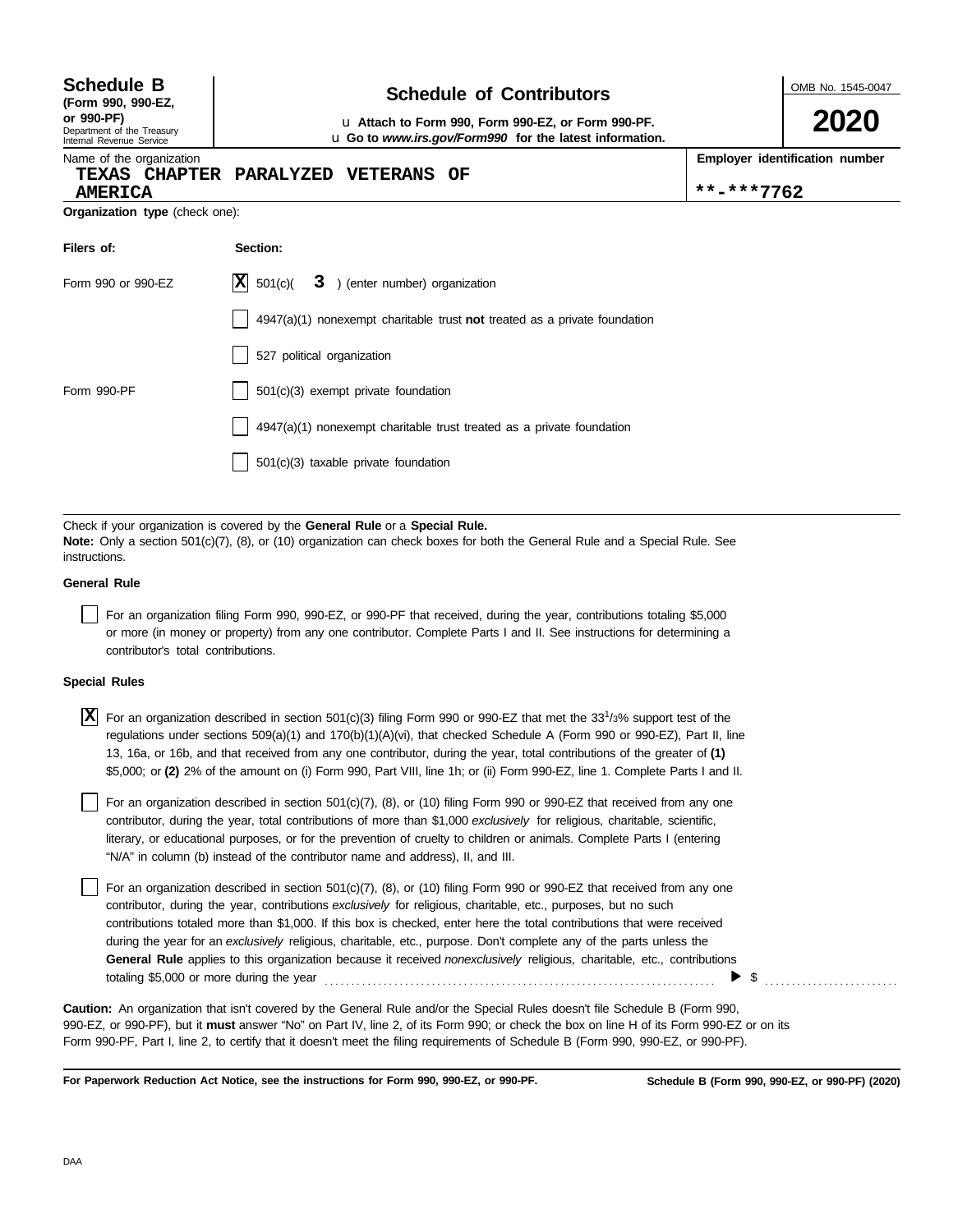|                               | Schedule B (Form 990, 990-EZ, or 990-PF) (2020)                                                          |                                   | Page 1 of 1<br>Page 2                                                                        |
|-------------------------------|----------------------------------------------------------------------------------------------------------|-----------------------------------|----------------------------------------------------------------------------------------------|
| Name of organization<br>TEXAS | CHAPTER PARALYZED VETERANS OF                                                                            |                                   | Employer identification number<br>**-***7762                                                 |
| Part I                        | <b>Contributors</b> (see instructions). Use duplicate copies of Part I if additional space is needed.    |                                   |                                                                                              |
| (a)<br>No.                    | (b)<br>Name, address, and ZIP + 4                                                                        | (c)<br><b>Total contributions</b> | (d)<br>Type of contribution                                                                  |
| $1$                           | PARALYZED VETERANS OF AMERICA<br>801 18TH STREET NW<br><b>WASHINGTON</b><br>DC 20006                     | 147,967<br>$\ddot{\text{S}}$      | Χ<br>Person<br>Payroll<br><b>Noncash</b><br>(Complete Part II for<br>noncash contributions.) |
| (a)<br>No.                    | (b)<br>Name, address, and ZIP + 4                                                                        | (c)<br><b>Total contributions</b> | (d)<br>Type of contribution                                                                  |
| $2_{\ldots}$                  | GREATER HOUSTON COMMUNITY FOUNDATION<br>515 POST OAK SUITE 1000<br><b>HOUSTON</b><br>TX 77027            | 25,000<br>\$                      | Χ<br>Person<br>Payroll<br><b>Noncash</b><br>(Complete Part II for<br>noncash contributions.) |
| (a)<br>No.                    | (b)<br>Name, address, and ZIP + 4                                                                        | (c)<br><b>Total contributions</b> | (d)<br>Type of contribution                                                                  |
| $3$ .                         | WAYNE & JOANN MOORE CHARITABLE<br><b>FOUNDATION</b><br>403 N MARIENFELD ST<br>TX 79701<br><b>MIDLAND</b> | 20,000<br>\$                      | Χ<br>Person<br>Payroll<br><b>Noncash</b><br>(Complete Part II for<br>noncash contributions.) |
| (a)<br>No.                    | (b)<br>Name, address, and ZIP + 4                                                                        | (c)<br><b>Total contributions</b> | (d)<br>Type of contribution                                                                  |
|                               |                                                                                                          | \$                                | Person<br>Payroll<br>Noncash<br>(Complete Part II for<br>noncash contributions.)             |
| (a)<br>No.                    | (b)<br>Name, address, and ZIP + 4                                                                        | (c)<br><b>Total contributions</b> | (d)<br>Type of contribution                                                                  |
|                               |                                                                                                          | \$                                | Person<br>Payroll<br><b>Noncash</b><br>(Complete Part II for<br>noncash contributions.)      |
| (a)<br>No.                    | (b)<br>Name, address, and ZIP + 4                                                                        | (c)<br><b>Total contributions</b> | (d)<br>Type of contribution                                                                  |
|                               |                                                                                                          | \$                                | Person<br>Payroll<br>Noncash<br>(Complete Part II for<br>noncash contributions.)             |

**Schedule B (Form 990, 990-EZ, or 990-PF) (2020)**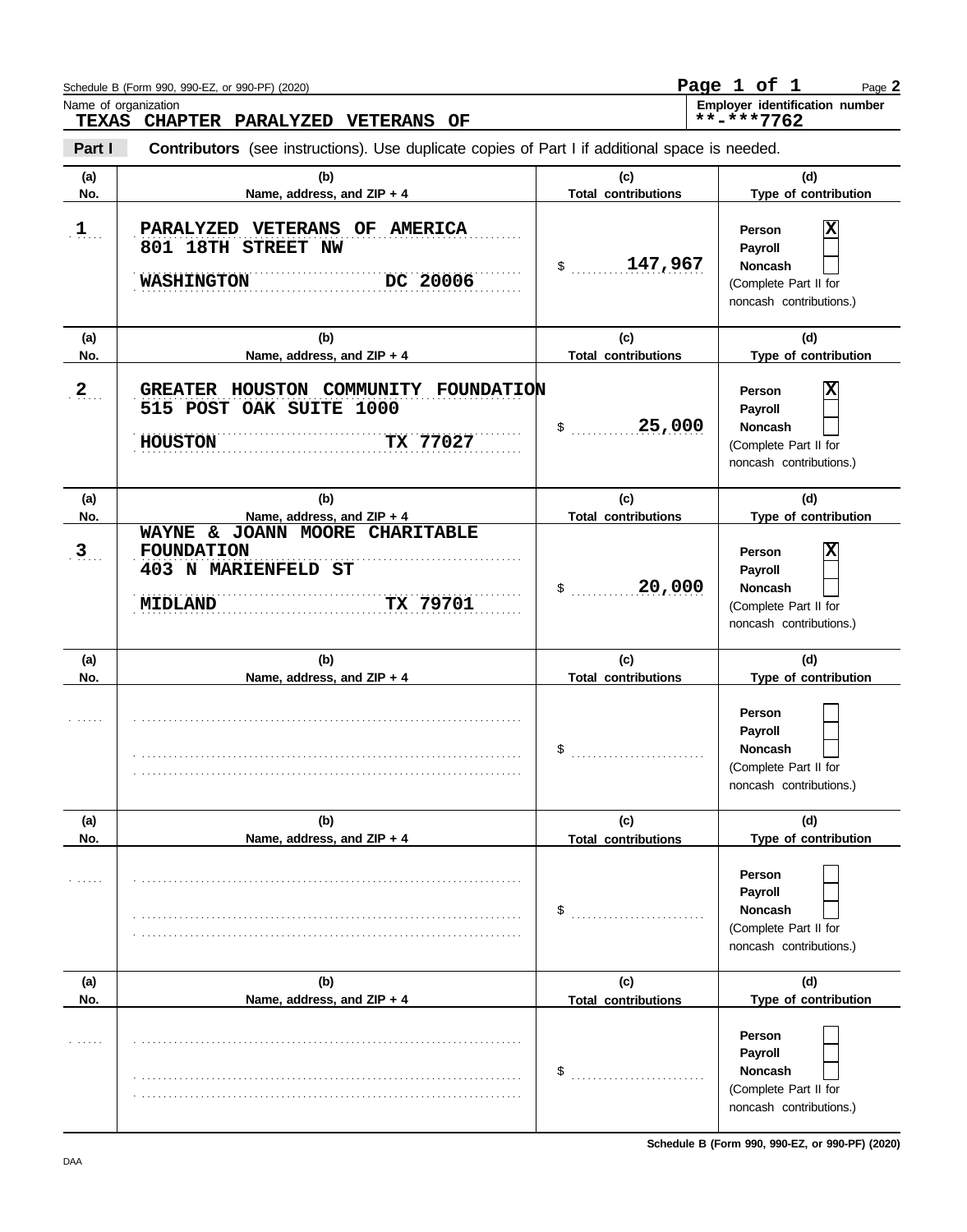|              | <b>SCHEDULE D</b><br>(Form 990)                        |                                                                                                                                                                |  |                       | <b>Supplemental Financial Statements</b><br>u Complete if the organization answered "Yes" on Form 990,<br>Part IV, line 6, 7, 8, 9, 10, 11a, 11b, 11c, 11d, 11e, 11f, 12a, or 12b. |                | OMB No. 1545-0047                                                                                                                             |
|--------------|--------------------------------------------------------|----------------------------------------------------------------------------------------------------------------------------------------------------------------|--|-----------------------|------------------------------------------------------------------------------------------------------------------------------------------------------------------------------------|----------------|-----------------------------------------------------------------------------------------------------------------------------------------------|
|              | Department of the Treasury<br>Internal Revenue Service |                                                                                                                                                                |  | u Attach to Form 990. | <b>u</b> Go to <i>www.irs.gov/Form990</i> for instructions and the latest information.                                                                                             |                | <b>Open to Public</b><br><b>Inspection</b>                                                                                                    |
|              | Name of the organization                               |                                                                                                                                                                |  |                       |                                                                                                                                                                                    |                | Employer identification number                                                                                                                |
|              |                                                        | TEXAS CHAPTER PARALYZED VETERANS OF                                                                                                                            |  |                       |                                                                                                                                                                                    |                |                                                                                                                                               |
|              | <b>AMERICA</b>                                         |                                                                                                                                                                |  |                       |                                                                                                                                                                                    |                | **-***7762                                                                                                                                    |
|              | Part I                                                 | Organizations Maintaining Donor Advised Funds or Other Similar Funds or Accounts.<br>Complete if the organization answered "Yes" on Form 990, Part IV, line 6. |  |                       |                                                                                                                                                                                    |                |                                                                                                                                               |
|              |                                                        |                                                                                                                                                                |  |                       | (a) Donor advised funds                                                                                                                                                            |                | (b) Funds and other accounts                                                                                                                  |
| 1            |                                                        |                                                                                                                                                                |  |                       |                                                                                                                                                                                    |                |                                                                                                                                               |
| 2            |                                                        | Aggregate value of contributions to (during year)                                                                                                              |  |                       |                                                                                                                                                                                    |                |                                                                                                                                               |
| 3            |                                                        | Aggregate value of grants from (during year)                                                                                                                   |  |                       |                                                                                                                                                                                    |                |                                                                                                                                               |
| 4            |                                                        |                                                                                                                                                                |  |                       |                                                                                                                                                                                    |                |                                                                                                                                               |
| 5            |                                                        | Did the organization inform all donors and donor advisors in writing that the assets held in donor advised                                                     |  |                       |                                                                                                                                                                                    |                |                                                                                                                                               |
|              |                                                        |                                                                                                                                                                |  |                       |                                                                                                                                                                                    |                | Yes<br>No                                                                                                                                     |
| 6            |                                                        | Did the organization inform all grantees, donors, and donor advisors in writing that grant funds can be used                                                   |  |                       |                                                                                                                                                                                    |                |                                                                                                                                               |
|              |                                                        | only for charitable purposes and not for the benefit of the donor or donor advisor, or for any other purpose                                                   |  |                       |                                                                                                                                                                                    |                |                                                                                                                                               |
|              | Part II                                                | <b>Conservation Easements.</b>                                                                                                                                 |  |                       |                                                                                                                                                                                    |                | Yes<br>No.                                                                                                                                    |
|              |                                                        | Complete if the organization answered "Yes" on Form 990, Part IV, line 7.                                                                                      |  |                       |                                                                                                                                                                                    |                |                                                                                                                                               |
| 1            |                                                        | Purpose(s) of conservation easements held by the organization (check all that apply).                                                                          |  |                       |                                                                                                                                                                                    |                |                                                                                                                                               |
|              |                                                        | Preservation of land for public use (for example, recreation or education)                                                                                     |  |                       | Preservation of a historically important land area                                                                                                                                 |                |                                                                                                                                               |
|              | Protection of natural habitat                          |                                                                                                                                                                |  |                       | Preservation of a certified historic structure                                                                                                                                     |                |                                                                                                                                               |
|              | Preservation of open space                             |                                                                                                                                                                |  |                       |                                                                                                                                                                                    |                |                                                                                                                                               |
| $\mathbf{2}$ |                                                        | Complete lines 2a through 2d if the organization held a qualified conservation contribution in the form of a conservation                                      |  |                       |                                                                                                                                                                                    |                |                                                                                                                                               |
|              | easement on the last day of the tax year.              |                                                                                                                                                                |  |                       |                                                                                                                                                                                    |                | Held at the End of the Tax Year                                                                                                               |
| а            |                                                        |                                                                                                                                                                |  |                       |                                                                                                                                                                                    | 2a             |                                                                                                                                               |
| b            |                                                        | Total acreage restricted by conservation easements                                                                                                             |  |                       |                                                                                                                                                                                    | 2 <sub>b</sub> |                                                                                                                                               |
| c            |                                                        | Number of conservation easements on a certified historic structure included in (a) [[[[[[[[[[[[[[[[[[[[[[[[[]]]]]]]                                            |  |                       |                                                                                                                                                                                    | 2c             |                                                                                                                                               |
| d            |                                                        | Number of conservation easements included in (c) acquired after 7/25/06, and not on a                                                                          |  |                       |                                                                                                                                                                                    |                |                                                                                                                                               |
|              |                                                        | historic structure listed in the National Register                                                                                                             |  |                       |                                                                                                                                                                                    | 2d             |                                                                                                                                               |
| 3            |                                                        | Number of conservation easements modified, transferred, released, extinguished, or terminated by the organization during the                                   |  |                       |                                                                                                                                                                                    |                |                                                                                                                                               |
|              | tax year $\mathbf{u}$ ,                                | Number of states where property subject to conservation easement is located u                                                                                  |  |                       |                                                                                                                                                                                    |                |                                                                                                                                               |
| 5            |                                                        | Does the organization have a written policy regarding the periodic monitoring, inspection, handling of                                                         |  |                       |                                                                                                                                                                                    |                |                                                                                                                                               |
|              |                                                        | violations, and enforcement of the conservation easements it holds?                                                                                            |  |                       |                                                                                                                                                                                    |                | <b>Yes</b><br>No                                                                                                                              |
| 6            |                                                        | Staff and volunteer hours devoted to monitoring, inspecting, handling of violations, and enforcing conservation easements during the year                      |  |                       |                                                                                                                                                                                    |                |                                                                                                                                               |
|              | $\mathbf{u}_{\dots\dots\dots\dots\dots}$               |                                                                                                                                                                |  |                       |                                                                                                                                                                                    |                |                                                                                                                                               |
| 7            |                                                        | Amount of expenses incurred in monitoring, inspecting, handling of violations, and enforcing conservation easements during the year                            |  |                       |                                                                                                                                                                                    |                |                                                                                                                                               |
|              | <b>u</b> \$ <sub></sub>                                |                                                                                                                                                                |  |                       |                                                                                                                                                                                    |                |                                                                                                                                               |
| 8            |                                                        | Does each conservation easement reported on line $2(d)$ above satisfy the requirements of section $170(h)(4)(B)(i)$                                            |  |                       |                                                                                                                                                                                    |                |                                                                                                                                               |
|              |                                                        |                                                                                                                                                                |  |                       |                                                                                                                                                                                    |                | <b>Yes</b><br>No                                                                                                                              |
| 9            |                                                        | In Part XIII, describe how the organization reports conservation easements in its revenue and expense statement and                                            |  |                       |                                                                                                                                                                                    |                |                                                                                                                                               |
|              |                                                        | balance sheet, and include, if applicable, the text of the footnote to the organization's financial statements that describes the                              |  |                       |                                                                                                                                                                                    |                |                                                                                                                                               |
|              | Part III                                               | organization's accounting for conservation easements.<br>Organizations Maintaining Collections of Art, Historical Treasures, or Other Similar Assets.          |  |                       |                                                                                                                                                                                    |                |                                                                                                                                               |
|              |                                                        | Complete if the organization answered "Yes" on Form 990, Part IV, line 8.                                                                                      |  |                       |                                                                                                                                                                                    |                |                                                                                                                                               |
|              |                                                        | 1a If the organization elected, as permitted under FASB ASC 958, not to report in its revenue statement and balance sheet works                                |  |                       |                                                                                                                                                                                    |                |                                                                                                                                               |
|              |                                                        | of art, historical treasures, or other similar assets held for public exhibition, education, or research in furtherance of public                              |  |                       |                                                                                                                                                                                    |                |                                                                                                                                               |
|              |                                                        | service, provide in Part XIII the text of the footnote to its financial statements that describes these items.                                                 |  |                       |                                                                                                                                                                                    |                |                                                                                                                                               |
|              |                                                        | <b>b</b> If the organization elected, as permitted under FASB ASC 958, to report in its revenue statement and balance sheet works of                           |  |                       |                                                                                                                                                                                    |                |                                                                                                                                               |
|              |                                                        | art, historical treasures, or other similar assets held for public exhibition, education, or research in furtherance of public service,                        |  |                       |                                                                                                                                                                                    |                |                                                                                                                                               |
|              |                                                        | provide the following amounts relating to these items:                                                                                                         |  |                       |                                                                                                                                                                                    |                |                                                                                                                                               |
|              |                                                        |                                                                                                                                                                |  |                       |                                                                                                                                                                                    |                | (i) Revenue included on Form 990, Part VIII, line 1 $\ldots$ $\ldots$ $\ldots$ $\ldots$ $\ldots$ $\ldots$ $\ldots$ $\ldots$ $\ldots$ $\ldots$ |
|              |                                                        |                                                                                                                                                                |  |                       |                                                                                                                                                                                    |                | $\mathbf{u}$ \$                                                                                                                               |
| 2            |                                                        | If the organization received or held works of art, historical treasures, or other similar assets for financial gain, provide the                               |  |                       |                                                                                                                                                                                    |                |                                                                                                                                               |
|              |                                                        | following amounts required to be reported under FASB ASC 958 relating to these items:                                                                          |  |                       |                                                                                                                                                                                    |                |                                                                                                                                               |
| a            |                                                        |                                                                                                                                                                |  |                       |                                                                                                                                                                                    |                |                                                                                                                                               |
| b            |                                                        | For Paperwork Reduction Act Notice, see the Instructions for Form 990.                                                                                         |  |                       |                                                                                                                                                                                    |                | Schedule D (Form 990) 2020                                                                                                                    |
| DAA          |                                                        |                                                                                                                                                                |  |                       |                                                                                                                                                                                    |                |                                                                                                                                               |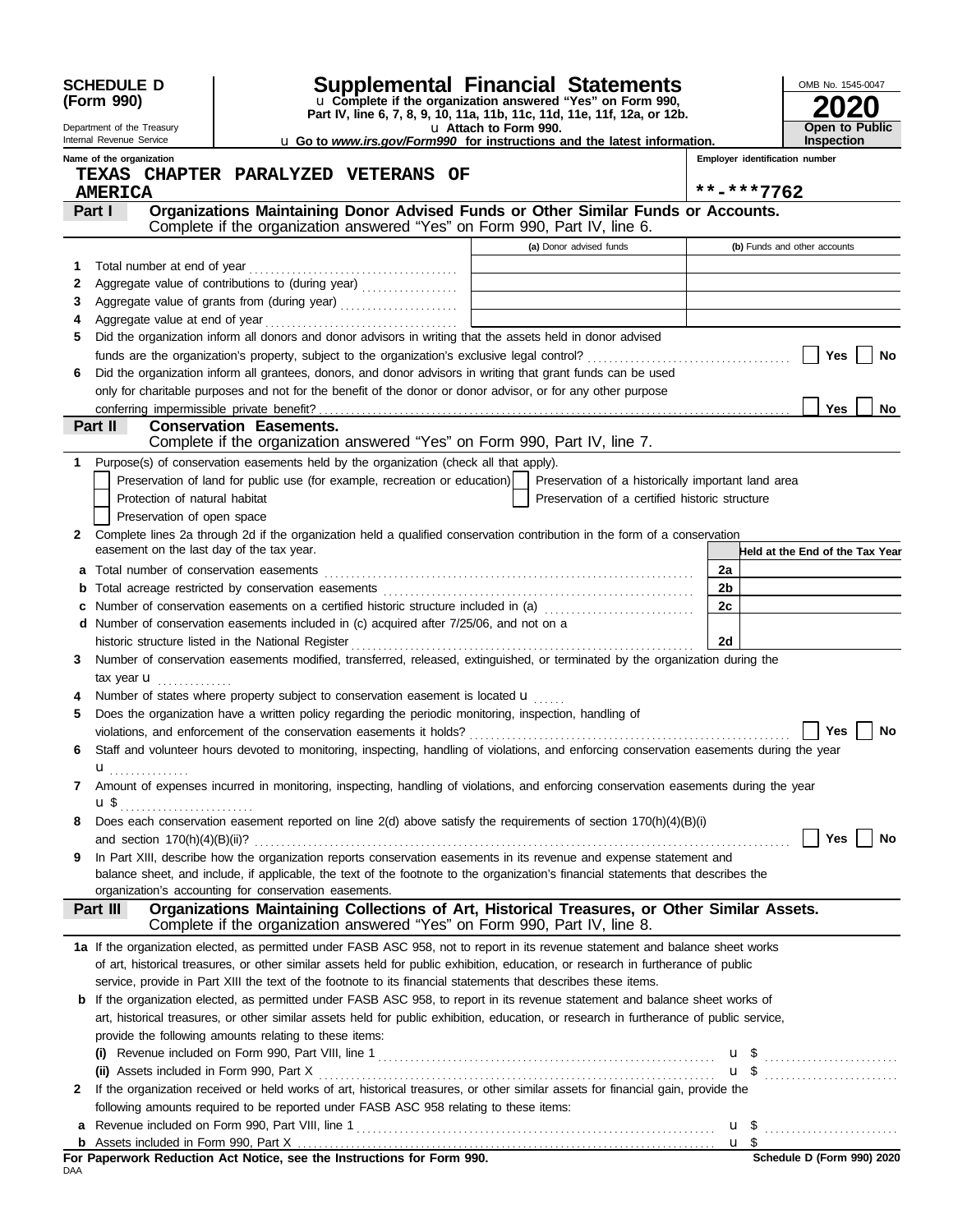|    | Schedule D (Form 990) 2020 TEXAS CHAPTER PARALYZED VETERANS OF**-***7762                                                                                                                                                       |                         |                          |                    |                 |                      |                | Page 2              |
|----|--------------------------------------------------------------------------------------------------------------------------------------------------------------------------------------------------------------------------------|-------------------------|--------------------------|--------------------|-----------------|----------------------|----------------|---------------------|
|    | Organizations Maintaining Collections of Art, Historical Treasures, or Other Similar Assets (continued)<br>Part III                                                                                                            |                         |                          |                    |                 |                      |                |                     |
|    | 3 Using the organization's acquisition, accession, and other records, check any of the following that make significant use of its<br>collection items (check all that apply):                                                  |                         |                          |                    |                 |                      |                |                     |
| a  | Public exhibition                                                                                                                                                                                                              | d                       | Loan or exchange program |                    |                 |                      |                |                     |
| b  | Scholarly research                                                                                                                                                                                                             | e                       |                          |                    |                 |                      |                |                     |
| c  | Preservation for future generations                                                                                                                                                                                            |                         |                          |                    |                 |                      |                |                     |
|    | Provide a description of the organization's collections and explain how they further the organization's exempt purpose in Part                                                                                                 |                         |                          |                    |                 |                      |                |                     |
|    | XIII.                                                                                                                                                                                                                          |                         |                          |                    |                 |                      |                |                     |
| 5. | During the year, did the organization solicit or receive donations of art, historical treasures, or other similar                                                                                                              |                         |                          |                    |                 |                      |                |                     |
|    | assets to be sold to raise funds rather than to be maintained as part of the organization's collection?                                                                                                                        |                         |                          |                    |                 |                      | Yes            | No                  |
|    | <b>Part IV</b><br><b>Escrow and Custodial Arrangements.</b>                                                                                                                                                                    |                         |                          |                    |                 |                      |                |                     |
|    | Complete if the organization answered "Yes" on Form 990, Part IV, line 9, or reported an amount on Form<br>990, Part X, line 21.                                                                                               |                         |                          |                    |                 |                      |                |                     |
|    | 1a Is the organization an agent, trustee, custodian or other intermediary for contributions or other assets not                                                                                                                |                         |                          |                    |                 |                      |                |                     |
|    |                                                                                                                                                                                                                                |                         |                          |                    |                 |                      | Yes            | No                  |
|    | b If "Yes," explain the arrangement in Part XIII and complete the following table:                                                                                                                                             |                         |                          |                    |                 |                      |                |                     |
|    |                                                                                                                                                                                                                                |                         |                          |                    |                 |                      | Amount         |                     |
|    | c Beginning balance expressions and contact the contract of the contract of the contract of the contract of the contract of the contract of the contract of the contract of the contract of the contract of the contract of th |                         |                          |                    |                 | 1c                   |                |                     |
|    |                                                                                                                                                                                                                                |                         |                          |                    |                 | 1d                   |                |                     |
|    | e Distributions during the year manufactured contains and the year manufactured with the year manufactured with the set of the set of the set of the set of the set of the set of the set of the set of the set of the set of  |                         |                          |                    |                 | 1e                   |                |                     |
|    |                                                                                                                                                                                                                                |                         |                          |                    |                 | 1f                   |                |                     |
|    |                                                                                                                                                                                                                                |                         |                          |                    |                 |                      | <b>Yes</b>     | No                  |
|    |                                                                                                                                                                                                                                |                         |                          |                    |                 |                      |                |                     |
|    | <b>Part V</b><br><b>Endowment Funds.</b>                                                                                                                                                                                       |                         |                          |                    |                 |                      |                |                     |
|    | Complete if the organization answered "Yes" on Form 990, Part IV, line 10.                                                                                                                                                     |                         |                          |                    |                 |                      |                |                     |
|    |                                                                                                                                                                                                                                | (a) Current year        | (b) Prior year           | (c) Two years back |                 | (d) Three years back |                | (e) Four years back |
|    | 1a Beginning of year balance                                                                                                                                                                                                   | 66,585                  | 50,868                   |                    | 35,151          | 72,404               |                | 69,094              |
|    | <b>b</b> Contributions <b>contributions</b>                                                                                                                                                                                    |                         |                          |                    |                 |                      |                |                     |
|    | c Net investment earnings, gains, and                                                                                                                                                                                          |                         |                          |                    |                 |                      |                |                     |
|    |                                                                                                                                                                                                                                | $-7,635$                | 15,717                   |                    | 15,767          | $-37,173$            |                | 3,531               |
|    | d Grants or scholarships                                                                                                                                                                                                       |                         |                          |                    |                 |                      |                |                     |
|    | e Other expenditures for facilities and                                                                                                                                                                                        |                         |                          |                    |                 |                      |                |                     |
|    |                                                                                                                                                                                                                                |                         |                          |                    |                 |                      |                |                     |
|    | f Administrative expenses                                                                                                                                                                                                      |                         |                          |                    | 50              | 80                   |                | 221                 |
|    | g End of year balance                                                                                                                                                                                                          | $\overline{58,950}$     | 66,585                   |                    | 50,868          | 35,151               |                | 724,040             |
|    | 2 Provide the estimated percentage of the current year end balance (line 1g, column (a)) held as:                                                                                                                              |                         |                          |                    |                 |                      |                |                     |
|    | a Board designated or quasi-endowment <b>u</b>                                                                                                                                                                                 |                         |                          |                    |                 |                      |                |                     |
|    | <b>b</b> Permanent endowment <b>u</b> %                                                                                                                                                                                        |                         |                          |                    |                 |                      |                |                     |
|    | c Term endowment <b>u</b> %                                                                                                                                                                                                    |                         |                          |                    |                 |                      |                |                     |
|    | The percentages on lines 2a, 2b, and 2c should equal 100%.                                                                                                                                                                     |                         |                          |                    |                 |                      |                |                     |
|    | 3a Are there endowment funds not in the possession of the organization that are held and administered for the                                                                                                                  |                         |                          |                    |                 |                      |                |                     |
|    | organization by:                                                                                                                                                                                                               |                         |                          |                    |                 |                      |                | Yes<br>No           |
|    |                                                                                                                                                                                                                                |                         |                          |                    |                 |                      | 3a(i)          | X                   |
|    |                                                                                                                                                                                                                                |                         |                          |                    |                 |                      | 3a(ii)         | X                   |
|    |                                                                                                                                                                                                                                |                         |                          |                    |                 |                      | 3b             |                     |
|    | Describe in Part XIII the intended uses of the organization's endowment funds.                                                                                                                                                 |                         |                          |                    |                 |                      |                |                     |
|    | Land, Buildings, and Equipment.<br>Part VI                                                                                                                                                                                     |                         |                          |                    |                 |                      |                |                     |
|    | Complete if the organization answered "Yes" on Form 990, Part IV, line 11a. See Form 990, Part X, line 10.                                                                                                                     |                         |                          |                    |                 |                      |                |                     |
|    | Description of property                                                                                                                                                                                                        | (a) Cost or other basis | (b) Cost or other basis  |                    | (c) Accumulated |                      | (d) Book value |                     |
|    |                                                                                                                                                                                                                                | (investment)            | (other)                  |                    | depreciation    |                      |                |                     |
|    |                                                                                                                                                                                                                                |                         |                          | 74,869             |                 |                      |                | 74,869              |
|    |                                                                                                                                                                                                                                |                         |                          | 853,741            |                 | 141,770              |                | 711,971             |
|    |                                                                                                                                                                                                                                |                         |                          |                    |                 |                      |                |                     |
|    |                                                                                                                                                                                                                                |                         |                          | 235,954            |                 | 228,654              |                | 7,300               |
|    |                                                                                                                                                                                                                                |                         |                          |                    |                 |                      |                |                     |
|    | Total. Add lines 1a through 1e. (Column (d) must equal Form 990, Part X, column (B), line 10c.)                                                                                                                                |                         |                          |                    |                 |                      |                | 794,140             |
|    |                                                                                                                                                                                                                                |                         |                          |                    |                 | u                    |                |                     |

**Schedule D (Form 990) 2020**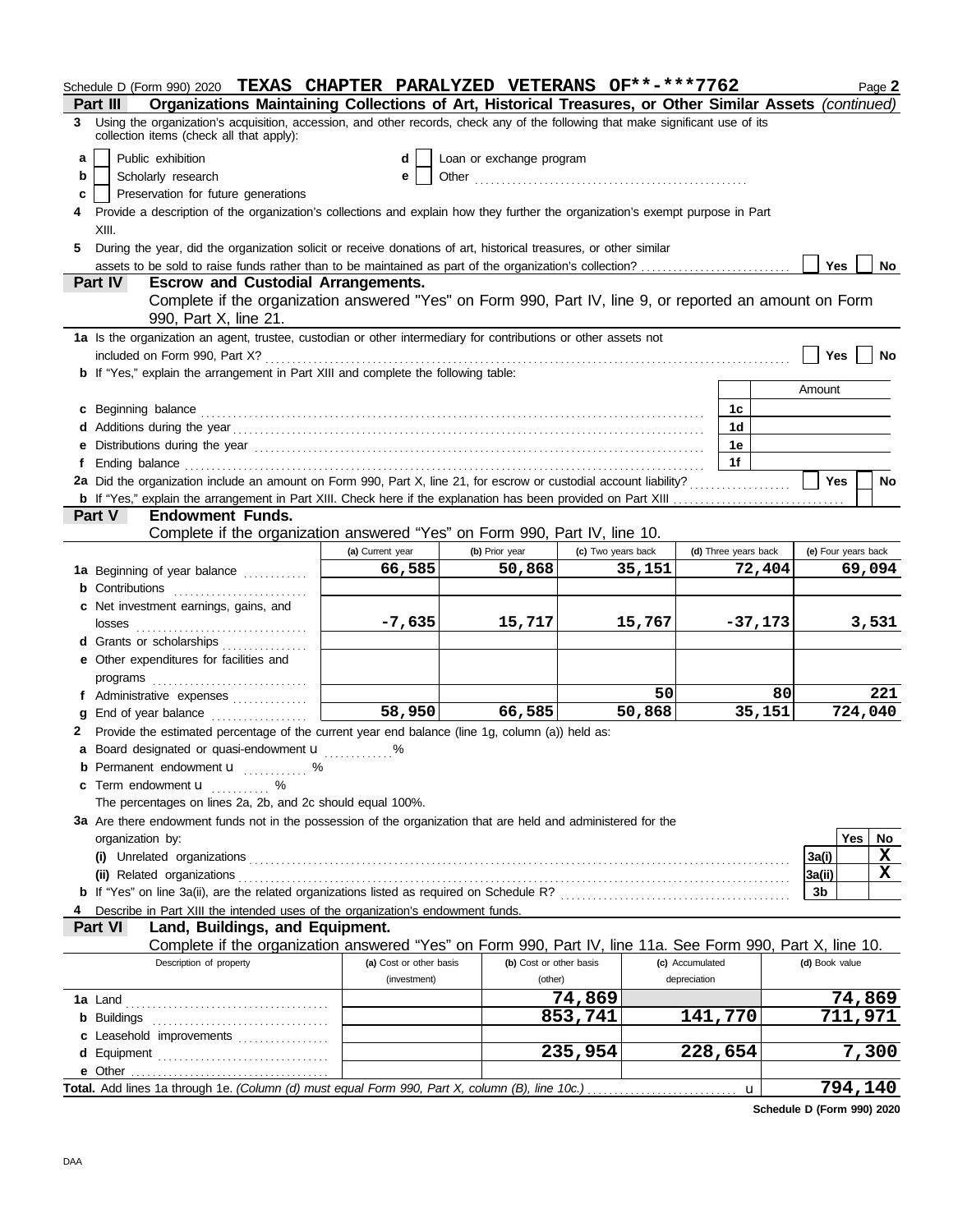## **Part VII Investments – Other Securities.** Schedule D (Form 990) 2020 **TEXAS CHAPTER PARALYZED VETERANS OF\*\*-\*\*\*7762**

Complete if the organization answered "Yes" on Form 990, Part IV, line 11b. See Form 990, Part X, line 12.

| Complete if the organization answered thes for Form sec, Fall IV, the TTD. See Form sec, Fall $\lambda$ , the TZ.                                    |                |                                                              |  |
|------------------------------------------------------------------------------------------------------------------------------------------------------|----------------|--------------------------------------------------------------|--|
| (a) Description of security or category<br>(including name of security)                                                                              | (b) Book value | (c) Method of valuation:<br>Cost or end-of-year market value |  |
| (1) Financial derivatives                                                                                                                            |                |                                                              |  |
| (2) Closely held equity interests                                                                                                                    |                |                                                              |  |
| (3) Other                                                                                                                                            |                |                                                              |  |
| (A)                                                                                                                                                  |                |                                                              |  |
| (B)                                                                                                                                                  |                |                                                              |  |
| (C)                                                                                                                                                  |                |                                                              |  |
| (D)                                                                                                                                                  |                |                                                              |  |
| (E)                                                                                                                                                  |                |                                                              |  |
| (F)                                                                                                                                                  |                |                                                              |  |
| (G)                                                                                                                                                  |                |                                                              |  |
| (H)                                                                                                                                                  |                |                                                              |  |
| Total. (Column (b) must equal Form 990, Part X, col. (B) line 12.)<br>u                                                                              |                |                                                              |  |
| Investments - Program Related.<br><b>Part VIII</b>                                                                                                   |                |                                                              |  |
| Complete if the organization answered "Yes" on Form 990, Part IV, line 11c. See Form 990, Part X, line 13.                                           |                |                                                              |  |
| (a) Description of investment                                                                                                                        | (b) Book value | (c) Method of valuation:                                     |  |
|                                                                                                                                                      |                | Cost or end-of-year market value                             |  |
| (1)                                                                                                                                                  |                |                                                              |  |
| (2)                                                                                                                                                  |                |                                                              |  |
| (3)                                                                                                                                                  |                |                                                              |  |
| (4)                                                                                                                                                  |                |                                                              |  |
| (5)                                                                                                                                                  |                |                                                              |  |
| (6)                                                                                                                                                  |                |                                                              |  |
| (7)                                                                                                                                                  |                |                                                              |  |
| (8)                                                                                                                                                  |                |                                                              |  |
| (9)                                                                                                                                                  |                |                                                              |  |
| Total. (Column (b) must equal Form 990, Part X, col. (B) line 13.)<br>u                                                                              |                |                                                              |  |
| Part IX<br>Other Assets.                                                                                                                             |                |                                                              |  |
| Complete if the organization answered "Yes" on Form 990, Part IV, line 11d. See Form 990, Part X, line 15.                                           |                |                                                              |  |
| (a) Description                                                                                                                                      |                | (b) Book value                                               |  |
| (1)                                                                                                                                                  |                |                                                              |  |
| (2)                                                                                                                                                  |                |                                                              |  |
| (3)                                                                                                                                                  |                |                                                              |  |
| (4)                                                                                                                                                  |                |                                                              |  |
| (5)                                                                                                                                                  |                |                                                              |  |
| (6)                                                                                                                                                  |                |                                                              |  |
| (7)                                                                                                                                                  |                |                                                              |  |
| (8)<br>(9)                                                                                                                                           |                |                                                              |  |
| Total. (Column (b) must equal Form 990, Part X, col. (B) line 15.)                                                                                   |                | u                                                            |  |
| <b>Other Liabilities.</b><br>Part X                                                                                                                  |                |                                                              |  |
| Complete if the organization answered "Yes" on Form 990, Part IV, line 11e or 11f. See Form 990, Part X,                                             |                |                                                              |  |
| line 25.                                                                                                                                             |                |                                                              |  |
| (a) Description of liability<br>1.                                                                                                                   |                | (b) Book value                                               |  |
| (1)<br>Federal income taxes                                                                                                                          |                |                                                              |  |
| (2)                                                                                                                                                  |                |                                                              |  |
| (3)                                                                                                                                                  |                |                                                              |  |
| (4)                                                                                                                                                  |                |                                                              |  |
| (5)                                                                                                                                                  |                |                                                              |  |
| (6)                                                                                                                                                  |                |                                                              |  |
| (7)                                                                                                                                                  |                |                                                              |  |
| (8)                                                                                                                                                  |                |                                                              |  |
| (9)                                                                                                                                                  |                |                                                              |  |
| Total. (Column (b) must equal Form 990, Part X, col. (B) line 25.)                                                                                   |                | u                                                            |  |
| 2. Liability for uncertain tax positions. In Part XIII, provide the text of the footnote to the organization's financial statements that reports the |                |                                                              |  |

organization's liability for uncertain tax positions under FASB ASC 740. Check here if the text of the footnote has been provided in Part XIII

 $\perp$ 

Page **3**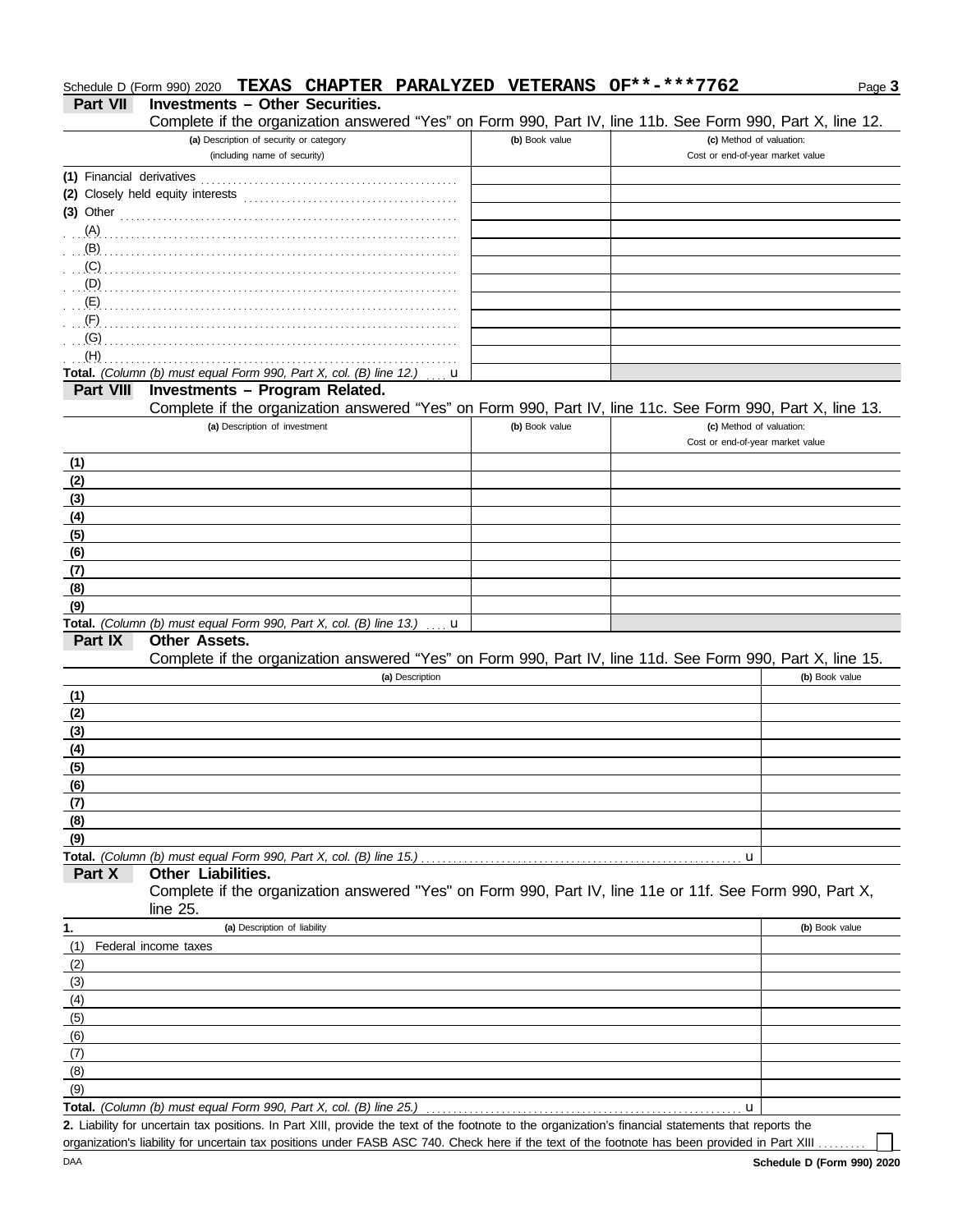|    | Schedule D (Form 990) 2020 TEXAS CHAPTER PARALYZED VETERANS OF**-***7762                                                                                                                                                       |                |         |              | Page 4   |
|----|--------------------------------------------------------------------------------------------------------------------------------------------------------------------------------------------------------------------------------|----------------|---------|--------------|----------|
|    | Reconciliation of Revenue per Audited Financial Statements With Revenue per Return.<br>Part XI                                                                                                                                 |                |         |              |          |
|    | Complete if the organization answered "Yes" on Form 990, Part IV, line 12a.                                                                                                                                                    |                |         |              |          |
| 1  | Total revenue, gains, and other support per audited financial statements                                                                                                                                                       |                |         | 1            | 730, 673 |
| 2  | Amounts included on line 1 but not on Form 990, Part VIII, line 12:                                                                                                                                                            |                |         |              |          |
| a  |                                                                                                                                                                                                                                | 2a             | 116,000 |              |          |
| b  |                                                                                                                                                                                                                                | 2 <sub>b</sub> |         |              |          |
| c  | Recoveries of prior year grants [11] resonance in the contract of prior year grants [11] resonance in the contract of the contract of the contract of the contract of the contract of the contract of the contract of the cont | 2c             |         |              |          |
| d  |                                                                                                                                                                                                                                | 2d             |         |              |          |
|    | Add lines 2a through 2d                                                                                                                                                                                                        |                |         | 2e           | 116,000  |
| 3  | Subtract line 2e from line 1                                                                                                                                                                                                   |                |         | $\mathbf{3}$ | 614,673  |
|    | Amounts included on Form 990, Part VIII, line 12, but not on line 1:                                                                                                                                                           |                |         |              |          |
| a  | Investment expenses not included on Form 990, Part VIII, line 7b [                                                                                                                                                             | 4a             |         |              |          |
|    |                                                                                                                                                                                                                                | 4b             |         |              |          |
|    | Add lines 4a and 4b                                                                                                                                                                                                            |                |         | 4c           |          |
| 5  |                                                                                                                                                                                                                                |                |         | 5            | 614,673  |
|    | Reconciliation of Expenses per Audited Financial Statements With Expenses per Return.<br>Part XII                                                                                                                              |                |         |              |          |
|    | Complete if the organization answered "Yes" on Form 990, Part IV, line 12a.                                                                                                                                                    |                |         |              |          |
| 1. | Total expenses and losses per audited financial statements                                                                                                                                                                     |                |         | 1            | 482,143  |
| 2  | Amounts included on line 1 but not on Form 990, Part IX, line 25:                                                                                                                                                              |                |         |              |          |
| a  |                                                                                                                                                                                                                                | 2a             |         |              |          |
| b  |                                                                                                                                                                                                                                | 2 <sub>b</sub> |         |              |          |
| c  | Other losses                                                                                                                                                                                                                   | 2c             |         |              |          |
| d  |                                                                                                                                                                                                                                | 2d             |         |              |          |
|    | Add lines 2a through 2d                                                                                                                                                                                                        |                |         | 2e           |          |
| 3  | Subtract line 2e from line 1                                                                                                                                                                                                   |                |         | 3            | 482,143  |
|    | Amounts included on Form 990, Part IX, line 25, but not on line 1:                                                                                                                                                             |                |         |              |          |
| a  | Investment expenses not included on Form 990, Part VIII, line 7b [                                                                                                                                                             | 4a             |         |              |          |
| b  |                                                                                                                                                                                                                                | 4b             |         |              |          |
|    | c Add lines 4a and 4b                                                                                                                                                                                                          |                |         | 4c           |          |
|    |                                                                                                                                                                                                                                |                |         | 5            | 482,143  |
|    | Part XIII Supplemental Information.                                                                                                                                                                                            |                |         |              |          |
|    | Provide the descriptions required for Part II, lines 3, 5, and 9; Part III, lines 1a and 4; Part IV, lines 1b and 2b; Part V, line 4; Part X, line                                                                             |                |         |              |          |
|    |                                                                                                                                                                                                                                |                |         |              |          |
|    |                                                                                                                                                                                                                                |                |         |              |          |
|    | 2; Part XI, lines 2d and 4b; and Part XII, lines 2d and 4b. Also complete this part to provide any additional information.                                                                                                     |                |         |              |          |
|    |                                                                                                                                                                                                                                |                |         |              |          |
|    |                                                                                                                                                                                                                                |                |         |              |          |
|    |                                                                                                                                                                                                                                |                |         |              |          |
|    |                                                                                                                                                                                                                                |                |         |              |          |
|    |                                                                                                                                                                                                                                |                |         |              |          |
|    |                                                                                                                                                                                                                                |                |         |              |          |
|    |                                                                                                                                                                                                                                |                |         |              |          |
|    |                                                                                                                                                                                                                                |                |         |              |          |
|    |                                                                                                                                                                                                                                |                |         |              |          |
|    |                                                                                                                                                                                                                                |                |         |              |          |
|    |                                                                                                                                                                                                                                |                |         |              |          |
|    |                                                                                                                                                                                                                                |                |         |              |          |
|    |                                                                                                                                                                                                                                |                |         |              |          |
|    |                                                                                                                                                                                                                                |                |         |              |          |
|    |                                                                                                                                                                                                                                |                |         |              |          |
|    |                                                                                                                                                                                                                                |                |         |              |          |
|    |                                                                                                                                                                                                                                |                |         |              |          |
|    |                                                                                                                                                                                                                                |                |         |              |          |
|    |                                                                                                                                                                                                                                |                |         |              |          |
|    |                                                                                                                                                                                                                                |                |         |              |          |
|    |                                                                                                                                                                                                                                |                |         |              |          |
|    |                                                                                                                                                                                                                                |                |         |              |          |
|    |                                                                                                                                                                                                                                |                |         |              |          |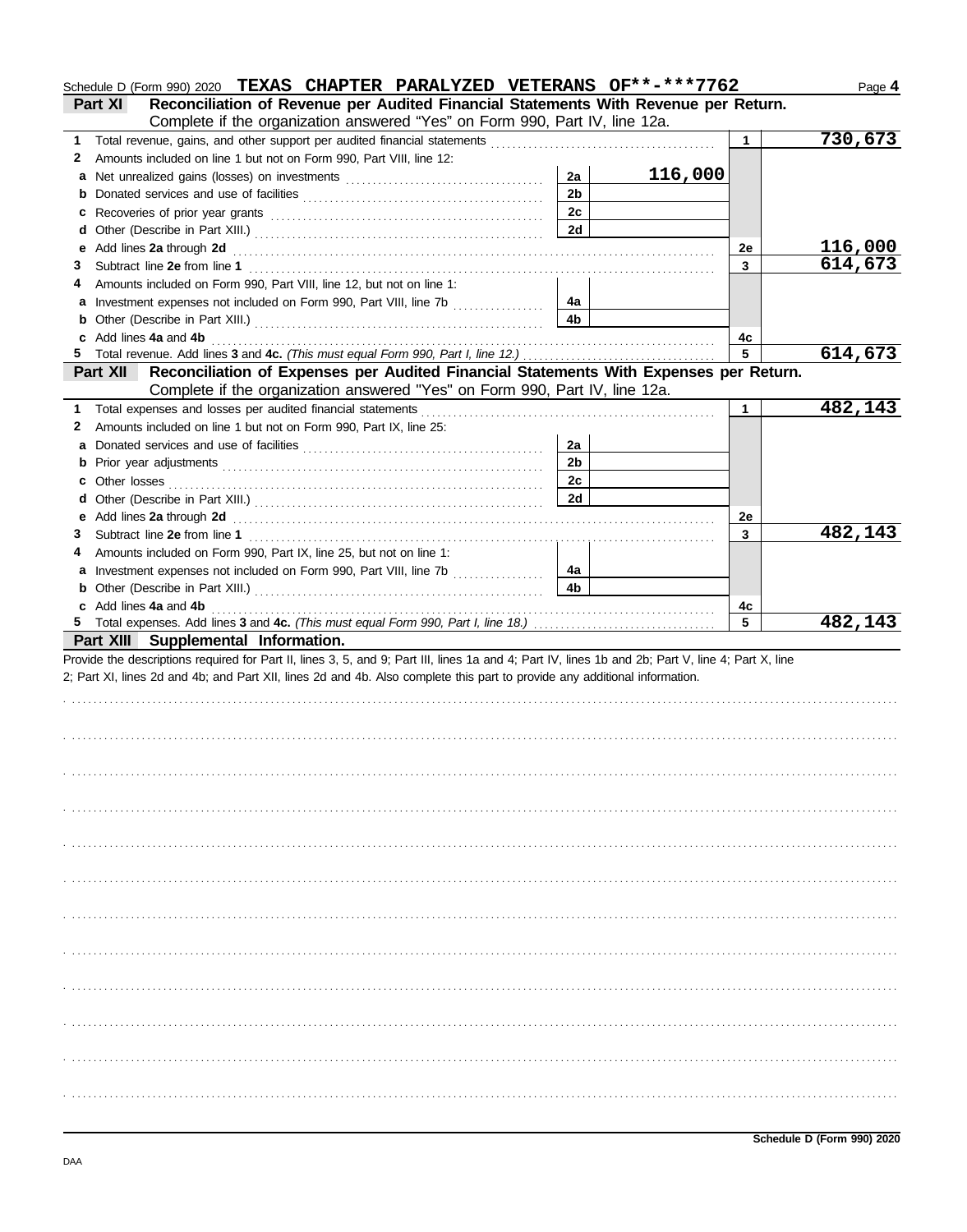|  | Schedule D (Form 990) 2020 TEXAS CHAPTER PARALYZED VETERANS OF**-***7762<br>Part XIII Supplemental Information (continued) |  | Page 5 |
|--|----------------------------------------------------------------------------------------------------------------------------|--|--------|
|  |                                                                                                                            |  |        |
|  |                                                                                                                            |  |        |
|  |                                                                                                                            |  |        |
|  |                                                                                                                            |  |        |
|  |                                                                                                                            |  |        |
|  |                                                                                                                            |  |        |
|  |                                                                                                                            |  |        |
|  |                                                                                                                            |  |        |
|  |                                                                                                                            |  |        |
|  |                                                                                                                            |  |        |
|  |                                                                                                                            |  |        |
|  |                                                                                                                            |  |        |
|  |                                                                                                                            |  |        |
|  |                                                                                                                            |  |        |
|  |                                                                                                                            |  |        |
|  |                                                                                                                            |  |        |
|  |                                                                                                                            |  |        |
|  |                                                                                                                            |  |        |
|  |                                                                                                                            |  |        |
|  |                                                                                                                            |  |        |
|  |                                                                                                                            |  |        |
|  |                                                                                                                            |  |        |
|  |                                                                                                                            |  |        |
|  |                                                                                                                            |  |        |
|  |                                                                                                                            |  |        |
|  |                                                                                                                            |  |        |
|  |                                                                                                                            |  |        |
|  |                                                                                                                            |  |        |
|  |                                                                                                                            |  |        |
|  |                                                                                                                            |  |        |
|  |                                                                                                                            |  |        |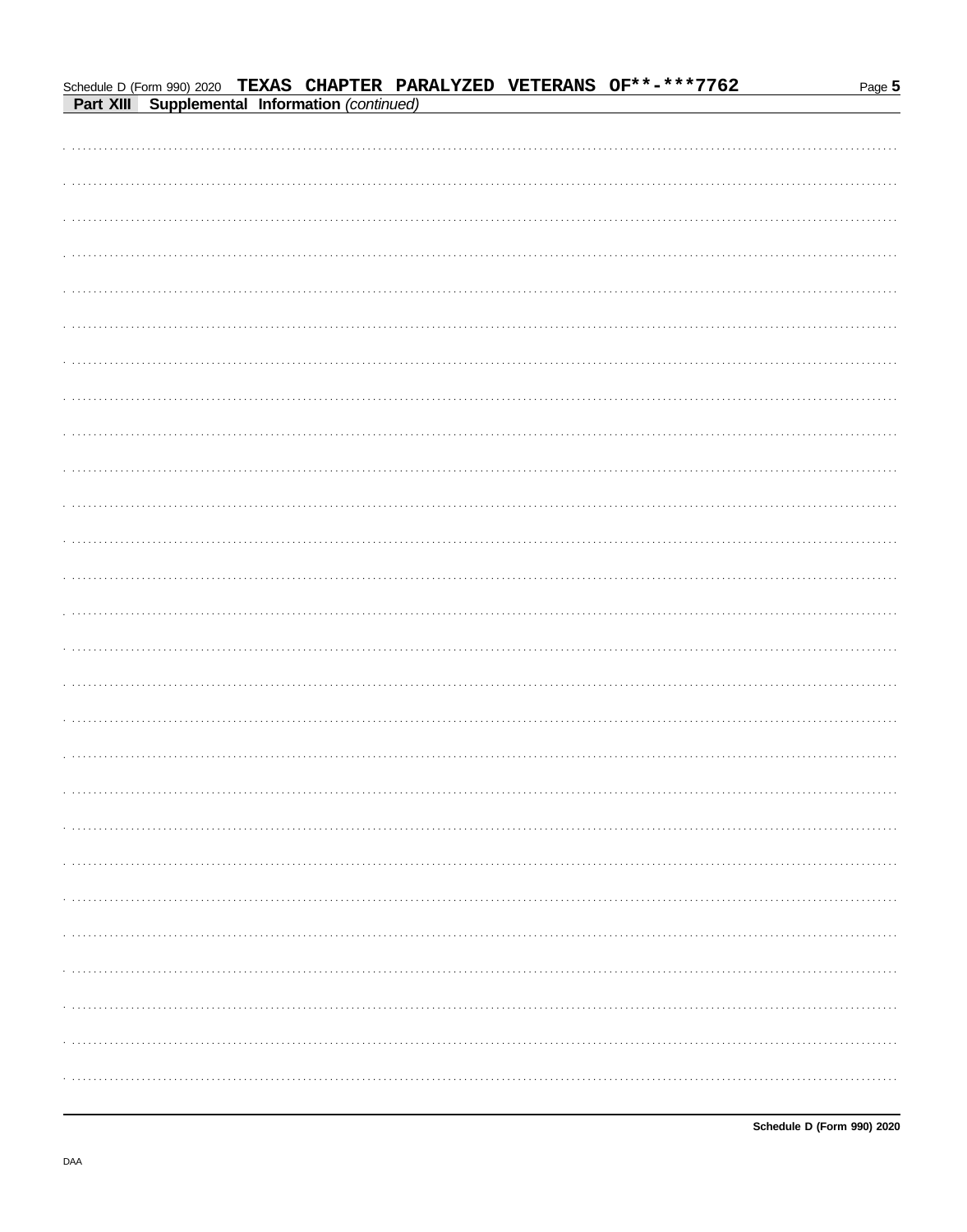| <b>SCHEDULE I</b><br>(Form 990)<br>Department of the Treasury |                                                                                                                                                                                                                                                                                                                                               |           |                                       | u Attach to Form 990.       | <b>Grants and Other Assistance to Organizations,</b><br>Governments, and Individuals in the United States<br>Complete if the organization answered "Yes" on Form 990, Part IV, line 21 or 22. |                                                             |                                          |                                              | OMB No. 1545-0047<br><b>Open to Public</b> |
|---------------------------------------------------------------|-----------------------------------------------------------------------------------------------------------------------------------------------------------------------------------------------------------------------------------------------------------------------------------------------------------------------------------------------|-----------|---------------------------------------|-----------------------------|-----------------------------------------------------------------------------------------------------------------------------------------------------------------------------------------------|-------------------------------------------------------------|------------------------------------------|----------------------------------------------|--------------------------------------------|
| Internal Revenue Service                                      |                                                                                                                                                                                                                                                                                                                                               |           |                                       |                             | u Go to www.irs.gov/Form990 for the latest information.                                                                                                                                       |                                                             |                                          |                                              | Inspection                                 |
| Name of the organization                                      | TEXAS CHAPTER PARALYZED VETERANS OF<br><b>AMERICA</b>                                                                                                                                                                                                                                                                                         |           |                                       |                             |                                                                                                                                                                                               |                                                             |                                          | Employer identification number<br>**-***7762 |                                            |
| Part I                                                        | <b>General Information on Grants and Assistance</b>                                                                                                                                                                                                                                                                                           |           |                                       |                             |                                                                                                                                                                                               |                                                             |                                          |                                              |                                            |
| 1.<br>$\mathbf{2}$                                            | Does the organization maintain records to substantiate the amount of the grants or assistance, the grantees' eligibility for the grants or assistance, and<br>the selection criteria used to award the grants or assistance?<br>Describe in Part IV the organization's procedures for monitoring the use of grant funds in the United States. |           |                                       |                             |                                                                                                                                                                                               |                                                             |                                          |                                              | X No<br>Yes                                |
| Part II                                                       | Grants and Other Assistance to Domestic Organizations and Domestic Governments. Complete if the organization answered "Yes" on Form 990,<br>Part IV, line 21, for any recipient that received more than \$5,000. Part II can be duplicated if additional space is needed.                                                                     |           |                                       |                             |                                                                                                                                                                                               |                                                             |                                          |                                              |                                            |
| $\mathbf 1$                                                   | (a) Name and address of organization<br>or government                                                                                                                                                                                                                                                                                         | $(b)$ EIN | (c) IRC<br>section<br>(if applicable) | (d) Amount of cash<br>grant | (e) Amount of non-<br>cash assistance                                                                                                                                                         | (f) Method of valuation<br>(book, FMV, appraisal,<br>other) | (q) Description of<br>noncash assistance |                                              | (h) Purpose of grant<br>or assistance      |
| (1)                                                           |                                                                                                                                                                                                                                                                                                                                               |           |                                       |                             |                                                                                                                                                                                               |                                                             |                                          |                                              |                                            |
|                                                               |                                                                                                                                                                                                                                                                                                                                               |           |                                       |                             |                                                                                                                                                                                               |                                                             |                                          |                                              |                                            |
| (2)                                                           |                                                                                                                                                                                                                                                                                                                                               |           |                                       |                             |                                                                                                                                                                                               |                                                             |                                          |                                              |                                            |
| (3)                                                           |                                                                                                                                                                                                                                                                                                                                               |           |                                       |                             |                                                                                                                                                                                               |                                                             |                                          |                                              |                                            |
|                                                               |                                                                                                                                                                                                                                                                                                                                               |           |                                       |                             |                                                                                                                                                                                               |                                                             |                                          |                                              |                                            |
| (4)                                                           |                                                                                                                                                                                                                                                                                                                                               |           |                                       |                             |                                                                                                                                                                                               |                                                             |                                          |                                              |                                            |
|                                                               |                                                                                                                                                                                                                                                                                                                                               |           |                                       |                             |                                                                                                                                                                                               |                                                             |                                          |                                              |                                            |
| (5)                                                           |                                                                                                                                                                                                                                                                                                                                               |           |                                       |                             |                                                                                                                                                                                               |                                                             |                                          |                                              |                                            |
|                                                               |                                                                                                                                                                                                                                                                                                                                               |           |                                       |                             |                                                                                                                                                                                               |                                                             |                                          |                                              |                                            |
| (6)                                                           |                                                                                                                                                                                                                                                                                                                                               |           |                                       |                             |                                                                                                                                                                                               |                                                             |                                          |                                              |                                            |
|                                                               |                                                                                                                                                                                                                                                                                                                                               |           |                                       |                             |                                                                                                                                                                                               |                                                             |                                          |                                              |                                            |
|                                                               |                                                                                                                                                                                                                                                                                                                                               |           |                                       |                             |                                                                                                                                                                                               |                                                             |                                          |                                              |                                            |
| (7)                                                           |                                                                                                                                                                                                                                                                                                                                               |           |                                       |                             |                                                                                                                                                                                               |                                                             |                                          |                                              |                                            |
| (8)                                                           |                                                                                                                                                                                                                                                                                                                                               |           |                                       |                             |                                                                                                                                                                                               |                                                             |                                          |                                              |                                            |
|                                                               |                                                                                                                                                                                                                                                                                                                                               |           |                                       |                             |                                                                                                                                                                                               |                                                             |                                          |                                              |                                            |
| (9)                                                           |                                                                                                                                                                                                                                                                                                                                               |           |                                       |                             |                                                                                                                                                                                               |                                                             |                                          |                                              |                                            |
| $\mathbf{2}$                                                  |                                                                                                                                                                                                                                                                                                                                               |           |                                       |                             |                                                                                                                                                                                               |                                                             |                                          | $\mathbf u$                                  |                                            |
| 3                                                             | Enter total number of other organizations listed in the line 1 table                                                                                                                                                                                                                                                                          |           |                                       |                             |                                                                                                                                                                                               |                                                             |                                          |                                              |                                            |
| DAA                                                           | For Paperwork Reduction Act Notice, see the Instructions for Form 990.                                                                                                                                                                                                                                                                        |           |                                       |                             |                                                                                                                                                                                               |                                                             |                                          |                                              | Schedule I (Form 990) (2020)               |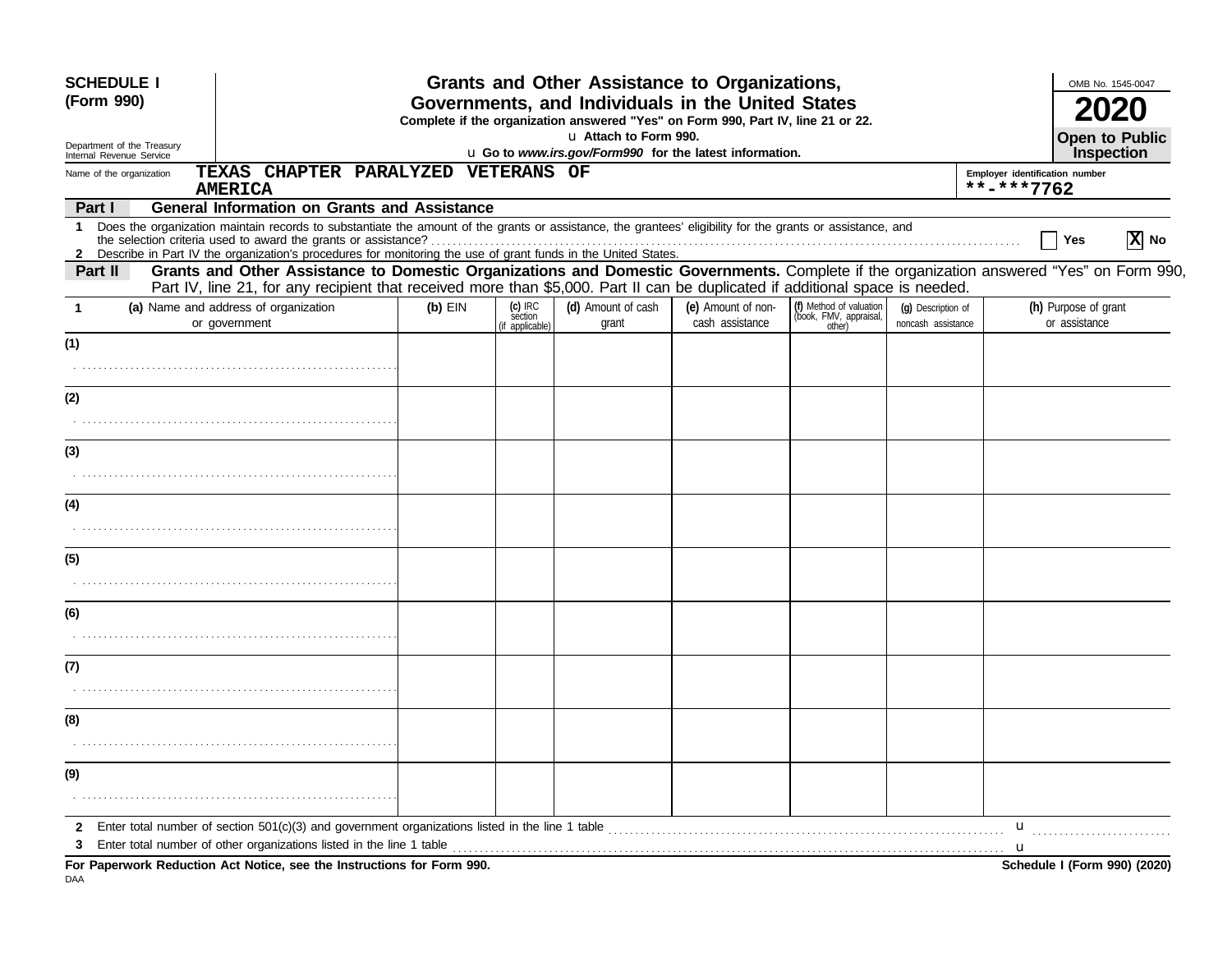## Schedule I (Form 990) (2020) TEXAS CHAPTER PARALYZED VETERANS OF\*\*-\*\*\*7762

#### Grants and Other Assistance to Domestic Individuals. Complete if the organization answered "Yes" on Form 990, Part IV, line 22. Part III Part III can be duplicated if additional space is needed. (a) Type of grant or assistance (b) Number of (e) Method of valuation (book, | (f) Description of noncash assistance (c) Amount of (d) Amount of recipients noncash assistance FMV, appraisal, other) cash grant 23,010 1 ASSISTANCE TO VETERANS  $N/A$  $N/A$  $\overline{\mathbf{2}}$  $\mathbf{3}$  $\overline{4}$ 5 - 6

 $\overline{7}$ Supplemental Information. Provide the information required in Part I, line 2; Part III, column (b); and any other additional information. **Part IV** 

Page 2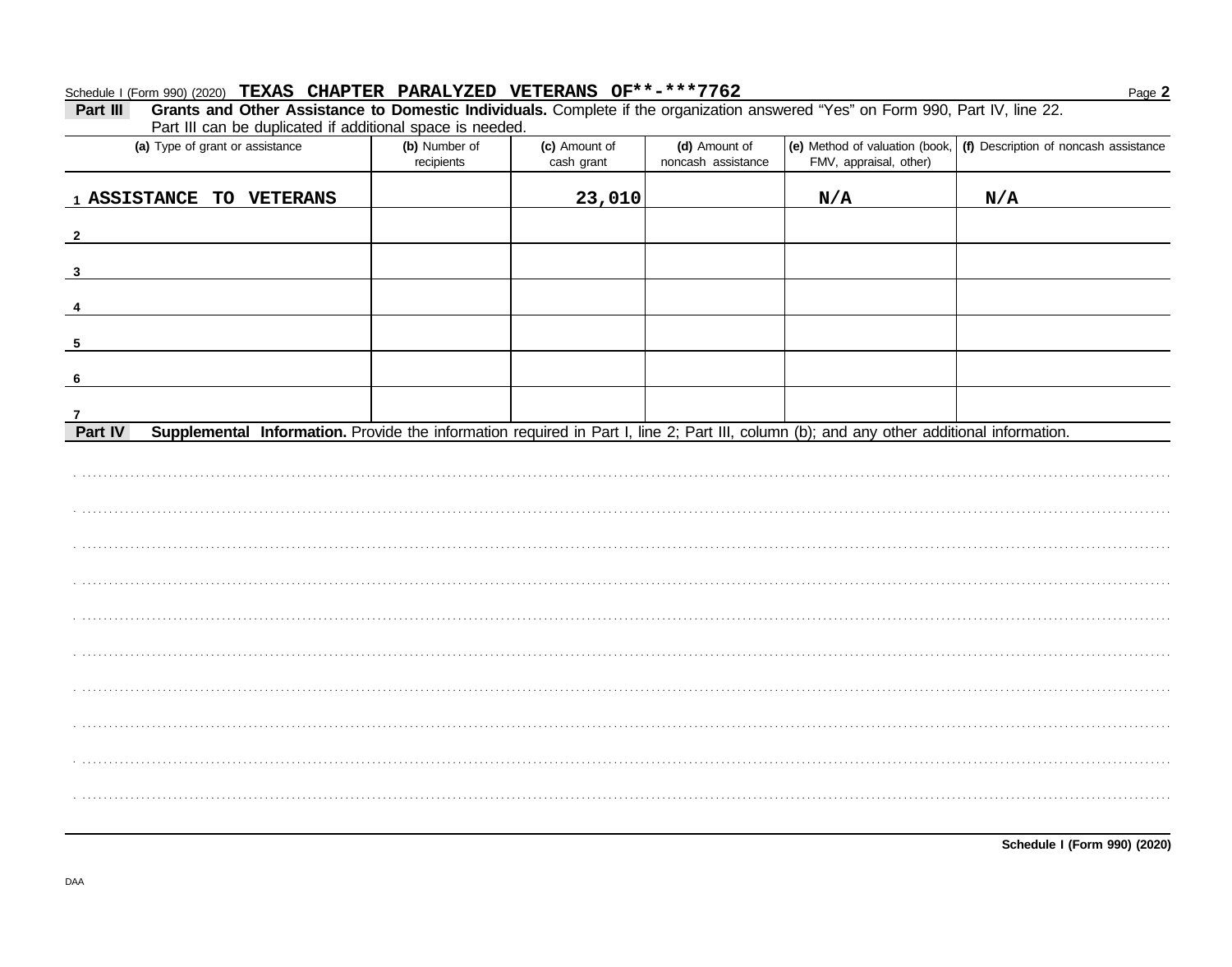| <b>SCHEDULE O</b><br>(Form 990 or 990-EZ)              | Supplemental Information to Form 990 or 990-EZ<br>Complete to provide information for responses to specific questions on |                     | OMB No. 1545-0047<br><b>2020</b>           |
|--------------------------------------------------------|--------------------------------------------------------------------------------------------------------------------------|---------------------|--------------------------------------------|
|                                                        | Form 990 or 990-EZ or to provide any additional information.                                                             |                     |                                            |
| Department of the Treasury<br>Internal Revenue Service | u Attach to Form 990 or 990-EZ.<br>u Go to www.irs.gov/Form990 for the latest information.                               |                     | <b>Open to Public</b><br><b>Inspection</b> |
| Name of the organization<br><b>TEXAS</b>               | CHAPTER PARALYZED VETERANS OF                                                                                            |                     | Employer identification number             |
|                                                        | <b>AMERICA</b>                                                                                                           | **-***7762          |                                            |
|                                                        | Form 990 - Organization's Mission                                                                                        |                     |                                            |
| THE<br><b>TEXAS</b>                                    | CHAPTER PARALYZED VETERANS OF<br><b>AMERICA IS DEDICATED</b>                                                             |                     | <b>TAKING</b><br>TO .                      |
|                                                        | THOSE ACTIONS NECESSARY TO RESTORE SPINAL CORD                                                                           | INJURED OR DISEASED |                                            |
| <b>VETERANS'</b>                                       | BODIES AND LIFE POTENTIALS AS CLOSELY AS IS                                                                              |                     | HUMANLY POSSIBLE TO                        |
| <b>THOSE</b><br><b>AMERICANS NOT</b>                   | SUFFERING SPINAL CORD DYSFUNCTION.                                                                                       | <b>SIGNIFICANT</b>  | PROGRAMS                                   |
| <b>INCLUDE</b>                                         |                                                                                                                          |                     |                                            |
|                                                        |                                                                                                                          |                     |                                            |
|                                                        | Form 990, Part III, Line 4d - All Other Accomplishments                                                                  |                     |                                            |
|                                                        | LEGISLATIVE ADVOCACY ACHIEVEMENTS: WORKING WITH ALL DISABLED CITIZENS ON                                                 |                     |                                            |
| <b>ISSUES</b><br><b>THAT</b>                           | THEIR INDEPENDENCE,<br>ADDRESSING FEDERAL AND STATE<br><b>AFFECT</b>                                                     |                     |                                            |
| <b>LEGISLATURES</b>                                    | IMPROVE QUALITY OF<br>LIFE FOR THE DISABLED<br>TO.                                                                       |                     | COMMUNITY.                                 |
| LIAISON ACHIEVEMENTS:                                  | WORKING WITH<br>VA, PROVIDING<br>THE                                                                                     | <b>RECREATIONAL</b> |                                            |
|                                                        | FURNISHINGS TO THE SPINAL CORD INJURY UNIT OF HOUSTON MED VA MEDICAL                                                     |                     |                                            |
| CENTER.                                                |                                                                                                                          |                     |                                            |
|                                                        | RESEARCH AND EDUCATION ACHIEVEMENTS: ASSISTING VA STAFF WITH CONTINUING ED                                               |                     |                                            |
|                                                        | CLASSES THAT BENEFIT MEMBERS AND HELPING FUND RESEARCH FOR SPINAL CORD                                                   |                     |                                            |
| INJURY AND DISEASES.                                   |                                                                                                                          |                     |                                            |
|                                                        |                                                                                                                          |                     |                                            |
|                                                        | Form 990, Part VI, Line 6 - Classes of Members or Stockholders                                                           |                     |                                            |
|                                                        | EACH CHAPTER MUST MAINTAIN A MINIMUM OF THIRTY MEMBERS                                                                   |                     |                                            |
|                                                        |                                                                                                                          |                     |                                            |
|                                                        | Form 990, Part VI, Line 7a - Election of Members and Their Rights                                                        |                     |                                            |
|                                                        |                                                                                                                          |                     |                                            |
|                                                        | OFFICERS AND BOARD MEMBERS ARE ELECTED BY GENERAL MAIL BALLOT                                                            |                     |                                            |
|                                                        |                                                                                                                          |                     |                                            |
|                                                        | Form 990, Part VI, Line 11b - Organization's Process to Review Form 990                                                  |                     |                                            |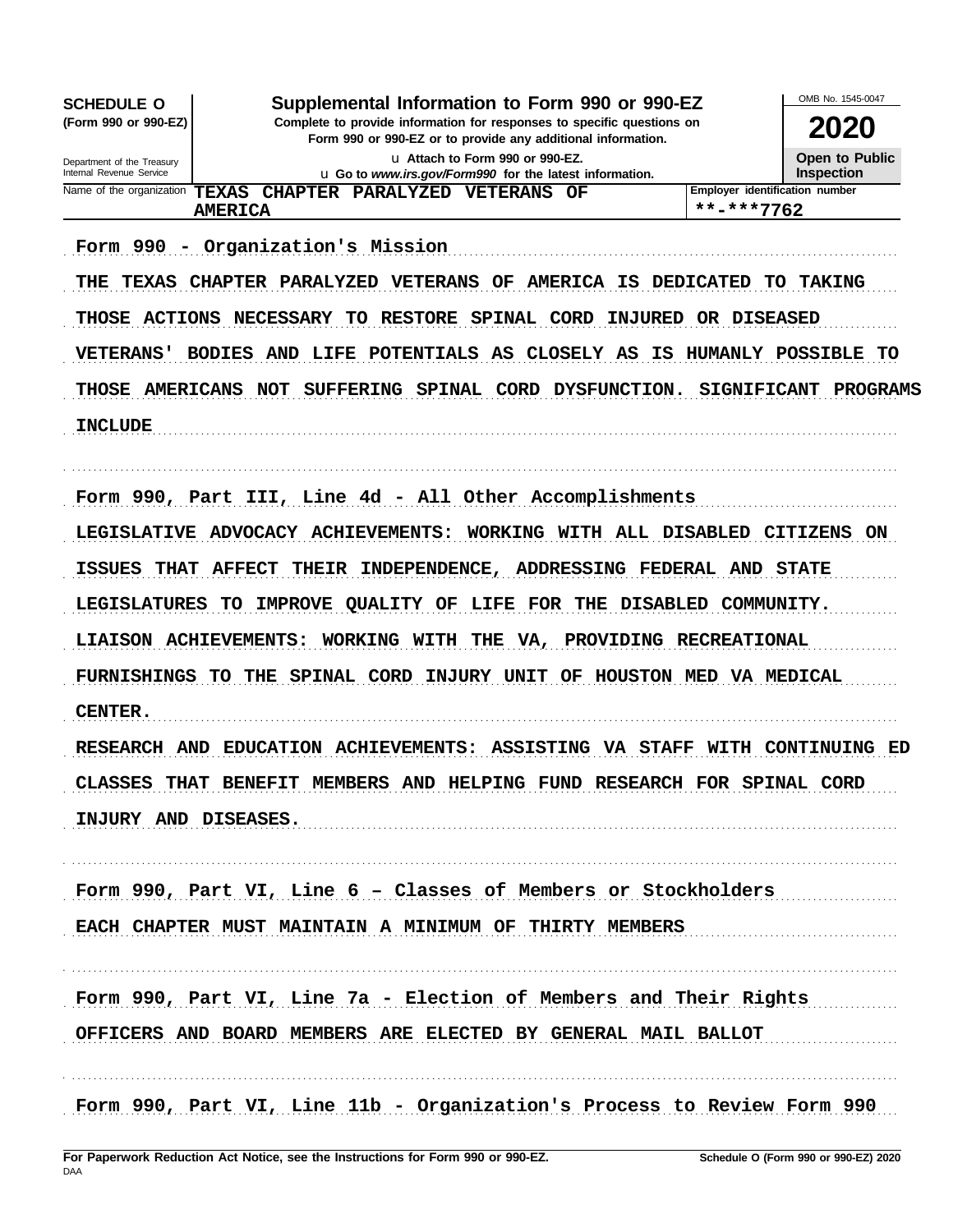| Schedule O (Form 990 or 990-EZ) 2020                                                                                                                 | Page 2                                       |
|------------------------------------------------------------------------------------------------------------------------------------------------------|----------------------------------------------|
| Name of the organization<br>TEXAS CHAPTER PARALYZED VETERANS OF                                                                                      | Employer identification number<br>**-***7762 |
| THE ORGANIZATION'S BOARD OF DIRECTORS REVIEWS FORM 990 THEN SUBMITS                                                                                  | IT<br>TO                                     |
| THE NATIONAL OFFICE                                                                                                                                  |                                              |
| Form 990, Part VI, Line 19 - Governing Documents Disclosure Explanation<br>THE ORGANIZATION'S ANNUAL REPORT IS PUBLISHED TO THEIR WEBSITE WITH OTHER |                                              |
| GOVERNING DOCUMENTS AVAILABLE UPON REQUEST.                                                                                                          |                                              |
|                                                                                                                                                      |                                              |
|                                                                                                                                                      |                                              |
|                                                                                                                                                      |                                              |
|                                                                                                                                                      |                                              |
|                                                                                                                                                      |                                              |
|                                                                                                                                                      |                                              |
|                                                                                                                                                      |                                              |
|                                                                                                                                                      |                                              |
|                                                                                                                                                      |                                              |
|                                                                                                                                                      |                                              |
|                                                                                                                                                      |                                              |
|                                                                                                                                                      |                                              |
|                                                                                                                                                      |                                              |
|                                                                                                                                                      |                                              |
|                                                                                                                                                      |                                              |
|                                                                                                                                                      |                                              |
|                                                                                                                                                      |                                              |
|                                                                                                                                                      |                                              |
|                                                                                                                                                      |                                              |
|                                                                                                                                                      |                                              |
|                                                                                                                                                      |                                              |
|                                                                                                                                                      |                                              |
|                                                                                                                                                      |                                              |
|                                                                                                                                                      |                                              |
|                                                                                                                                                      | Page 1 of 1                                  |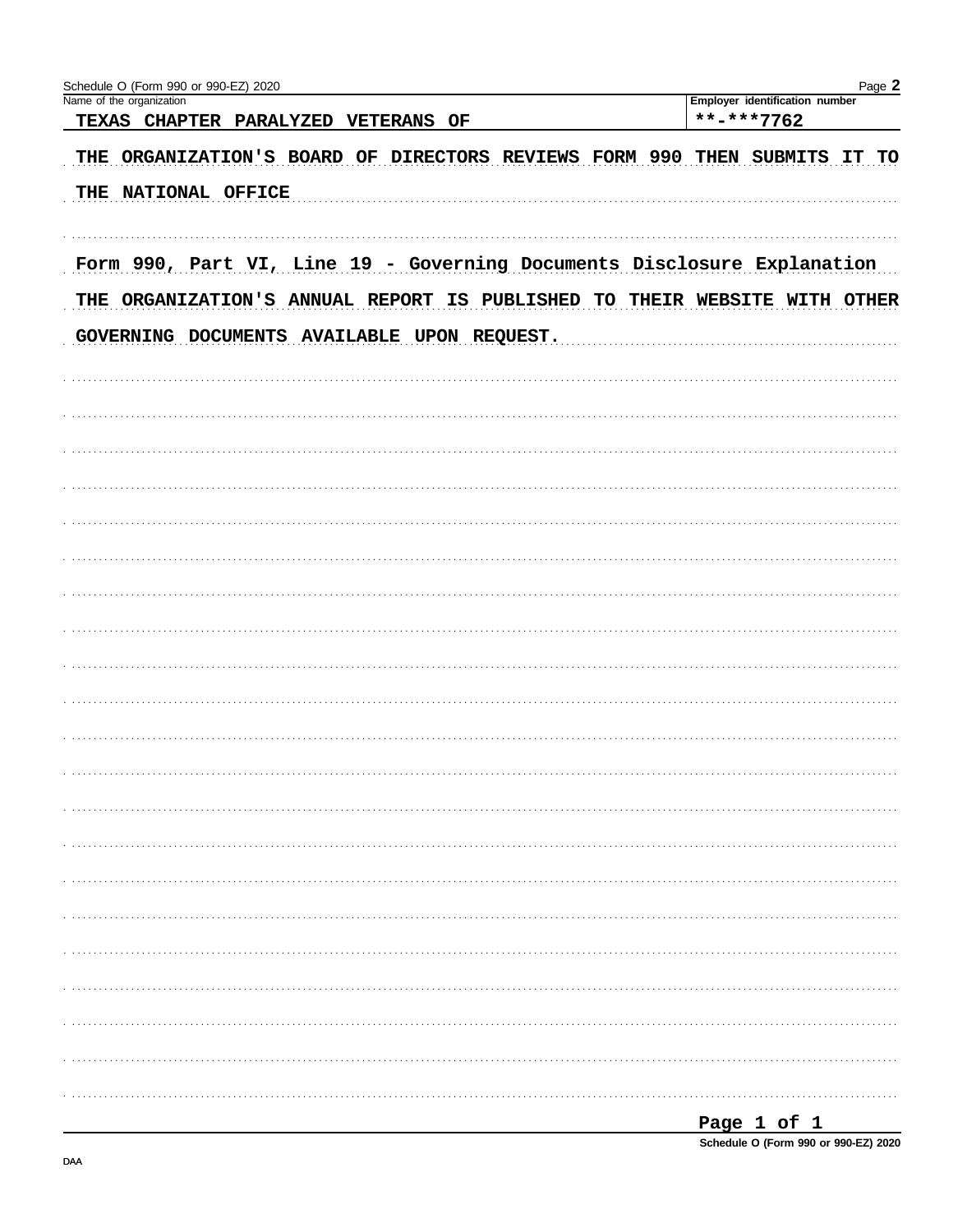|                              | Form 990                                                                                                |     | <b>Two Year Comparison Report</b> |                      | 2019 & 2020                    |
|------------------------------|---------------------------------------------------------------------------------------------------------|-----|-----------------------------------|----------------------|--------------------------------|
|                              | For calendar year 2020, or tax year beginning $10/01/20$                                                |     |                                   | 09/30/21<br>, ending |                                |
| Name                         |                                                                                                         |     |                                   |                      | Taxpayer Identification Number |
|                              | <b>TEXAS CHAPTER PARALYZED VETERANS</b>                                                                 | OF  |                                   |                      |                                |
|                              | <b>AMERICA</b>                                                                                          |     |                                   |                      | **-***7762                     |
|                              |                                                                                                         |     | 2019                              | 2020                 | <b>Differences</b>             |
|                              |                                                                                                         | 1.  | 540,028                           | 581,801              | 41,773                         |
|                              |                                                                                                         | 2.  |                                   |                      |                                |
|                              |                                                                                                         | 3.  |                                   |                      |                                |
| Φ<br>$\overline{a}$          |                                                                                                         | 4.  |                                   |                      |                                |
| $\blacksquare$               | 5. Investment income                                                                                    | 5.  | 29,276                            | 24,481               | $-4,795$                       |
| $\bullet$<br>>               | 6. Proceeds from tax exempt bonds                                                                       | 6.  |                                   |                      |                                |
| Φ<br>œ                       | 7. Net gain or (loss) from sale of assets other than inventory                                          | 7.  |                                   |                      |                                |
|                              | 8. Net income or (loss) from fundraising events                                                         | 8.  |                                   |                      |                                |
|                              |                                                                                                         | 9.  |                                   |                      |                                |
|                              | 10. Net gain or (loss) on sales of inventory $\ldots$                                                   | 10. |                                   |                      |                                |
|                              |                                                                                                         | 11. |                                   | 8,391                | 8,391                          |
|                              | 12. Total revenue. Add lines 1 through 11                                                               | 12. | 569,304                           | 614, 673             | 45,369                         |
|                              | 13. Grants and similar amounts paid $\begin{bmatrix} 1 & 0 & 0 \\ 0 & 1 & 0 \\ 0 & 0 & 1 \end{bmatrix}$ | 13. | 20,840                            | 23,010               | 2,170                          |
|                              | 14. Benefits paid to or for members                                                                     | 14. | 4,675                             |                      | $-4,675$                       |
| w                            | 15. Compensation of officers, directors, trustees, etc.                                                 | 15. | 69,577                            | 69,738               | 161                            |
| w                            | 16. Salaries, other compensation, and employee benefits                                                 | 16. | 84,514                            | 66,089               | $-18,425$                      |
| $\mathbf{C}$<br>$\mathbf{Q}$ |                                                                                                         | 17. |                                   |                      |                                |
| Ω                            |                                                                                                         | 18. | 14,342                            | 14,190               | $-152$                         |
| ш                            | 19. Occupancy, rent, utilities, and maintenance <i>[[[[[[[[[[[[[[[[[[[[]]]]</i> ]                       | 19. | 34,508                            | 32,020               | $-2,488$                       |
|                              |                                                                                                         | 20. | 37,369                            | 36,544               | $-825$                         |
|                              | 21. Other expenses                                                                                      | 21. | 215,297                           | 240,552              | 25,255                         |
|                              | 22. Total expenses. Add lines 13 through 21                                                             | 22. | 481,122                           | 482,143              | 1,021                          |
|                              | 23. Excess or (Deficit). Subtract line 22 from line 12                                                  | 23. | 88,182                            | 132,530              | 44,348                         |
|                              |                                                                                                         | 24. | 569,304                           | 614,673              | 45,369                         |
|                              |                                                                                                         | 25. |                                   |                      |                                |
|                              |                                                                                                         | 26. | 29,276                            | 32,872               | 3,596                          |
|                              |                                                                                                         | 27. | $\overline{1,965,104}$            | 2,195,427            | 230,323                        |
| Information                  |                                                                                                         | 28. | 334,120                           | 292,435              | $-41,685$                      |
|                              |                                                                                                         | 29. | 1,630,984                         | 1,902,992            | 272,008                        |
| Other                        | 30. Number of voting members of governing body                                                          | 30. | 7                                 | 10                   |                                |
|                              | 31. Number of independent voting members of governing body                                              | 31. | 7                                 | 10                   |                                |
|                              | 32. Number of employees                                                                                 | 32. | $\overline{\mathbf{4}}$           | 3                    |                                |
|                              | 33. Number of volunteers                                                                                | 33. | 22                                |                      |                                |

<u> Tanzania (h. 1888).</u>

 $\Gamma$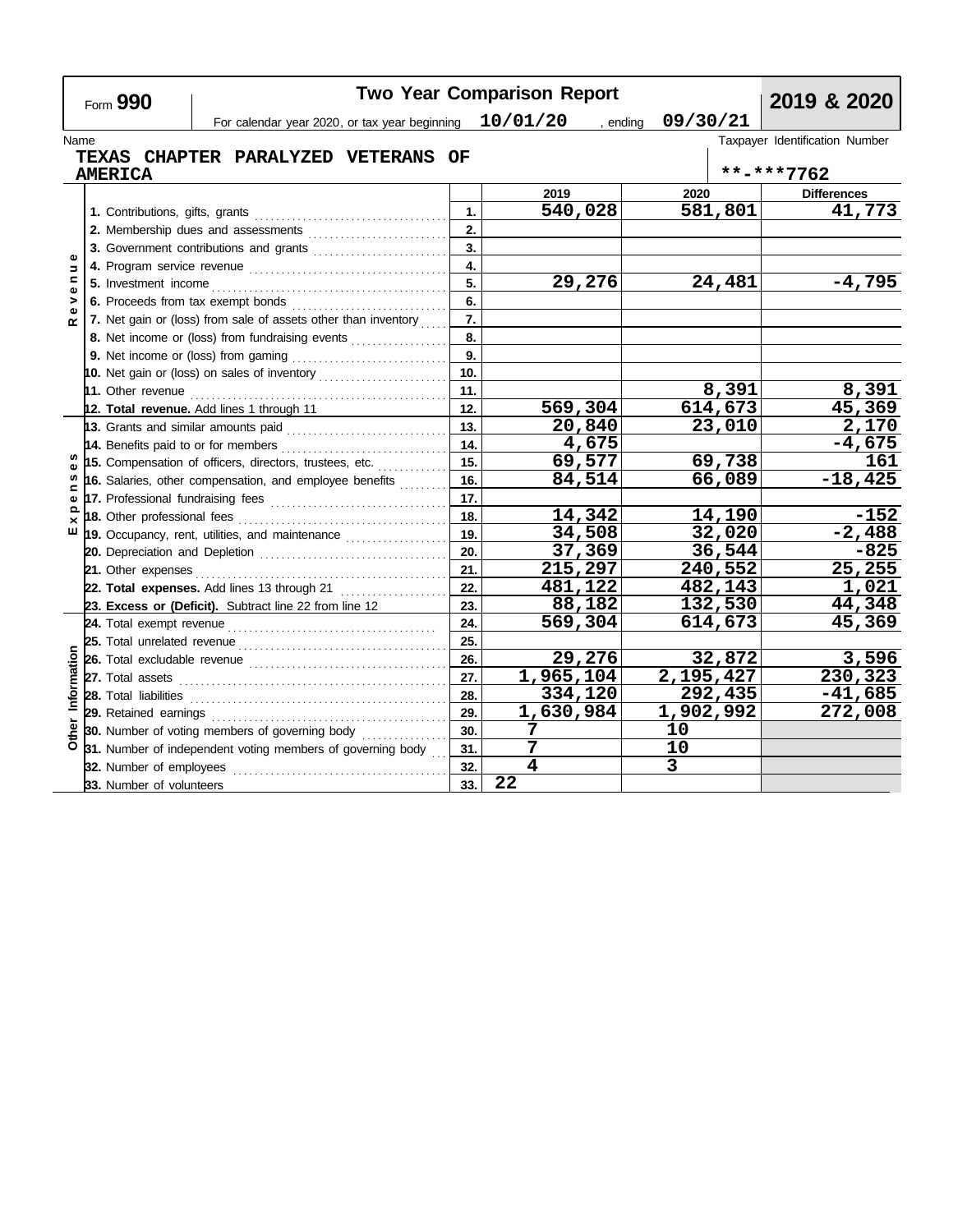| Form 990                |                                                                                                       |      |      | <b>Tax Return History</b> |           |           | 2020 |  |
|-------------------------|-------------------------------------------------------------------------------------------------------|------|------|---------------------------|-----------|-----------|------|--|
| Name                    | TEXAS CHAPTER PARALYZED VETERANS OF<br>Employer Identification Number<br>**-***7762<br><b>AMERICA</b> |      |      |                           |           |           |      |  |
|                         |                                                                                                       | 2016 | 2017 | 2018                      | 2019      | 2020      | 2021 |  |
|                         |                                                                                                       |      |      |                           | 540,028   | 581,801   |      |  |
|                         |                                                                                                       |      |      |                           |           |           |      |  |
| Program service revenue |                                                                                                       |      |      |                           |           |           |      |  |
|                         |                                                                                                       |      |      |                           |           |           |      |  |
|                         |                                                                                                       |      |      |                           | 29,276    | 24,481    |      |  |
|                         | Fundraising revenue (income/loss) [11] [2000]                                                         |      |      |                           |           |           |      |  |
|                         |                                                                                                       |      |      |                           |           |           |      |  |
|                         |                                                                                                       |      |      |                           |           | 8,391     |      |  |
|                         | Total revenue <i>communical communication</i>                                                         |      |      |                           | 569,304   | 614,673   |      |  |
|                         | Grants and similar amounts paid [11] [2000]                                                           |      |      |                           | 20,840    | 23,010    |      |  |
|                         |                                                                                                       |      |      |                           | 4,675     |           |      |  |
|                         |                                                                                                       |      |      |                           | 69,577    | 69,738    |      |  |
|                         |                                                                                                       |      |      |                           | 84,514    | 66,089    |      |  |
|                         |                                                                                                       |      |      |                           | 14,342    | 14,190    |      |  |
|                         |                                                                                                       |      |      |                           | 34,508    | 32,020    |      |  |
|                         |                                                                                                       |      |      |                           | 37,369    | 36,544    |      |  |
|                         |                                                                                                       |      |      |                           | 215,297   | 240,552   |      |  |
|                         |                                                                                                       |      |      |                           | 481,122   | 482,143   |      |  |
|                         | Excess or (Deficit) <b>Excess</b> or (Deficit)                                                        |      |      |                           | 88,182    | 132,530   |      |  |
|                         |                                                                                                       |      |      |                           |           |           |      |  |
|                         |                                                                                                       |      |      |                           | 569,304   | 614,673   |      |  |
|                         |                                                                                                       |      |      |                           |           |           |      |  |
|                         |                                                                                                       |      |      |                           | 29,276    | 32,872    |      |  |
|                         |                                                                                                       |      |      |                           | 1,965,104 | 2,195,427 |      |  |
|                         |                                                                                                       |      |      |                           | 334,120   | 292,435   |      |  |
|                         |                                                                                                       |      |      |                           | 1,630,984 | 1,902,992 |      |  |

 $\Gamma$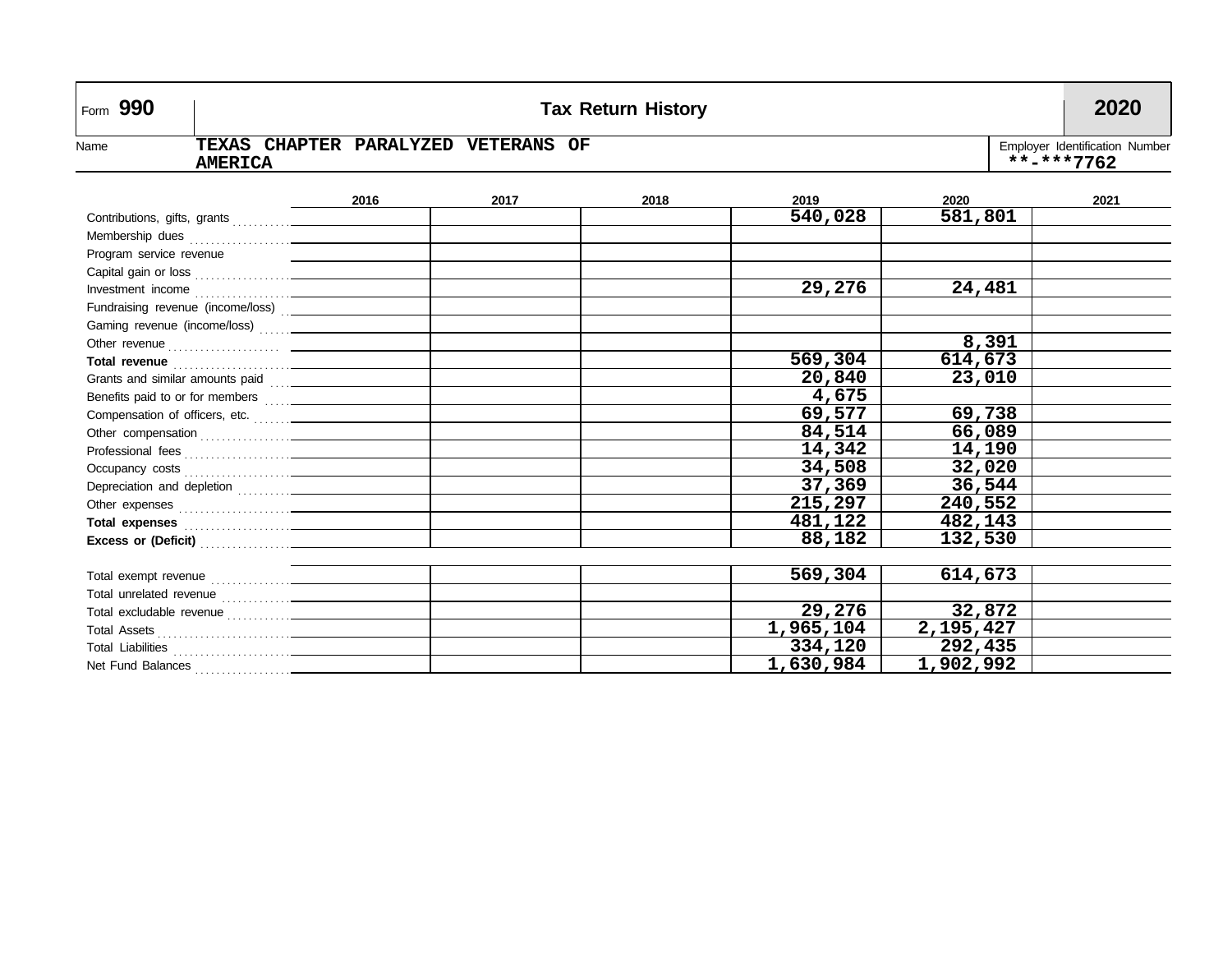## \*\*-\*\*\*7762 **Federal Statements**

## **Schedule A, Part II, Line 1(e)**

| <b>Description</b>                                         | Amount        |
|------------------------------------------------------------|---------------|
| Other                                                      | \$<br>360,148 |
| PARALYZED VETERANS OF<br>AMERICA                           |               |
| Cash Contribution                                          | 147,967       |
| GREATER HOUSTON COMMUNITY FOUNDATION                       |               |
| Cash Contribution                                          | 25,000        |
| JOANN MOORE CHARITABLE<br>WAYNE<br>୍ଧ<br>Cash Contribution | 20,000        |
| M & D SUPPLY INC. - ACE HARDWARE                           |               |
| Cash Contribution                                          | 7,440         |
| CHARITABLE FUND<br><b>BOURLAND</b>                         |               |
| Cash Contribution                                          | 5,000         |
| WEISZHAAR<br>BARBARA                                       |               |
| Cash Contribution                                          | 5,000         |
| KILL'N CLAYS CLASSIC                                       |               |
| Cash Contribution                                          | 1,867         |
| BBO COOK OFF<br>Cash Contribution                          | 9,379         |
|                                                            |               |
| Total                                                      | 581,801       |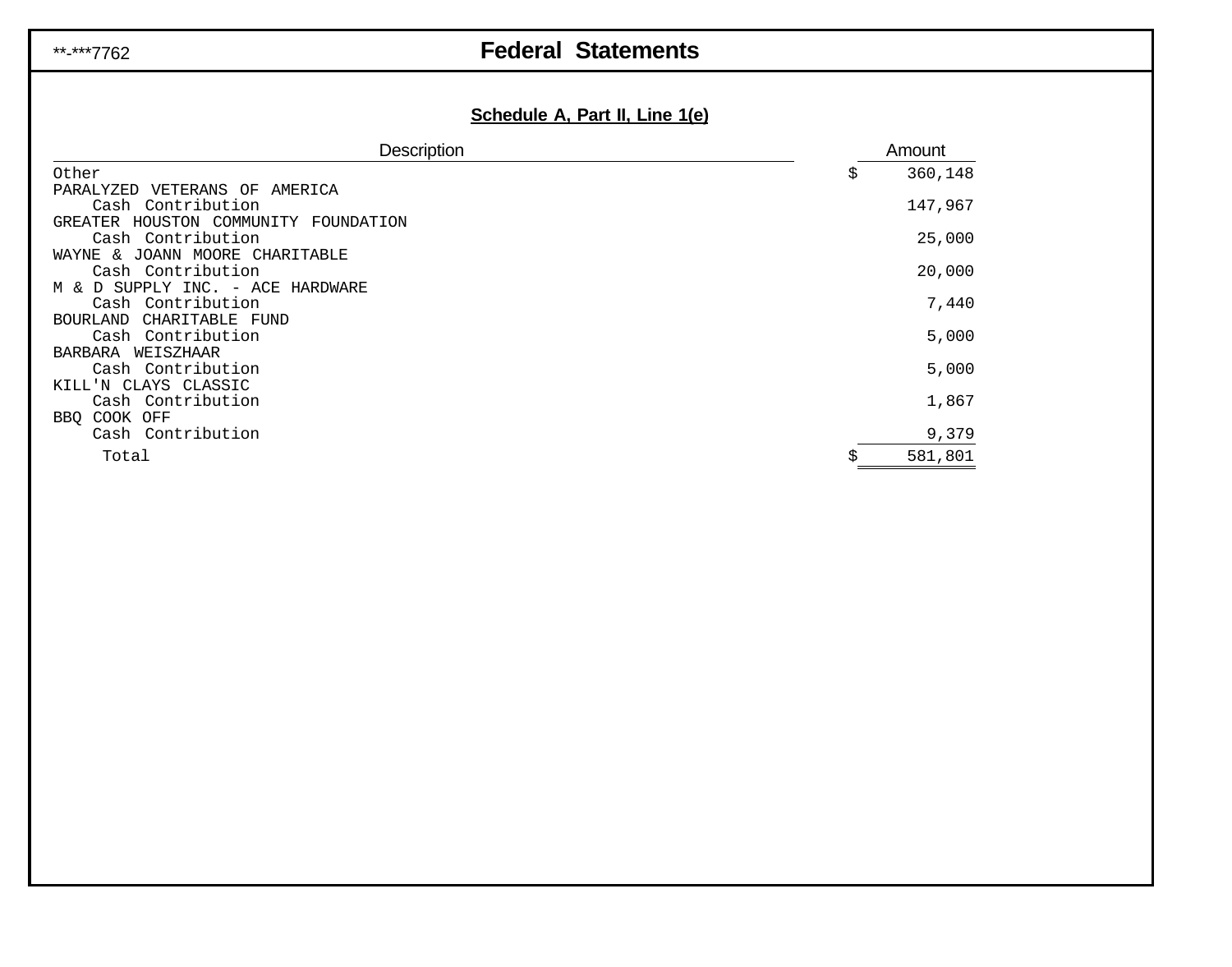## \*\*-\*\*\*7762 **Federal Statements**

## **Schedule A, Part II, Line 5 - Excess Gifts**

| Donor Name                                                                                                                                                                                                              | $\tau$ otal                                                     | <b>Excess</b> |
|-------------------------------------------------------------------------------------------------------------------------------------------------------------------------------------------------------------------------|-----------------------------------------------------------------|---------------|
| PARALYZED VETERANS OF AMERICA<br>FRED AND DONNA MASON<br>GREATER HOUSTON COMMUNITY FOUNDATION<br>WAYNE & JOANN MOORE CHARITABLE<br>M & D SUPPLY INC. - ACE HARDWARE<br>CHARITABLE FUND<br>BOURLAND<br>BARBARA WEISZHAAR | 290,311<br>5,000<br>25,000<br>20,000<br>7,440<br>5,000<br>5,000 | \$<br>230,936 |
| Total                                                                                                                                                                                                                   | 357,751                                                         | 230,936       |